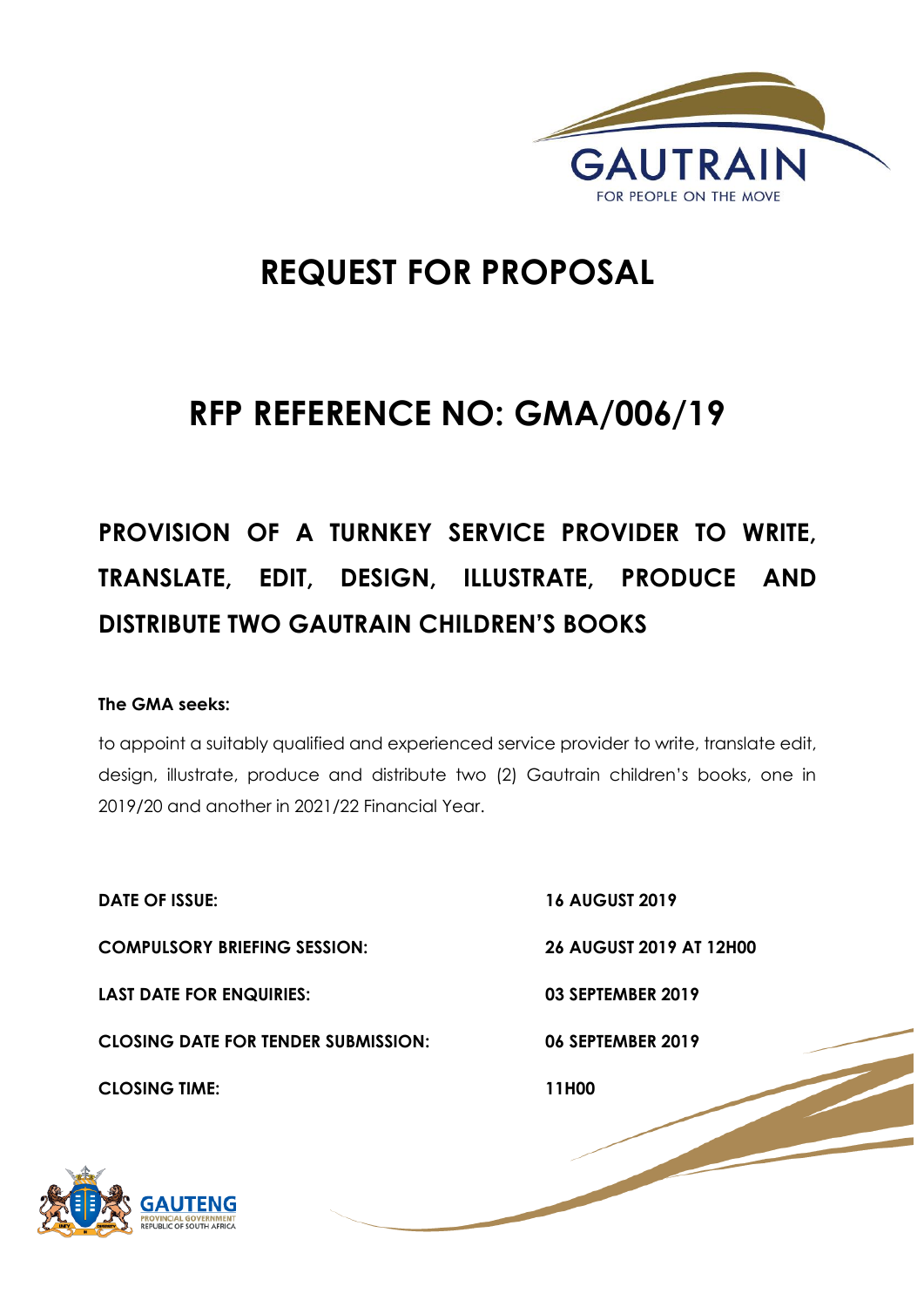# **CONTENTS**

# **GAUTRAIN MANAGEMENT AGENCY – REQUEST FOR PROPOSAL**

|                                                    | Page |
|----------------------------------------------------|------|
|                                                    | 5    |
|                                                    | 6    |
| RFP PART A                                         |      |
|                                                    | 7    |
|                                                    | 8    |
|                                                    | 8    |
|                                                    | 9    |
| Rules governing this RFP and the Tendering Process |      |
|                                                    | 10   |
| <b>REQUEST FOR PROPOSAL</b>                        |      |
|                                                    | 10   |
|                                                    | 11   |
|                                                    | 11   |
|                                                    | 12   |
|                                                    | 12   |
| Communication during the tender process            |      |
| Requests for clarification and further information | 12   |
|                                                    | 13   |
|                                                    | 13   |
|                                                    | 14   |
|                                                    | 14   |
|                                                    | 15   |
|                                                    | 16   |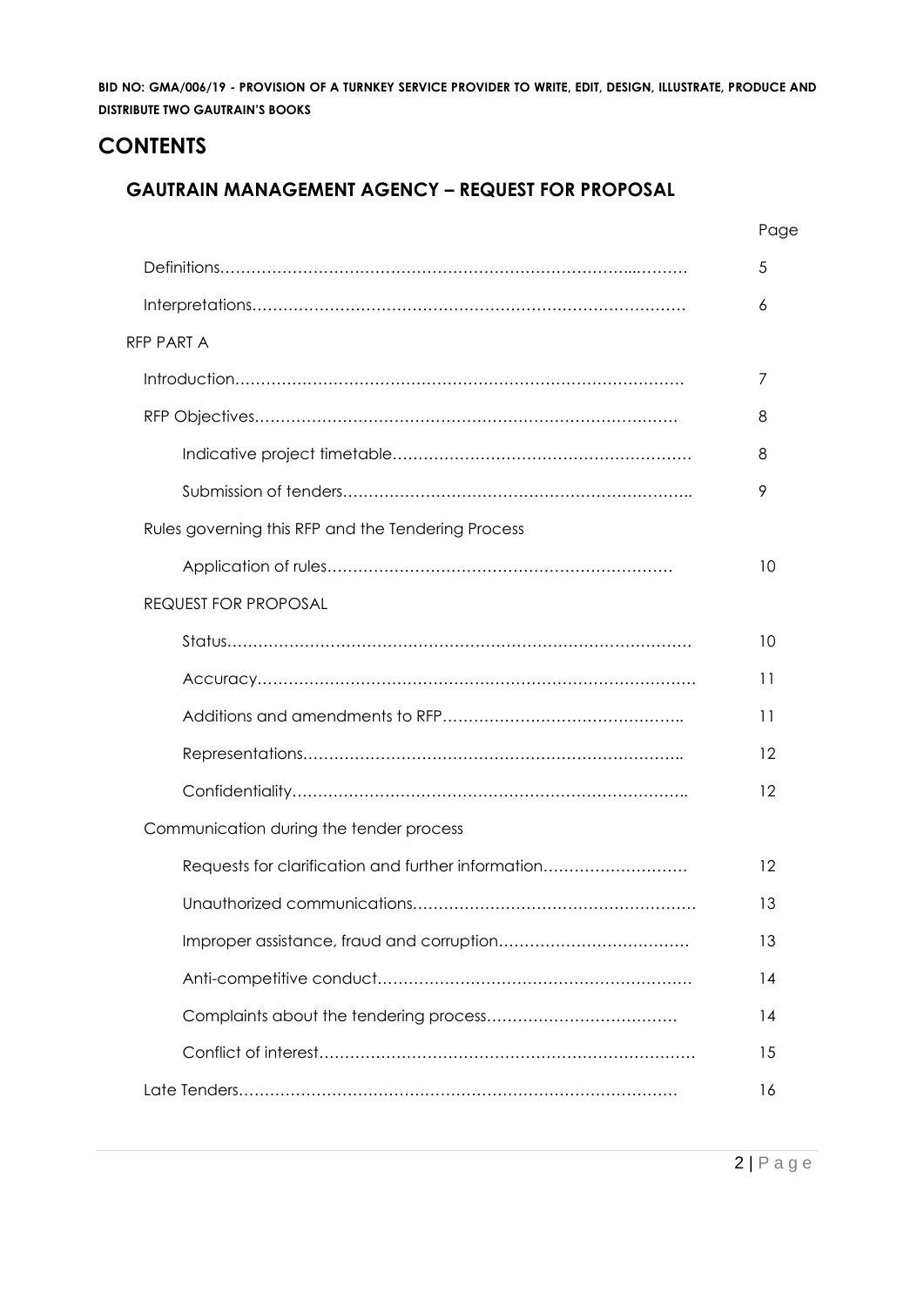Tender documents

|                                                      | 16 |
|------------------------------------------------------|----|
|                                                      | 17 |
|                                                      | 17 |
|                                                      | 18 |
|                                                      | 18 |
| Disclosure of tender contents and tender information | 18 |
|                                                      | 19 |
|                                                      | 19 |
|                                                      | 19 |
| <b>Tender Response</b>                               |    |
|                                                      | 20 |
|                                                      | 21 |
|                                                      | 21 |
|                                                      | 22 |
| <b>Contract Disclosure Requirements</b>              |    |
|                                                      | 22 |
|                                                      | 23 |
|                                                      | 23 |
| Evaluation of tenders                                | 23 |
|                                                      | 23 |
|                                                      | 24 |
|                                                      | 25 |
|                                                      | 26 |
|                                                      | 26 |
|                                                      | 27 |
|                                                      | 27 |
|                                                      |    |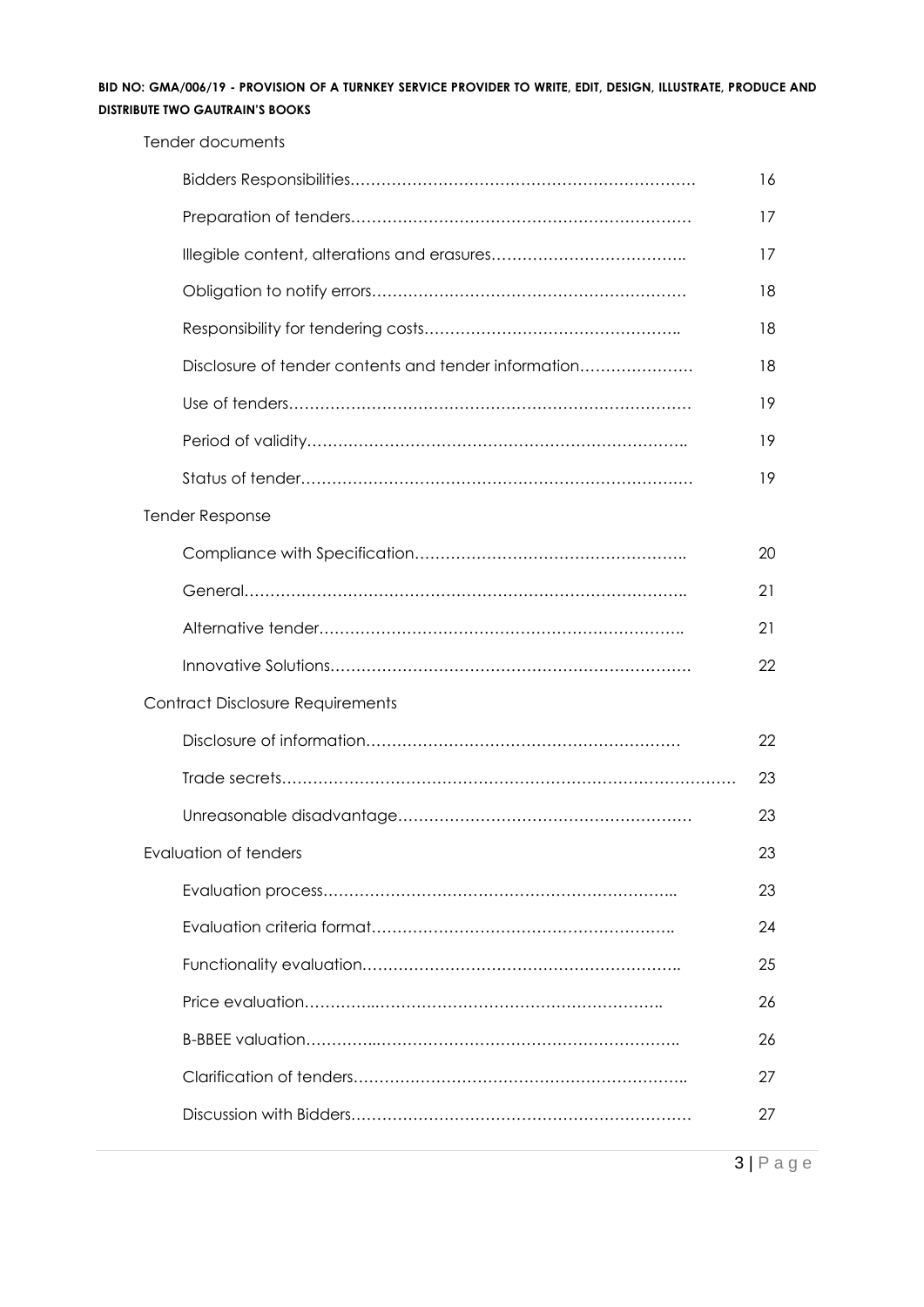| BID NO: GMA/006/19 - PROVISION OF A TURNKEY SERVICE PROVIDER TO WRITE. EDIT. DESIGN. ILLUSTRATE. PRODUCE AND |  |  |  |  |  |
|--------------------------------------------------------------------------------------------------------------|--|--|--|--|--|
| <b>DISTRIBUTE TWO GAUTRAIN'S BOOKS</b>                                                                       |  |  |  |  |  |

|                    |                                               | 28 |
|--------------------|-----------------------------------------------|----|
| Successful Tenders |                                               |    |
|                    |                                               | 28 |
|                    |                                               | 29 |
|                    |                                               | 29 |
|                    |                                               | 29 |
|                    |                                               | 29 |
|                    |                                               | 30 |
|                    |                                               | 31 |
|                    |                                               | 31 |
|                    |                                               | 32 |
|                    | RFP PART C - BIDDERS DECLARATION AND RESPONSE | 43 |
| <b>CSD</b>         |                                               | 46 |
| SBD1               |                                               | 47 |
| SBD 3.1            |                                               | 49 |
| <b>SBD 3.2</b>     |                                               | 50 |
| SBD 4              |                                               | 52 |
| SBD 6.1            |                                               | 57 |
| SBD <sub>8</sub>   | Declaration of Bidders Past SCM practices     | 64 |
| SBD <sub>9</sub>   | Certificate of Independent Bid Determination  | 67 |
| <b>SHE</b>         |                                               | 70 |
| RFP PART - D       | SUPPLIER CODE OF CONDUCT                      | 72 |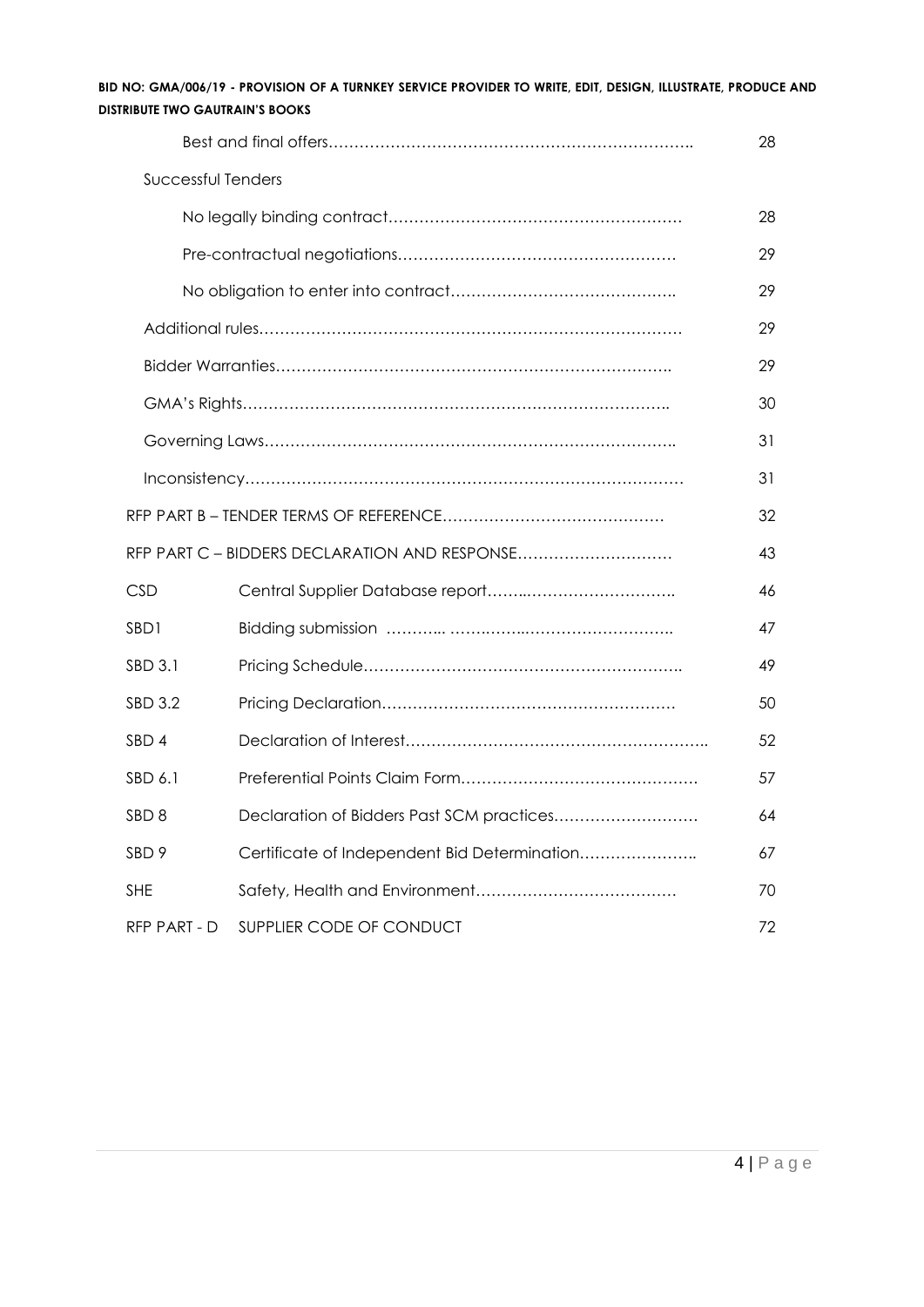#### **DEFINITIONS**

In this Request for Proposal, unless a contrary intention is apparent:

**Business Day** means a day which is not a Saturday, Sunday or public holiday.

**Bid** means a written offer in a prescribed or stipulated form lodged by a Bidder in response to an invitation in this Request for Proposal, containing an offer to provide goods, works or services in accordance with the Specification as provided in RFP Part B.

**Closing Time** means the time, specified as such under the clause "Indicative Timetable" of this RFP Part A, by which Tenders must be received.

**Evaluation Criteria** means the criteria set out under the clause "Evaluation Criteria Format" of this RFP Part A.

**GMA** means the Gautrain Management Agency; a PFMA Schedule 3(C) listed Provincial Public Entity, established in terms of the GMA Act No. 5 of 2006.

**Intellectual Property Rights** includes copyright and neighbouring rights, and all proprietary rights in relation to inventions (including patents) registered and unregistered trademarks (including service marks), registered designs, confidential information (including trade secrets and know how) and circuit layouts, and all other proprietary rights resulting from intellectual activity in the industrial, scientific, literary or artistic fields.

**Member** means an employee of the GMA.

**Proposed Contract** means the agreement including any other terms and conditions contained in or referred to in this RFP that may be executed between the GMA and the successful Bidder.

**Request for Proposal** or **RFP** means this document (comprising each of the parts identified under RFP Part A, Part B, Part C and Part D) including all annexure and any other documents so designated by the GMA.

**Services** means the services required by the GMA, as specified in this RFP Part B.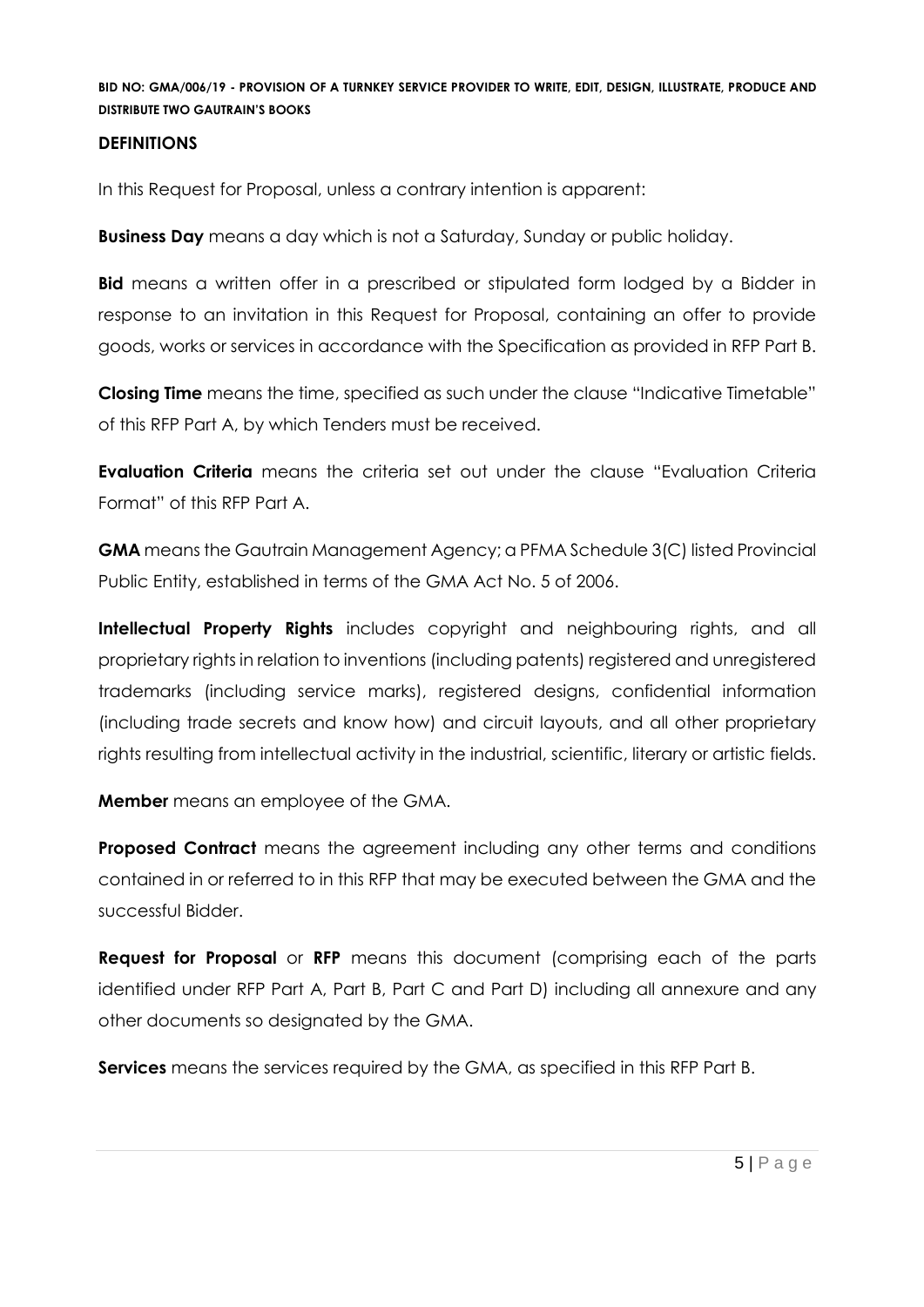**Specification** means any specification or description of the GMA's requirements contained in this RFP Part B.

**State** means the Republic of South Africa.

**Statement of Compliance** means the statement forming part of a Tender indicating the Bidders compliance with the Specification.

**Bidder** means a person or organisation that submits a Bid.

**Tendering Process** means the process commenced by the issuing of this Request for Proposal and concluding upon formal announcement by the GMA of the selection of a successful Bidder(s) or upon the earlier termination of the process.

**Website** means the website administered by GMA located at [http://gma.gautrain.co.za](http://gma.gautrain.co.za/)

# **INTERPRETATIONS**

In this RFP, unless expressly provided otherwise:

A reference to:

- (a) "includes" or "including" means includes or including without limitation; and
- (b) "R" or "Rands" is a reference to the lawful currency of the Republic of South Africa.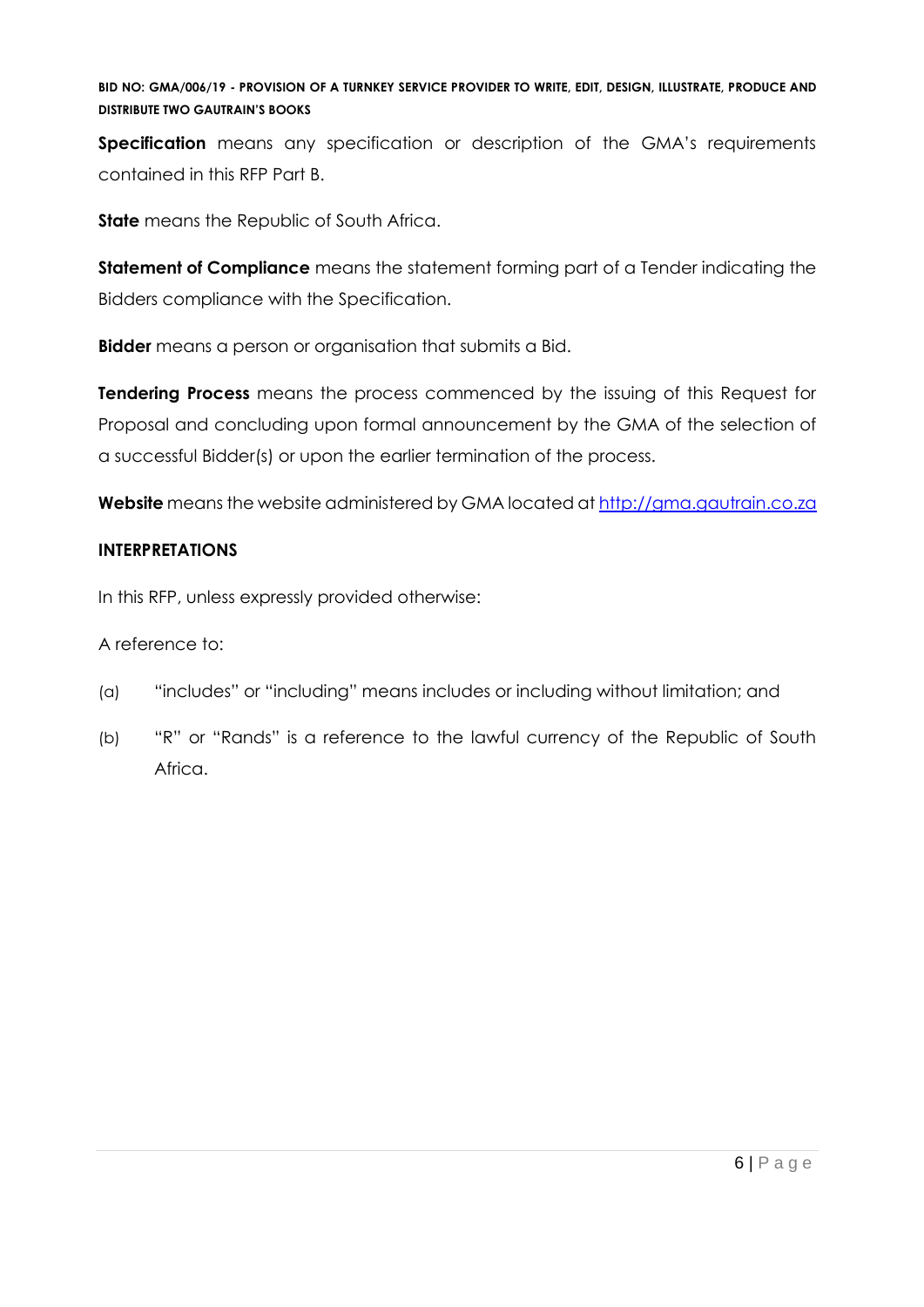# **RFP - PART A**

#### **INTRODUCTION**

- 1. The Gautrain Management Agency (GMA) is a PFMA Schedule 3(C) listed provincial public entity which has been established in terms of the GMA Act No. 5 of 2006. The GMA is substantially funded from the Provincial Revenue Fund in order to carry out the following strategic objectives:
	- Assist the Gauteng Provincial Government (GPG) in implementing Gautrain and achieving the Project's objectives.
	- Act on behalf of GPG in managing the relationship between Province and the Concessionaire in terms of the Concession Agreement and ensure that the interests of Province are protected.
	- Enhance the integration of Gautrain with other transport services and Public Transport Plans.
	- Promote and maximise the Socio-Economic Development and B-BBEE objectives of the GPG in relation to Gautrain.
	- Liaise with and promote co-operation between government structures in all three spheres of Government in relation to Gautrain.
	- Liaise with persons having an interest in the project.
	- Manage assets relating to Gautrain and promote their preservation and maintenance.
	- Manage the finances of the Gautrain Project and the financial securities provided by the Concessionaire.
	- Monitor the policy and legislative environment of the Gautrain Project
- 2. The Bombela Concession Company (RF) (Pty) Ltd (BCC or the Concessionaire) entered into a Concession Agreement with the Gauteng Province (Province) for the design, partial finance, construction, operation, and maintenance of the Gautrain Rapid Rail Link until 27 March 2026. The Operations Commencement Date (OCD) 1 started on 08 June 2010 for the section between Sandton station and ORTIA station. Extended Phase (EP) 1 services commenced on 02 August 2011 between Hatfield and Rosebank stations. The Operations Commencement Date 2 services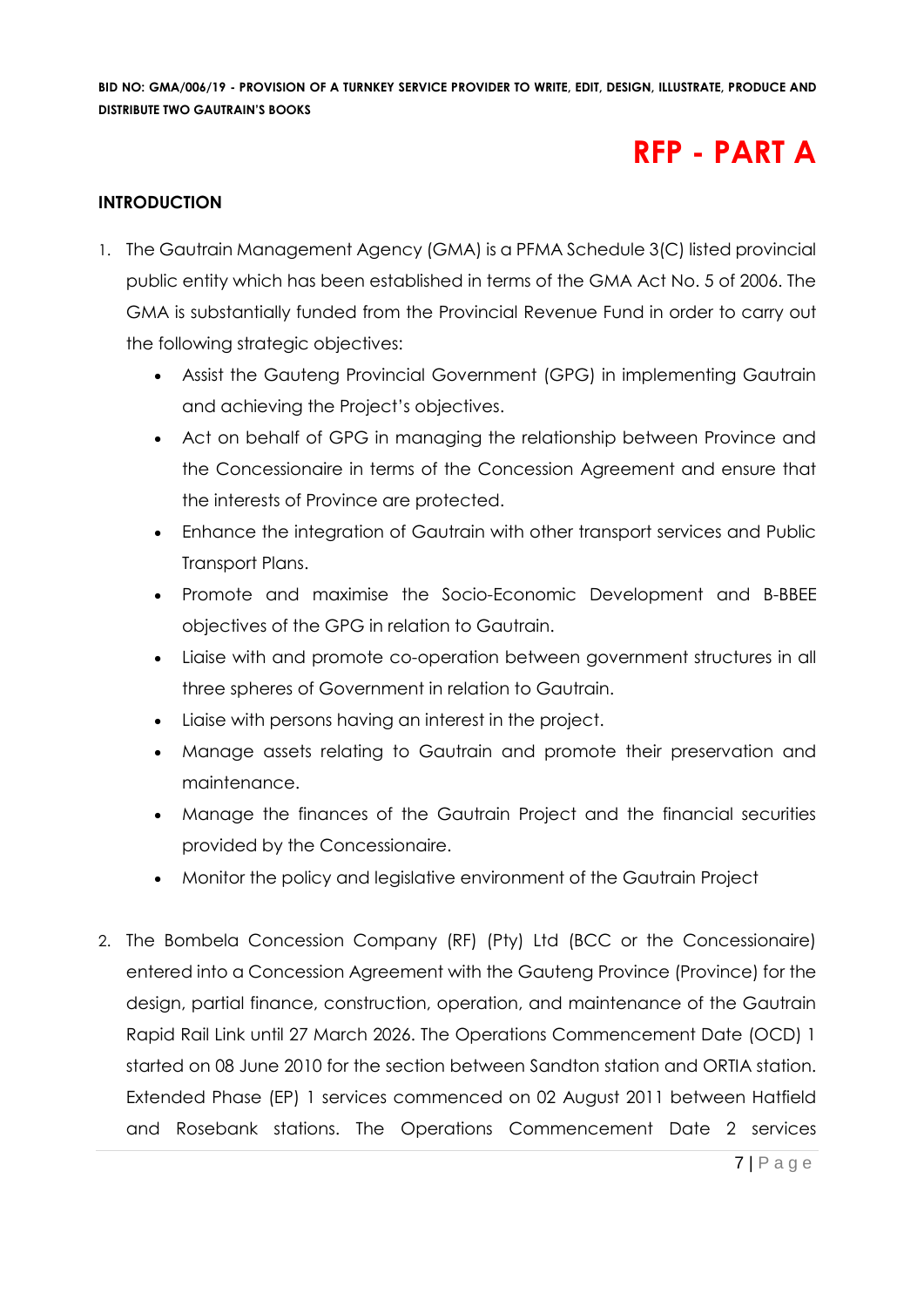commenced on 07 June 2012 between Rosebank and Park stations, in so doing providing a complete service between Park and Hatfield stations. At the end of the concession period, the Concessionaire shall transfer the Gautrain System to the GMA.

- 3. The GMA is inviting responses to this Request for Proposal (reference number GMA/006/19) in order to appoint a suitably qualified and experienced service provider to write, translate, edit, design, illustrate, produce and distribute two (2) Gautrain children's books in 2019/20 and 2021/22 Financial Year as specified in this RFP PART B – Specification.
- 4. The appointment of a successful service provider is subject to conclusion of a service level agreement between the GMA and the service provider.

# **RFP OBJECTIVES**

5. The objective of the tender is to find suitably qualified and experienced service provider to write, translate, edit, design, illustrate, produce and distribute two (2) Gautrain children's books in 2019/20 and 2021/22 financial year.

#### **INDICATIVE PROJECT TIMETABLE**

| <b>ACTIVITY</b>                                    | <b>DATE</b>                |
|----------------------------------------------------|----------------------------|
| Issue of RFP                                       | 16 August 2019             |
| Compulsory briefing session                        | 26 August 2019 at 12H00    |
| Venue: 44 Grand Central Boulevard,                 |                            |
| Grand Central Midrand (Off R101 Old                |                            |
| Johannesburg Road)                                 |                            |
| <b>Closing Date and Time</b>                       | 06 September 2019 at 11H00 |
| Intended completion of evaluation of tenders       | 11 November 2019           |
| Intended formal notification of successful Bidders | 22 November 2019           |
| Effective date of contract                         | 29 November 2019           |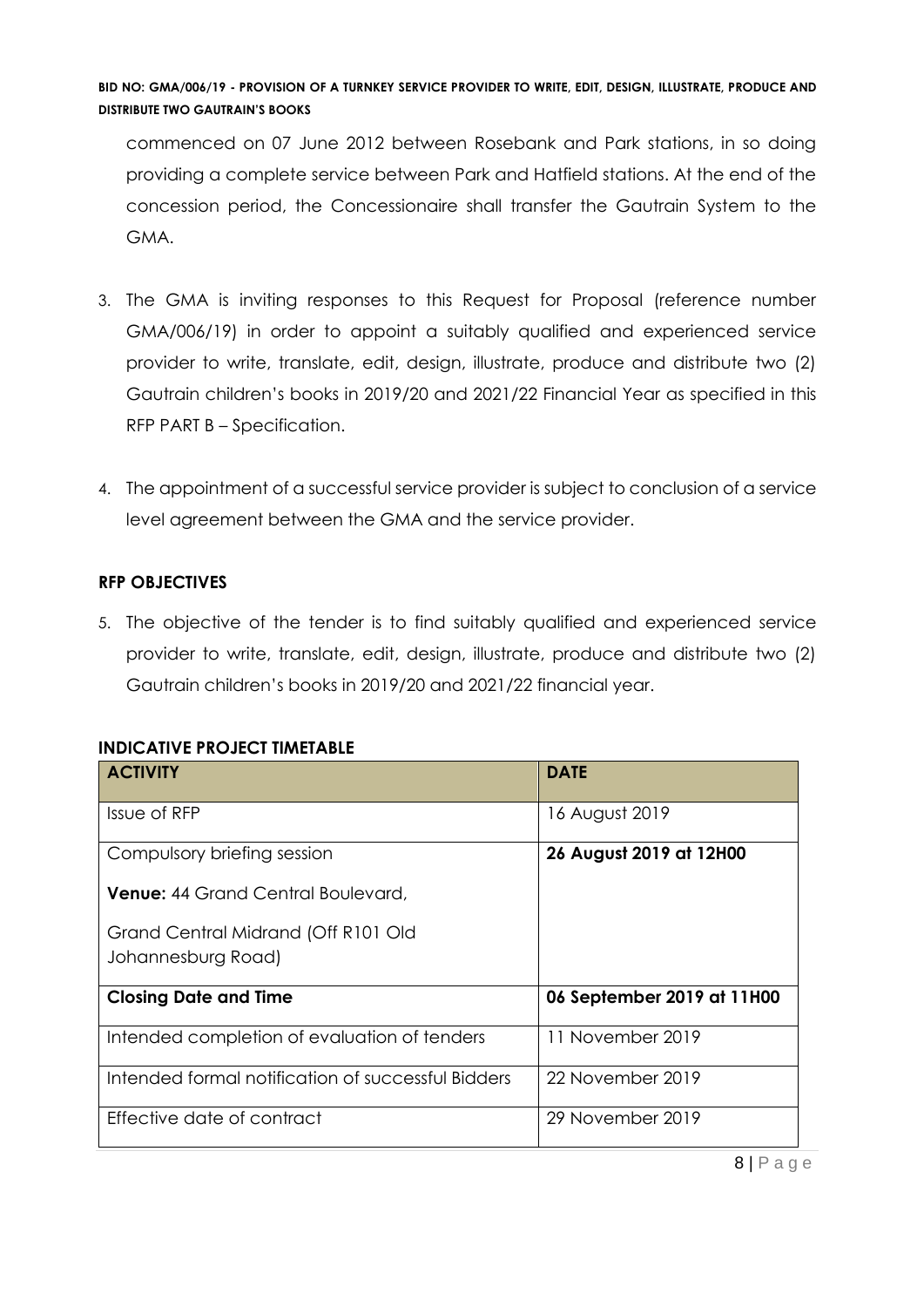*\*This timetable is provided as an indication of the timing of the tender process. It is indicative only and subject to change by the GMA. Bidders are to provide proposals that will allow achievement of the intended commencement date.*

# **SUBMISSION OF TENDERS**

#### **Hardcopy Submission (Compulsory)**

| Proposal Submission                                      | Bid documents must be secured together<br>preferably bound or contained in a lever arch<br>file     |
|----------------------------------------------------------|-----------------------------------------------------------------------------------------------------|
| Physical Address of Tender Box                           | 44 Grand Central Boulevard, Grand Central<br>Midrand (Off R101 Old Johannesburg Road)               |
| Hours of access to Tender Box                            | Between 07:00 and 17:00 (Weekdays only)                                                             |
| Information to be marked on<br>package containing Tender | Gautrain Management Agency<br>Attention: Supply Chain Management Unit<br>RFP Ref. No.<br>GMA/006/19 |
|                                                          | Name of Bidder                                                                                      |

- 6. Bidders are to provide one (1) original and three (3) hard copies of the Bidders Response (Bid).
- 7. Bidders must also include an electronic copy of the Bidders Response for each proposal in PDF or Microsoft Office 2007 format in the hardcopy submission. All responses must be submitted in a sealed envelope in accordance with the conditions of Tendering and on the official forms included in this document.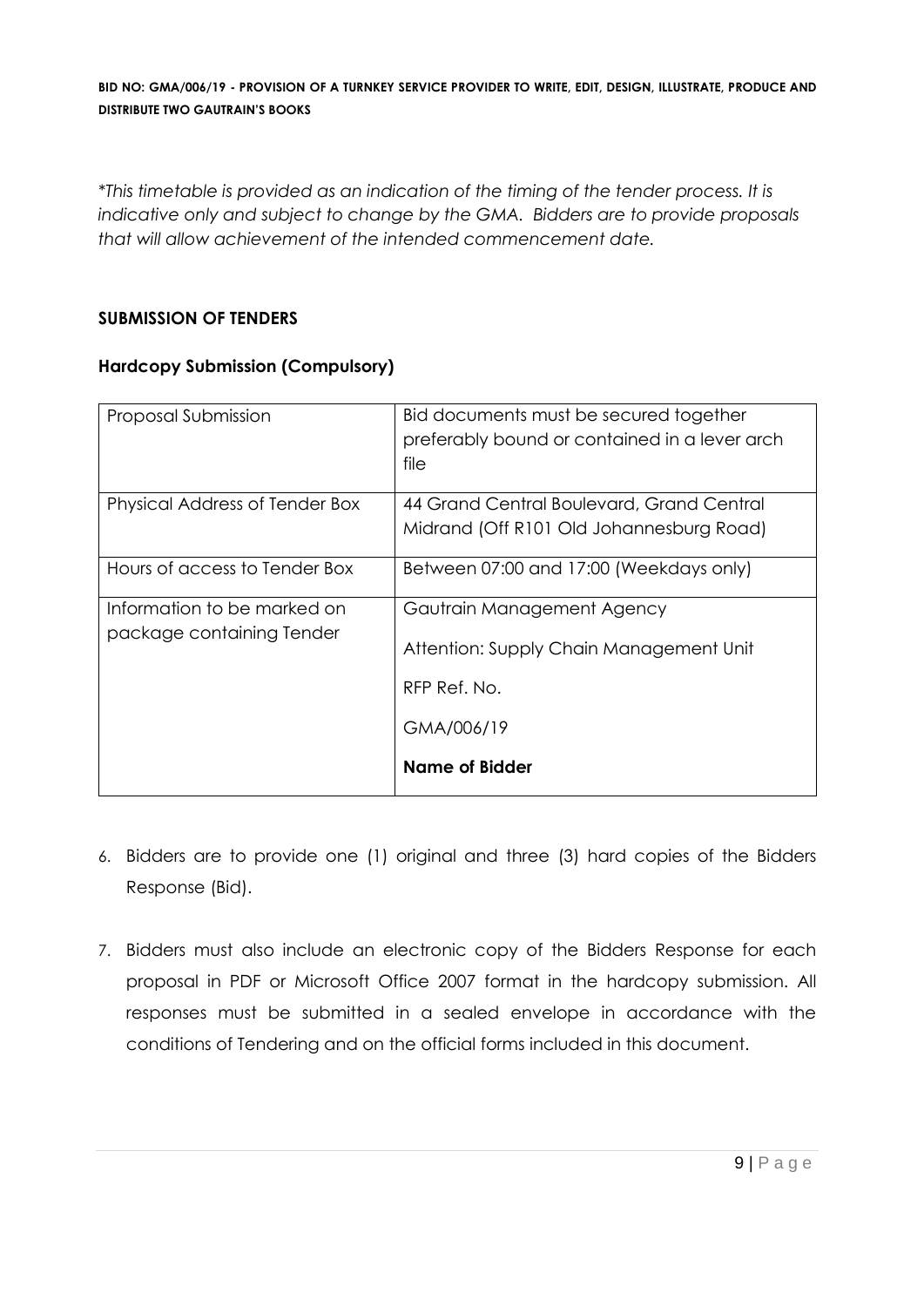- 8. All documents must be virus checked by the Bidder before lodgement. In this case of inconsistency between the electronic and hardcopy submissions, the hardcopy submission will prevail.
- 9. All enquiries related to this RFP must be sent to **[tenderenquiries@Gautrain.co.za](mailto:tenderenquiries@Gautrain.co.za)**.

# **RULES GOVERNING THIS RFP AND THE TENDERING PROCESS**

# **APPLICATION OF RULES**

- 10. Participation in the tender process is subject to compliance with the rules contained in this RFP Part A.
- 11. All persons (whether or not a Participant in this tender process) having obtained or received this RFP may only use it, and the information contained therein, in compliance with the rules contained in this RFP Part A.
- 12. All Bidders are deemed to accept the rules contained in this RFP Part A.
- 13. The rules contained in this RFP Part A apply to:
	- a. The RFP and any other information given, received or made available in connection with this RFP, and any revisions or annexure;
	- b. the Tendering Process; and
	- c. any communications (including any briefings, presentations, meetings and negotiations) relating to the RFP or the Tendering Process.

# **REQUEST FOR PROPOSAL**

# **STATUS OF REQUEST FOR PROPOSAL**

14. This RFP is an invitation for service provider/s to submit a proposal(s) for the provision of the services as set out in the Specification contained in this RFP Part B. Accordingly,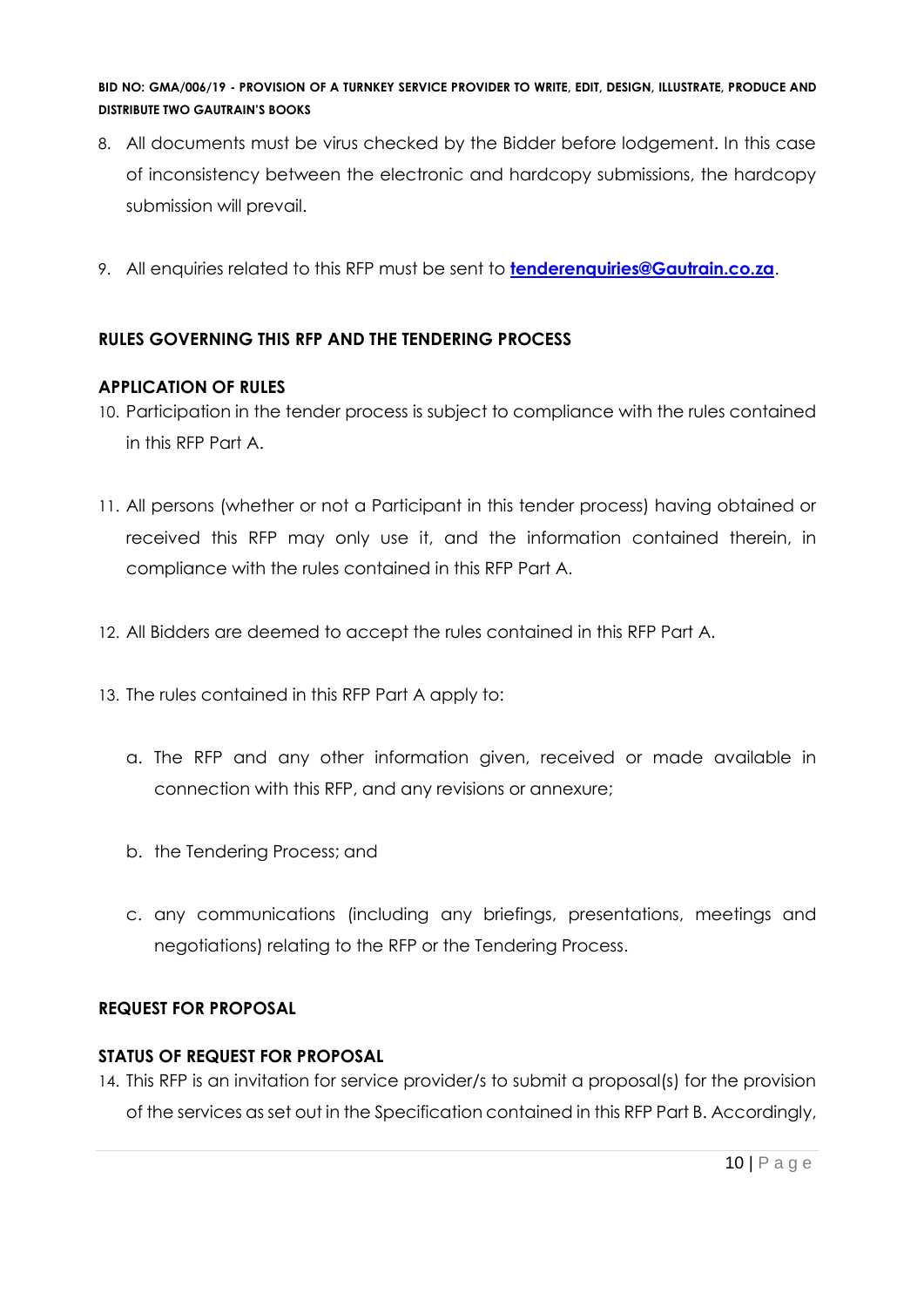this RFP must not be construed, interpreted, or relied upon, whether expressly or implied, as an offer capable of acceptance by any person(s), or as creating any form of contractual, promissory or other rights.

15. No binding contract or other understanding for the supply of the Services will exist between the GMA and any Bidder unless and until the Agency has executed a formal written contract with the successful Bidder.

# **ACCURACY OF REQUEST FOR PROPOSAL**

- 16. Whilst all due care has been taken in connection with the preparation of this RFP, the GMA makes no representations or warranties that the content in this RFP or any information communicated to or provided to Bidders during the Tendering Process is, or will be, accurate, current or complete. The GMA, and its officers, employees and advisors will not be liable with respect to any information communicated which is not accurate, current or complete.
- 17. If a Bidder finds or reasonably believes it has found any discrepancy, ambiguity, error or inconsistency in this RFP or any other information provided by the GMA (other than minor clerical matters), the Bidder must promptly notify the Agency in writing (by email to the address (**[tenderenquiries@Gautrain.co.za](mailto:tenderenquiries@Gautrain.co.za)**) of such discrepancy, ambiguity, error or inconsistency in order to afford the GMA an opportunity to consider what corrective action is necessary (if any).
- 18. Any actual discrepancy, ambiguity, error or inconsistency in this RFP or any other information provided by the GMA will, if possible, be corrected and provided to all Bidders without attribution to the Bidder who provided the written notice.

# **ADDITIONS AND AMENDMENTS TO THE RFP**

19. The GMA reserves the right to change any information in, or to issue any addendum to this RFP before the Closing Time. The GMA and its officers, employees and advisors will not be liable in connection with either the exercise of, or failure to exercise this right.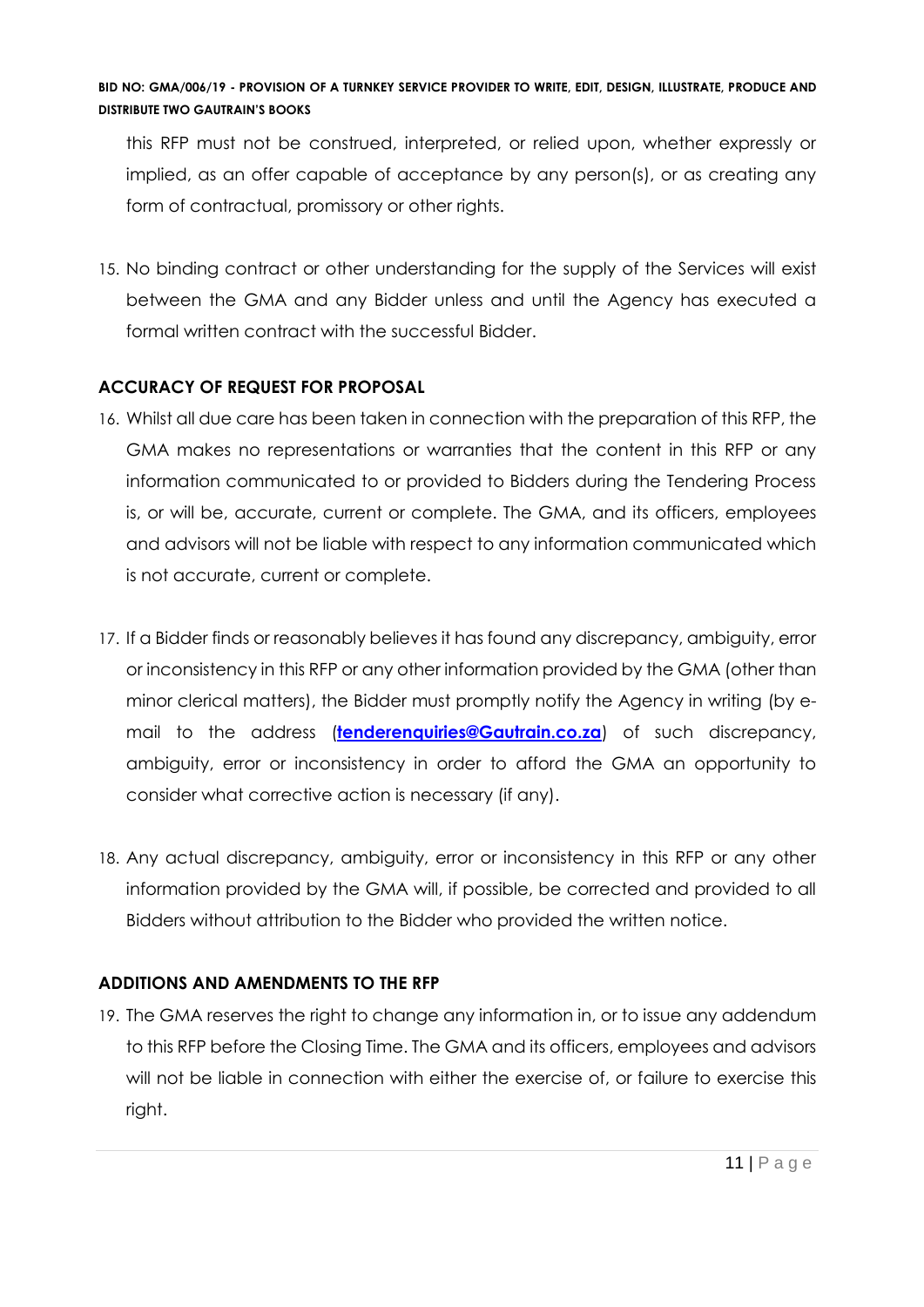20. If the GMA exercises its right to change information in terms of clause 22, it may seek amended Tenders from all Bidders.

#### **REPRESENTATIONS**

21. No representations made by or on behalf of the GMA in relation to this RFP will be binding on the GMA unless that representation is expressly incorporated into the contract ultimately entered into between the GMA and the successful Bidder.

# **CONFIDENTIALITY**

22. All persons (including all Bidders) obtaining or receiving this RFP and any other information in connection with this RFP or the Tendering Process must keep the contents of the RFP and other such information confidential, and not disclose or use the information except as required for the purpose of developing a proposal in response to this RFP.

### **COMMUNICATIONS DURING THE TENDERING PROCESS**

#### **REQUESTS FOR CLARIFICATION OR FURTHER INFORMATION**

- 23. All communication and attempts to solicit information of any kind relative to this tender should be in writing and channelled to the Supply Chain Management Unit via email to: **[tenderenquiries@Gautrain.co.za](mailto:tenderenquiries@gautrainpo.co.za)**.
- 24. Any communication by a Bidder to the GMA will be effective upon receipt by the SCM Unit (provided such communication is in the required format).
- 25. The GMA has restricted the period during which it will accept questions or requests for further information or clarification and reserves the right not to respond to any enquiry or request, irrespective of when such enquiry or request is received.
- 26. Except where the GMA is of the opinion that issues raised apply only to an individual Bidder, questions submitted and answers provided will be made available to all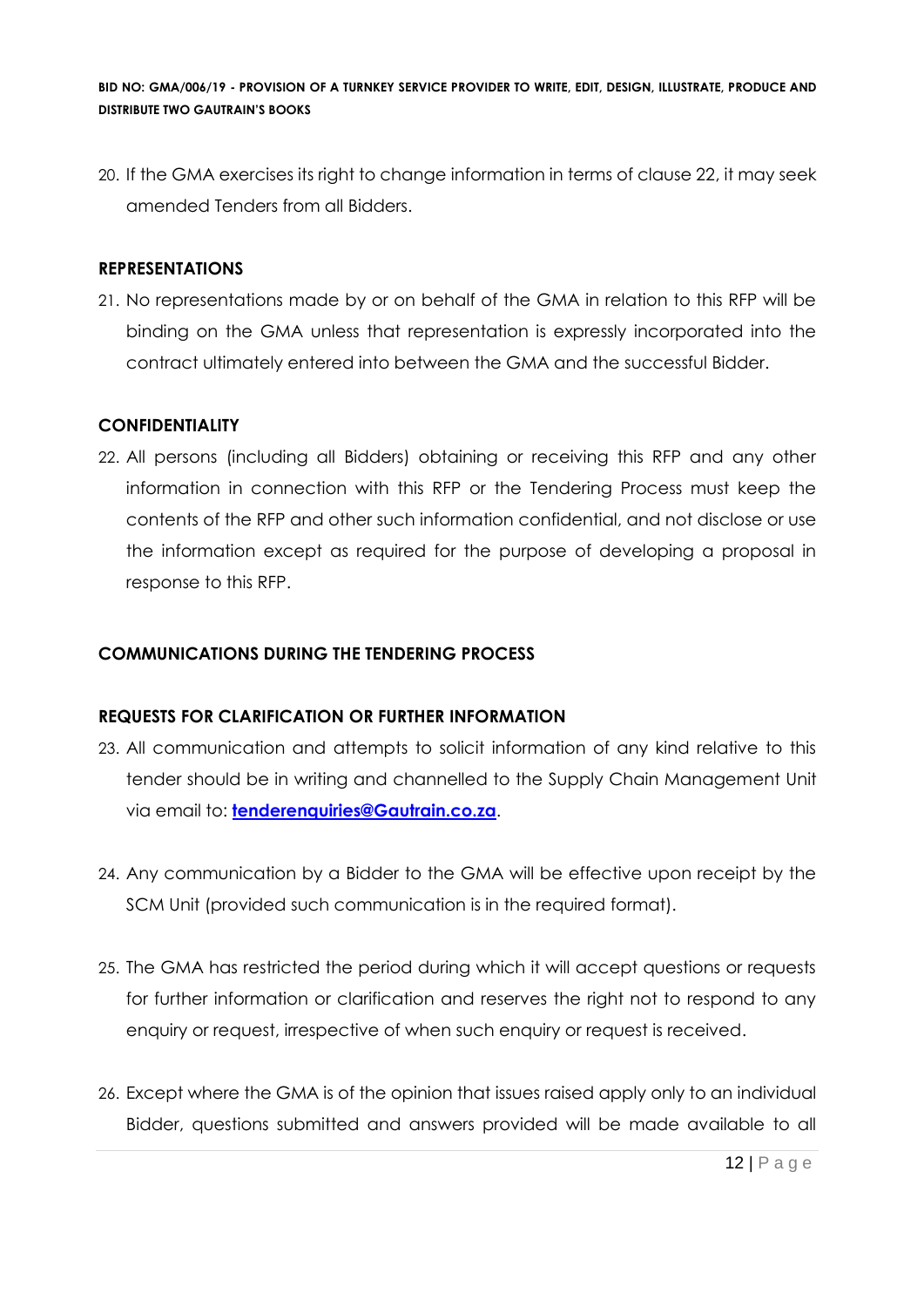Bidders by e-mail, as well as on the GMA's website without identifying the person or organisation which submitted the question.

- 27. In all other instances, the GMA may directly provide any written notification or response to a Bidder by email to the address of the Bidder (as notified by the Bidder to the SCM Unit).
- 28. A Bidder may, by notifying the SCM Unit in writing, withdraw a question submitted in accordance with clause 30, in circumstances where the Bidder does not wish the GMA to publish its response to the question to all Bidders.

# **UNAUTHORISED COMMUNICATIONS**

- 29. Bidders may not contact (including promotional or advertising activities) any GMA staff or Advisors of GMA except through the channel in clause 21 above on any matter pertaining to the bid from the time when the bid is advertised to the time the bid is awarded. Communicating with any GMA staff or Advisors of GMA except through the channel in clause 21 above will be perceived as an effort by a bidder to influence bid evaluation, bid comparisons or bid award decisions in any manner, and will result in rejection of the bid concerned. Nothing in this clause is intended to prevent communications with staff of, or advisors of the GMA to the extent that such communications do not relate to this RFP or the Tendering Process.
- 30. Bidders must not otherwise engage in any activities that may be perceived as, or that may have the effect of, influencing the outcomes of the Tendering Process in any way.

# **IMPROPER ASSISTANCE, FRAUD AND CORRUPTION**

31. Bidders may not seek or obtain the assistance of employees, contractors or advisors of the GMA in the preparation of their tender responses, except where contractors or advisors are participating in the tender in which case the Bidder must disclose such participation in its tender by declaring their possible interest or conflict in the relevant SBD 4 form.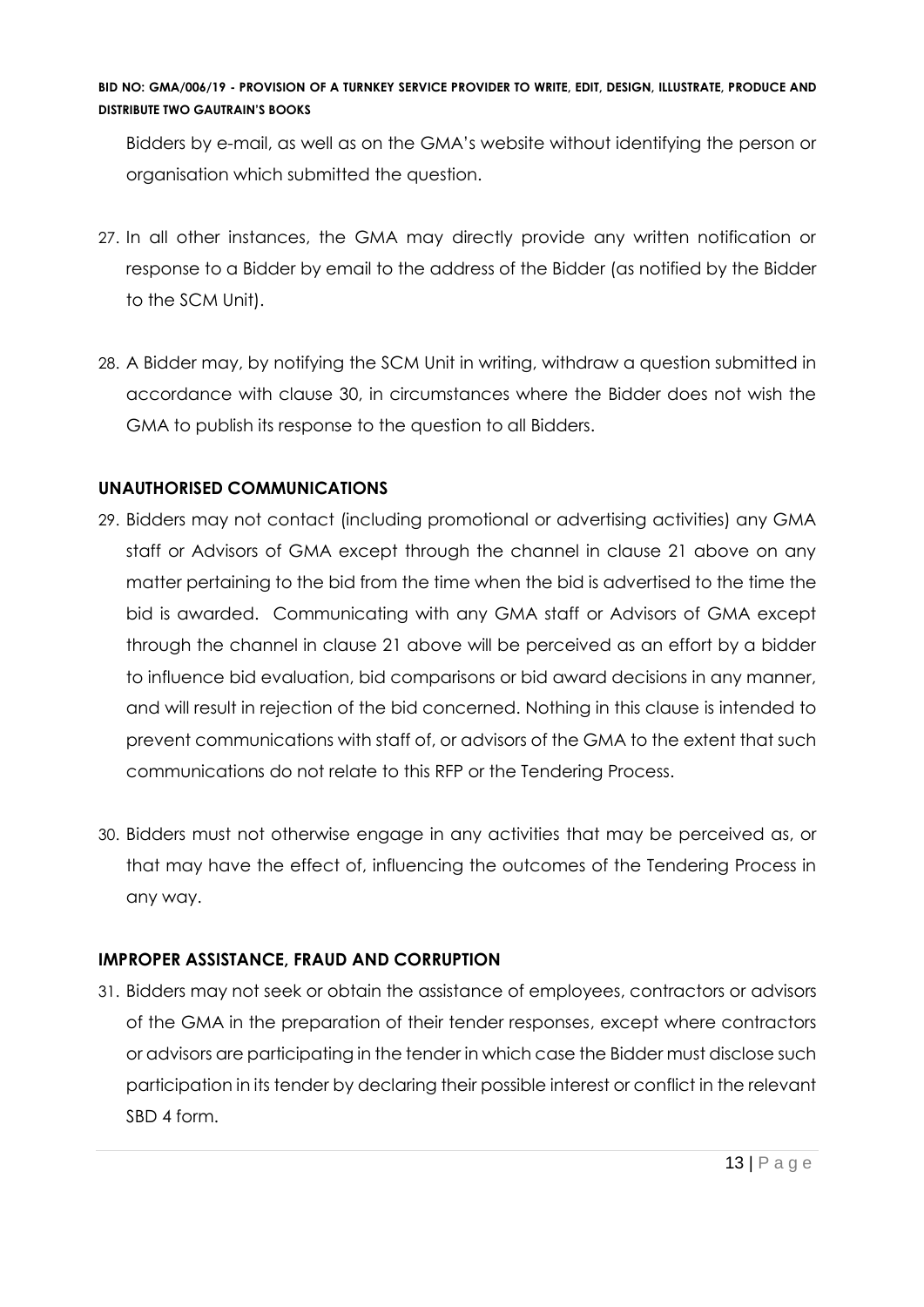- 32. The GMA may in its absolute discretion, immediately disqualify a Bidder that it believes has sought or obtained such improper assistance.
- 33. Bidders are to be familiar with the implications of contravening the Prevention and Combating of Corrupt Activities Act, No. 12 of 2005 and any other relevant legislation.
- 34. Bidders are encouraged to stop crime at the GMA in its tracks and report it anonymously to the following number: 0800 6 FRAUD/0800 637 283.

# **ANTI-COMPETITIVE CONDUCT**

- 35. Bidders and their respective officers, employees, agents and advisors must not engage in any collusion, anti-competitive conduct or any other similar conduct in respect of this Tendering Process with any other Bidder or any other person(s) in relation to:
	- a. The preparation or lodgement of their Tender
	- b. the evaluation and clarification of their Tender; and
	- c. the conduct of negotiations with the GMA.
- 36. For the purposes of clause 38, collusion, anti-competitive conduct or any other similar conduct may include disclosure, exchange and clarification of information whether or not such information is confidential to the GMA or any other Bidder or any other person or organisation.
- 37. In addition to any other remedies available to it under law or contract, the GMA may, in its absolute discretion, immediately disqualify a Bidder that it believes has engaged in any collusive, anti-competitive conduct or any other similar conduct during the entire Tendering Process.

# **COMPLAINTS ABOUT THE TENDERING PROCESS**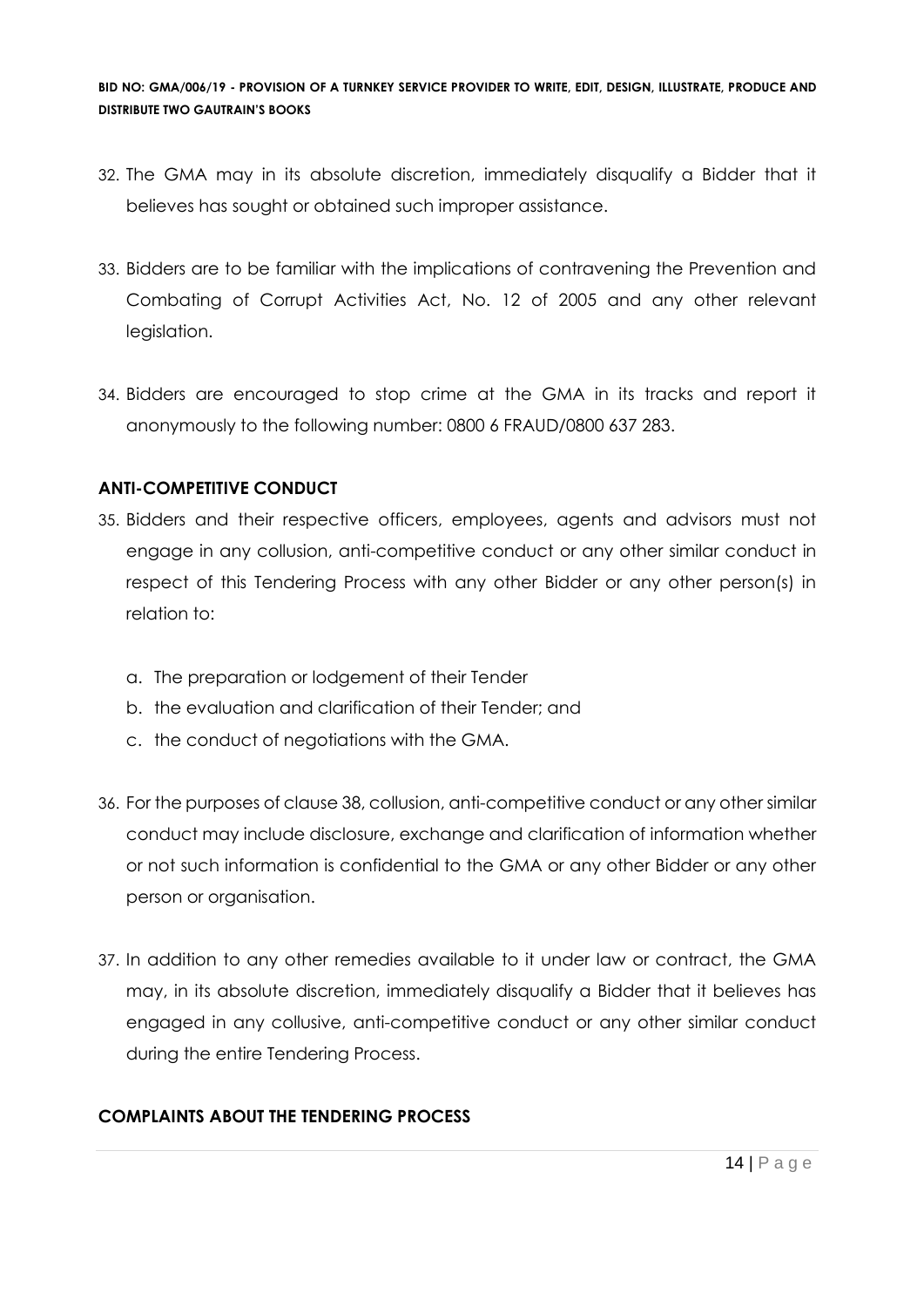- 38. Any complaint about the RFP or the Tendering Process must be submitted to the SCM Unit in writing, (preferably by email), immediately upon the cause of the complaint arising or becoming known to the Bidder.
- 39. The written complaint must set out:
	- a. The basis for the complaint, specifying the issues involved;
	- b. how the subject of the complaint affects the organisation or person making the complaint;
	- c. any relevant background information; and
	- d. the outcome desired by the person or organisation making the complaint.
- 40. If the matter relates to the conduct of an official, employee or advisor of the GMA, the complaint should be addressed in writing marked for the attention of the Chief Executive Officer of the GMA, and delivered to the physical address of the GMA, as notified.

# **CONFLICT OF INTEREST**

- 41. A Bidder must not, and must ensure that its officers, employees, agents and advisors do not place themselves in a position that may give rise to actual, potential or perceived conflict of interest between the interests of the GMA and/or the Gauteng Provincial Government and the Bidders interests during the Tender Process.
- 42. The Bidders Response in this RFP Part C requires the Bidder to provide details of any interests, relationships or clients which may or do give rise to a conflict of interest in relation to the supply of the services under any contract that may result from this RFP.
- 43. If the Bidder submits its Tender and a subsequent conflict of interest arises, or is likely to arise, which was not disclosed in the Tender, the Bidder must notify the GMA immediately in writing of that conflict.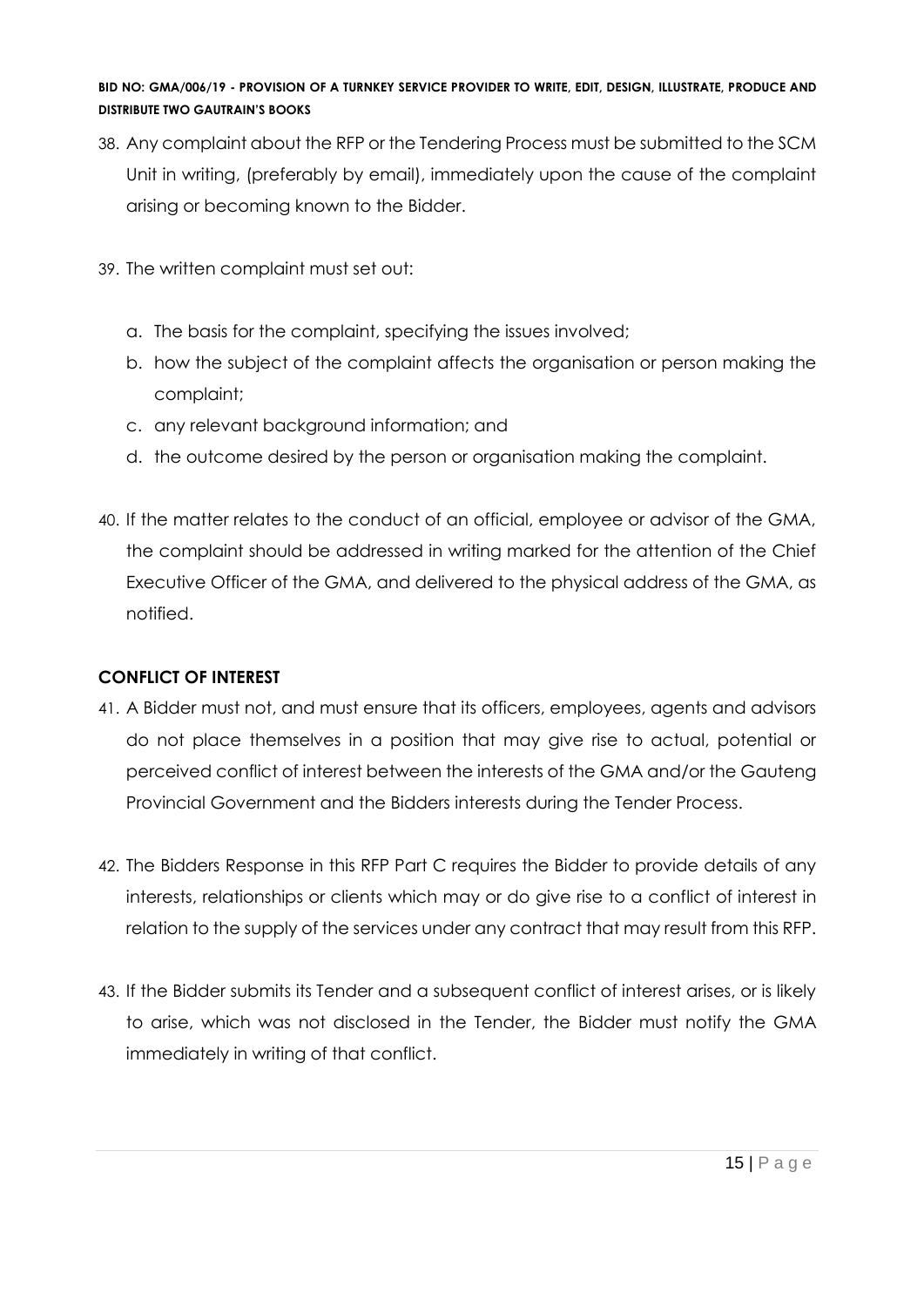44. The GMA may immediately disqualify a Bidder from the Tendering Process if the Bidder fails to notify the GMA of the conflict as required.

# **LATE TENDERS**

- 45. Tenders must be lodged by the Closing Date and Time. Where a tender document is not in the tender box at the time of the bid closing, such a bid document will be regarded as a late bid. Late bids will not be accepted or considered.
- 46. Tenders lodged after the Closing Time or lodged at a location or in a manner that is contrary to that specified in this RFP will be disqualified from the Tendering Process and will be ineligible for consideration.
- 47. The determination of the GMA as to the actual time that a Tender is lodged is final. Subject to clause 49, all Tenders lodged in the Tender Box after the Closing Time will be recorded by the GMA and will only be opened for the purposes of identifying a business name and address of the Bidder. The GMA will inform a Bidder whose Tender was lodged after the Closing Time of its ineligibility for consideration. The general operating practice is for the late tender to be returned within 5 (Five) working days of receipt or within 5 (Five) working days after determination not to accept a late tender.

# **TENDER DOCUMENTS**

# **BIDDERS RESPONSIBILITIES**

- 51. Bidders are responsible for:
	- a. Examining this RFP and any documents referenced or attached to this RFP and any other information made or to be made available by the GMA to Bidders in connection with this RFP;
	- b. fully informing themselves in relation to all matters arising from this RFP, including all matters regarding the GMA's requirements for the provision of the Services;
	- c. ensuring that their Tenders are accurate and complete;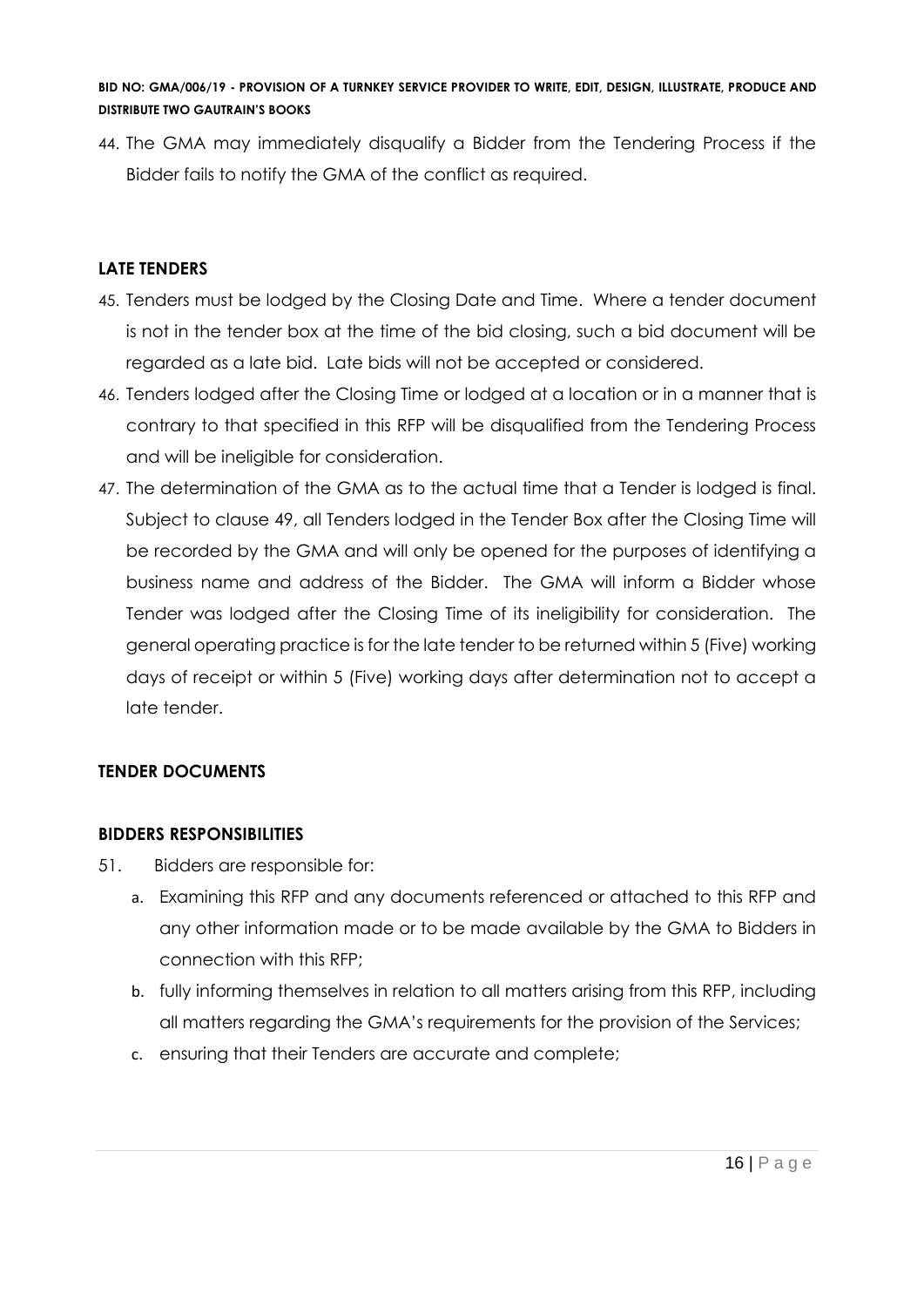- d. making their own enquiries and assessing all risks regarding this RFP, and fully considering and incorporating the impact of any known and unknown risks into their Tender;
- e. ensuring that they comply with all applicable laws in regards to the Tendering Process particularly as specified by National Treasury Regulations, Guidelines, Instruction Notes and Practice Notes and other relevant legislation as published from time to time in the Government Gazette;
- f. submitting an Original Valid Tax Clearance Certificate and all other returnable documents as listed on the Checklist; and
- g. Failure to provide the required information could result in disqualification of the bidder.

# **PREPARATION OF TENDERS**

- 52. Bidders must ensure that:
	- a. Their Tender is submitted in the required format as stipulated in this RFP Part A; and

b. all the required information fields in RFP Part C are completed in full and contain the information requested by the GMA.

*Note to Bidders: The GMA may in its absolute discretion reject a Tender that does not include the information requested.*

53. Unnecessarily elaborate responses or other presentations beyond that which is sufficient to present a complete and effective tender proposal are not desired or required. Elaborate and expensive visual and other presentation aids are not necessary.

# **ILLEGIBLE CONTENT, ALTERATION AND ERASURES**

- 54. Incomplete Tenders may be disqualified or evaluated solely on information contained in the Tender.
- 55. The GMA may disregard any content in a Tender that is illegible and will be under no obligation whatsoever to seek clarification from the Bidder.
- 17 | P a g e 56. The GMA is entitled to amend any bid conditions, validity period, specifications, or extend the closing date of bids before the closing date. All bidders, to whom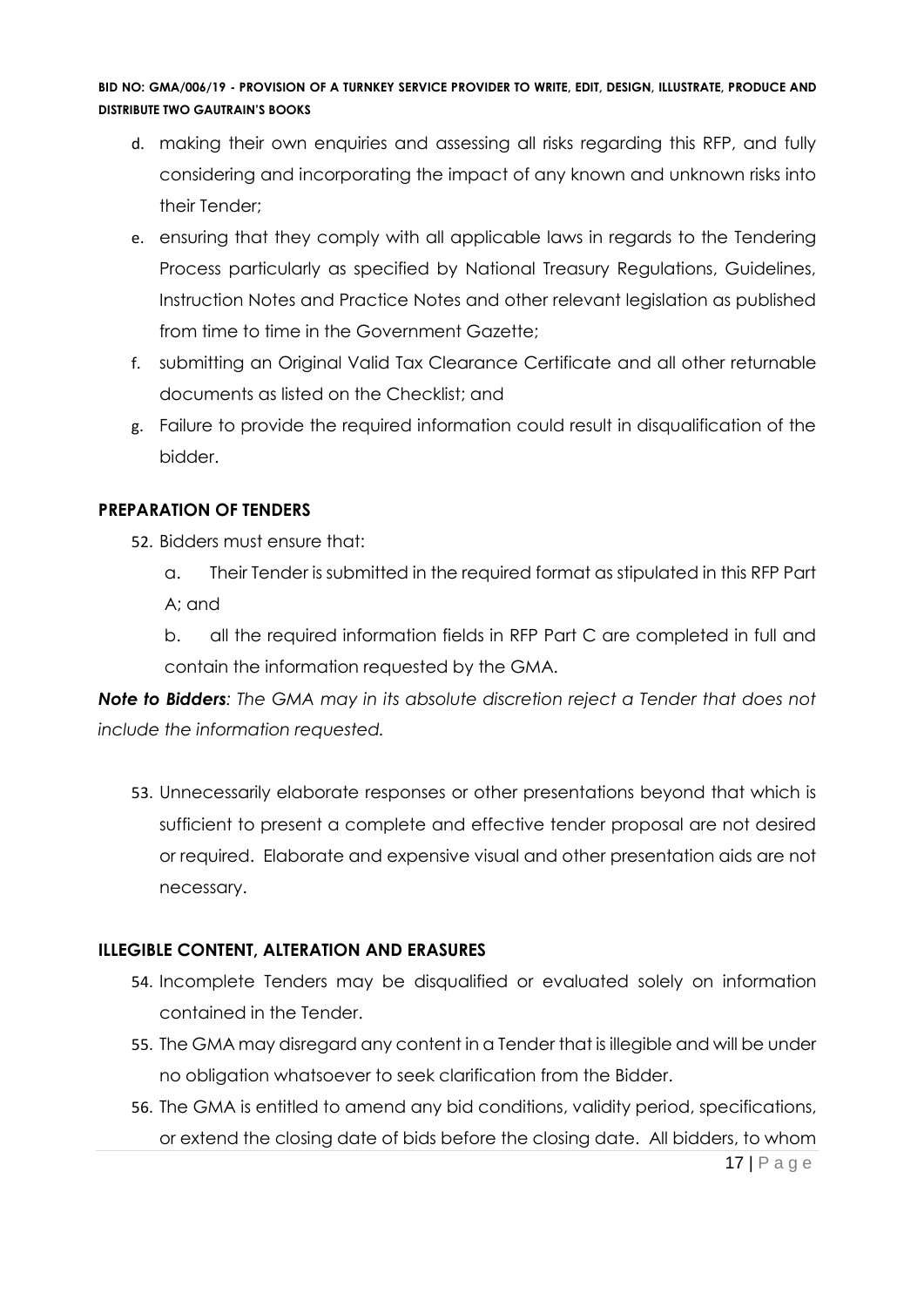the bid documents have been issued, will be advised in writing of such amendments in good time.

# **OBLIGATION TO NOTIFY ERRORS**

57. Amended bids may be sent, together with the original bid, in an envelope marked "Amendment to bid" and should be placed in the bid box before the closing date and time. An amendment bids without original bid document will not be considered.

# **RESPONSIBILITY FOR TENDERING COSTS**

- 58. The Bidders participation or involvement in any stage of the Tendering Process is at the Bidders sole risk, cost and expense. The GMA will not be held responsible for, or pay for, any expense or loss that may be incurred by Bidders in relation to the preparation or lodgement of their Tender.
- 59. The GMA is not liable to the Bidder for any costs on the basis of any contractual, or promissory or restitutionary grounds whatsoever as a consequence of any matter relating to the Bidders participation in the Tendering Process, including without limitation, instances where:
- a. The Bidder is not engaged to perform under any contract; or
- b. the GMA exercises any right under this RFP or at law.

# **DISCLOSURE OF TENDER CONTENTS AND TENDER INFORMATION**

- 60. All Tenders received by the GMA will be treated as confidential. The GMA will not disclose any Tender contents and Tender information, except:
- a. As required by law;
- b. for the purpose of investigations by other government authorities having relevant jurisdiction;
- c. to external consultants and advisors of the GMA engaged to assist with the Tendering Process; or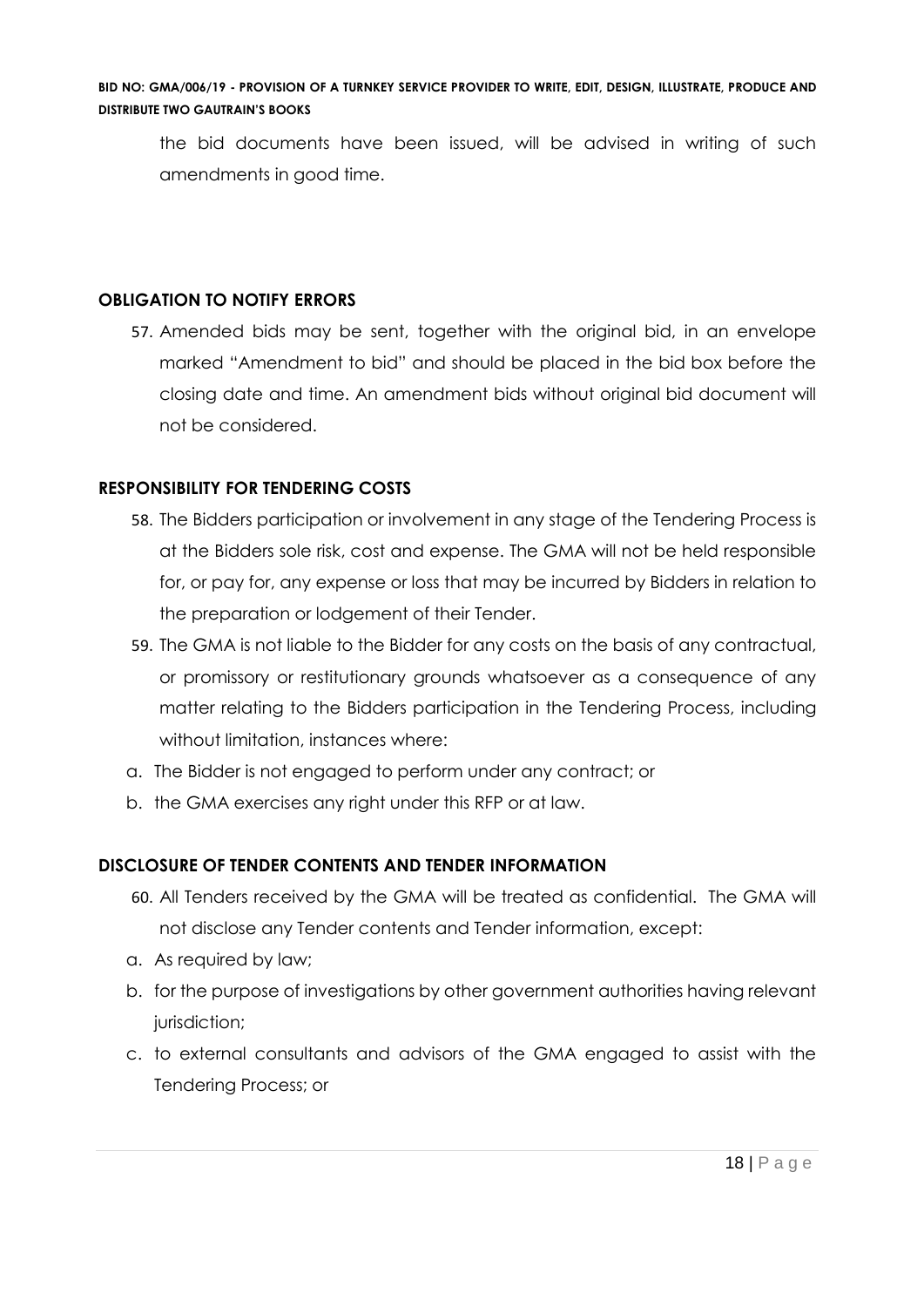d. for the general information of Bidders required to be disclosed as per National Treasury Regulations, Guidelines, Instruction Notes or Practice Notes.

# **USE OF TENDERS**

- 61. Upon submission in accordance with the requirements of submission of Tenders, all Tenders submitted become the property of the GMA. Ownership rights in any intellectual property contained in the Tender shall remain the sole and exclusive to the GMA as indicated in Section 7 of the Tender.
- 62. Each Bidder, by submission of their Tender, is deemed to have licensed the GMA to reproduce the whole, or any portion, of their Tender for the purposes of enabling the GMA to evaluate the Tender.
- 63. Further, in submitting a Tender, the Bidder accepts that the GMA shall, in accordance with the requirements of Treasury Regulation No. 16A.6.3(d) and the National Treasury Instruction Note on *Enhancing Compliance Monitoring and Improving Transparency and Accountability in Supply Chain Management,*  publish (on the internet or otherwise):

a. The names of all Bidders that submitted bids in relation to this RFP within 10 (Ten) working days after the closing date of this RFP, if the bid is above the threshold value of R500 000; and

b. on award of the bid, the name of the successful Bidder, the contract price, B-BBEE level of contribution status, the contract number and description of the contract awarded.

# **PERIOD OF VALIDITY**

64. All Tenders received must remain valid and open for acceptance for a minimum of 90 (Ninety) days from the Closing Time. This period may be extended by written mutual agreement between the GMA and the Bidder.

# **STATUS OF TENDER**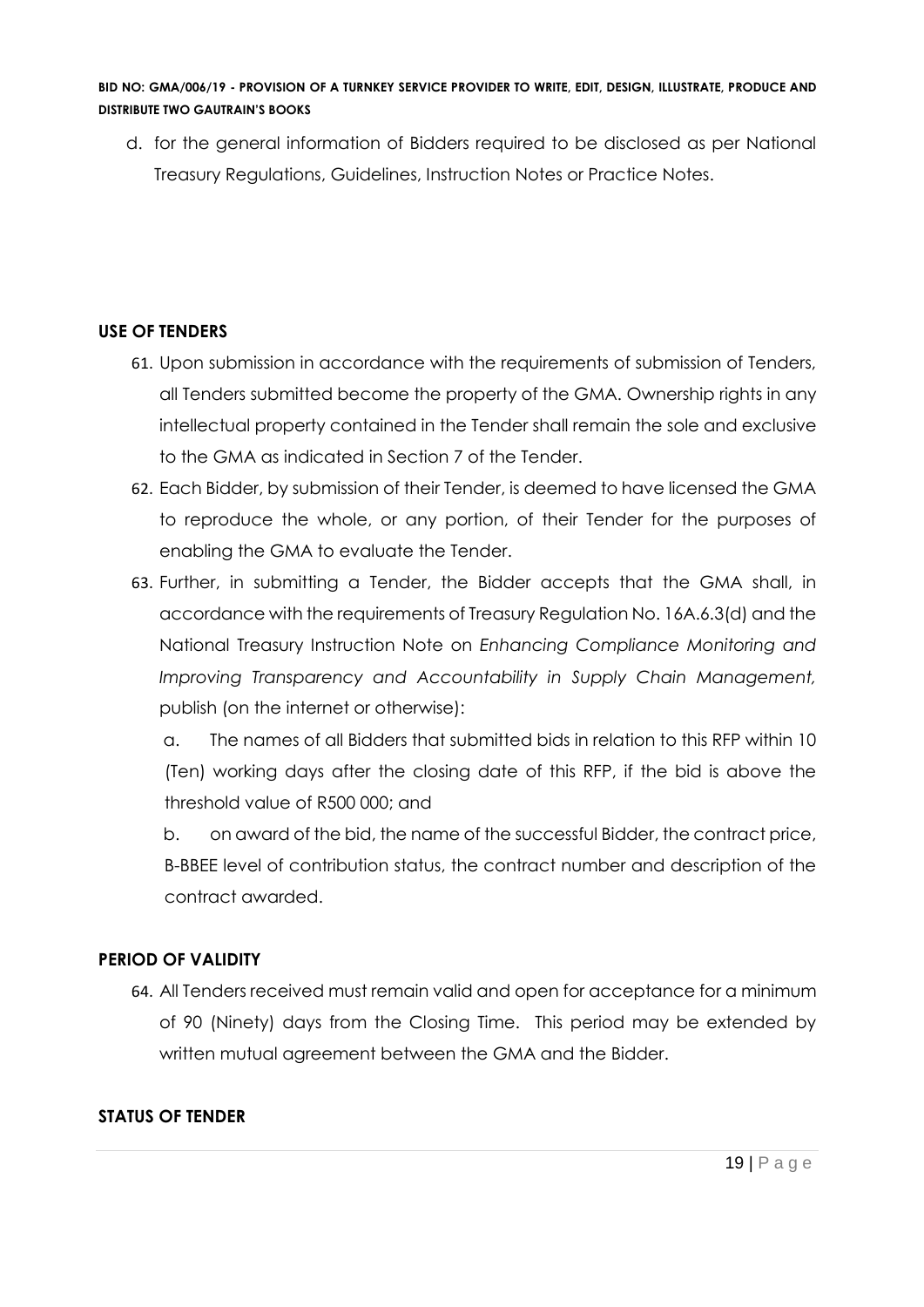- 65. Each Tender constitutes an irrevocable offer by the Bidder to the GMA to provide the Services required and otherwise to satisfy the requirements of the Specification as set out in this RFP Part B.
- 66. A Tender must not be conditional on:
	- a. The Board approval of the Bidder or any related governing body of the Bidder being obtained;
	- b. the Bidder conducting due diligence or any other form of enquiry or investigation;
	- c. the Bidder (or any other party) obtaining any regulatory approval or consent;
	- d. the Bidder obtaining the consent or approval of any third party; or
	- e. the Bidder stating that it wishes to discuss or negotiate any commercial terms of the contract.
- 67. The GMA may, in its absolute discretion, disregard any tender that is, or is stated to be, subject to any one or more of the conditions detailed above (or any other relevant conditions).
- 68. The GMA reserves the right to accept a Tender in part or in whole or to negotiate with a Bidder in accordance with the clause 88 (Unreasonable disadvantage) of this RFP Part A.

# **TENDER RESPONSE**

# **COMPLIANCE WITH SPECIFICATION**

- 69. Under Part C of this RFP, a Bidder must submit a tabulated statement showing its level of compliance to the Specification contained in this RFP Part B.
- 70. In particular, Bidders must state if they will not comply with the Specification or will only comply with the Specification subject to conditions. Full details of the non-compliance (including the nature and extent of the non-compliance and any reasons for such non-compliance) must be stated in the space provided in the tabulated statement.
- 71. No response is required in respect of a particular section of the Specification where Bidders will comply with the Specification. Only sections that Bidders have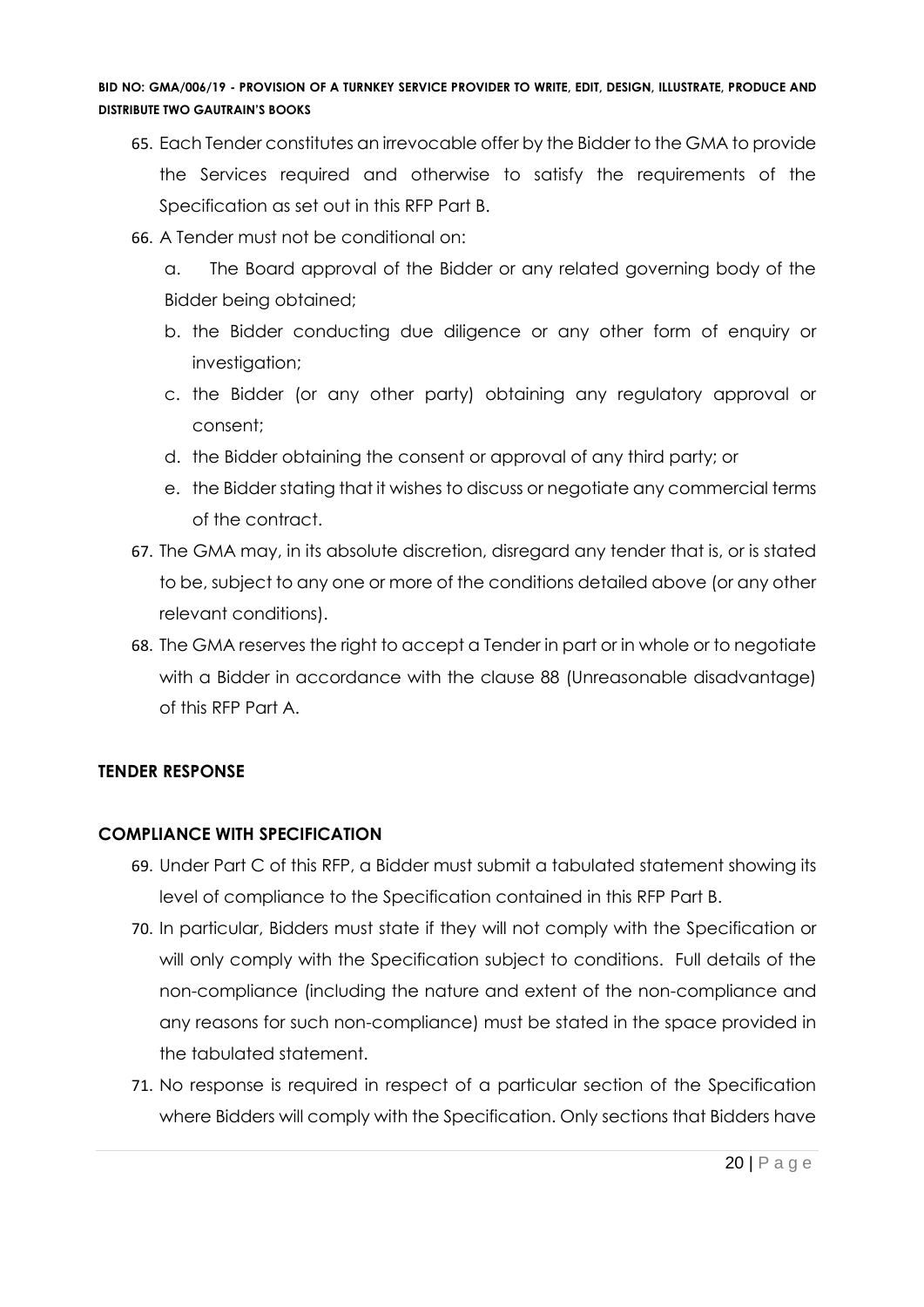not complied with, or will only comply with subject to conditions, should be noted in the tabulated statement.

- 72. The GMA is prepared to contemplate minor variations or departures from the Specification proposed by Bidders.
- 73. However, Bidders should note that significant or substantive variations or departures from the Specifications will not be viewed favourably unless the Bidder is able to clearly demonstrate to the satisfaction of the GMA the necessity for such variations or departures.

*Note to Bidders: The GMA will assume that a Bidders Response complies in all relevant respects with the Specification unless the Bidder states otherwise. Failure to notify the GMA of any non-compliance may result in a Bidders Response being disregarded.*

74. For the purposes of clauses 70,71 and 72:

- **Yes/Complies** means that in all respects the Bidders Response meets or otherwise satisfies all specified outputs, characteristics or performance standards.
- **Will comply subject to conditions** means that the specified outputs, characteristics or performance standards can only be met by the Bidder subject to certain conditions.
- **No/Will not comply** means that the specified outputs, characteristics or performance standards is not met by the Bidders Response.

# **GENERAL**

- 75. Indefinite responses such as "noted", "to be discussed" or "to be negotiated" are not acceptable.
- 76. Where the Bidder is unwilling to accept a specified condition, the nonacceptance must be clearly and expressly stated. Prominence must be given to the statement detailing the non-acceptance. It is not sufficient that the statement appears only as part of an attachment to the Tender or be included in a general statement of the Bidders usual operating conditions.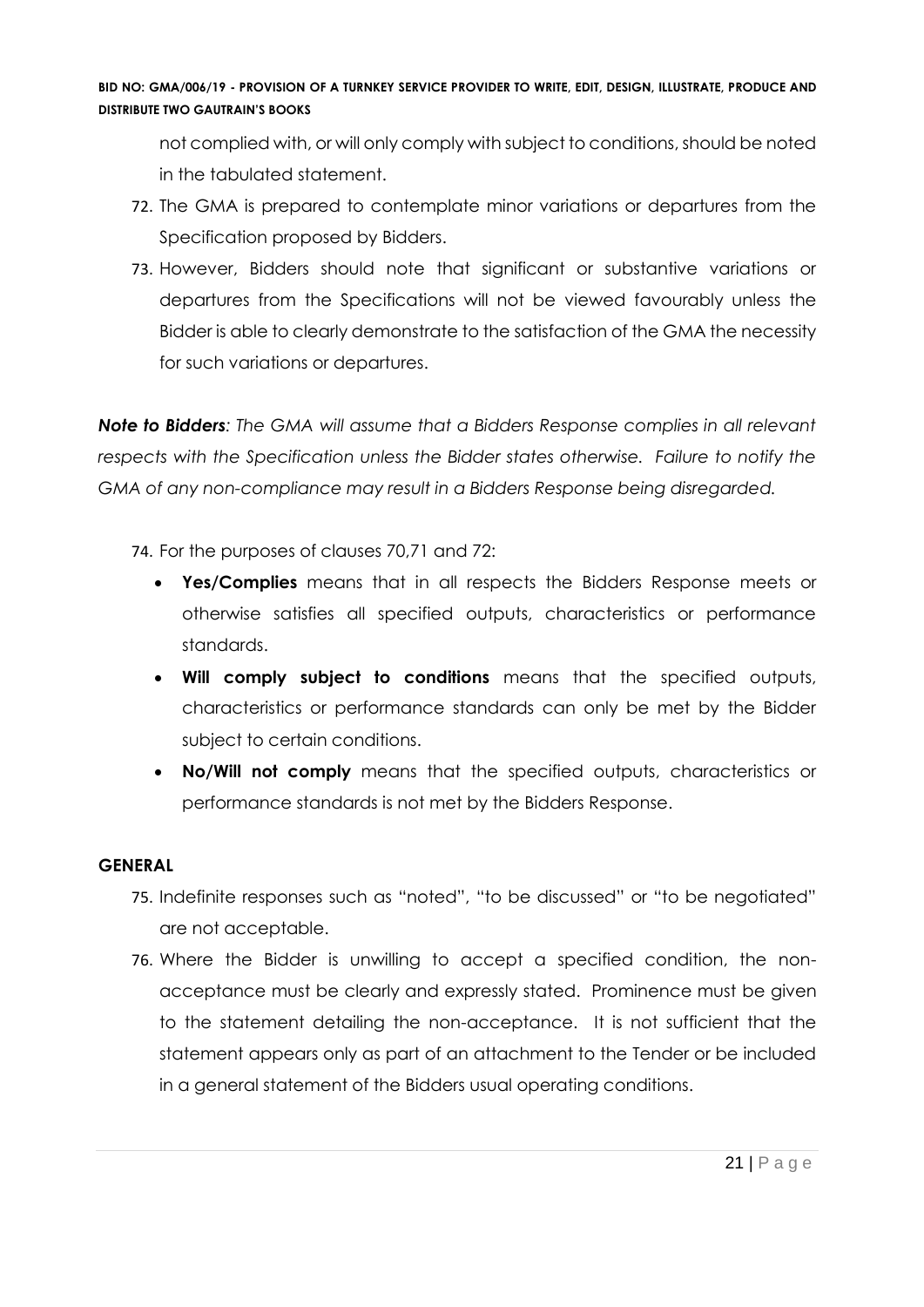77. An incomplete Tender may be disqualified or assessed solely on the information completed or received with the Tender.

# **ALTERNATIVE TENDER**

- 78. A Bidder may submit an alternative proposal. An alternative proposal will only be accepted if:
- a. The Bidder also provides a conforming Bidders Response; and
- b. The alternative proposal is clearly identified as an "Alternative Tender".
- 79. An Alternative Tender may:
- a. Not comply with the Specifications for the relevant Services due to inherent design or capability in the operation of the Services; or
- b. Provide the Services in a manner different to that specified in this RFP Part B.

# **INNOVATIVE SOLUTIONS**

- 80. Bidders are encouraged to offer options or solutions which may, in an innovative way, contribute to the GMA's ability to carry out its operations in a more costeffective manner.
- 81. These options or solutions may be related to:
- a. The outputs, functional, performance and technical aspects of the requirement; or
- b. Opportunities for more advantageous commercial arrangements.
- 82. Any such options or solutions will be considered by the GMA on a "commercial in confidence" basis if so, requested by the Bidder.
- 83. Where a Bidder submits an offer which meets the requirements of this RFP in an alternative and practical manner, the Tender must also include any supplementary material (including such pricing and costing details as may be necessary to enable the GMA to fully assess the financial impact of the alternative proposal), which demonstrates in detail that such an alternative will fully achieve and/or exceed all the specified requirements, together with references as to why the additional features may be advantageous.
- 84. The GMA reserves the right to consider such offers on their merits or not to consider them at all.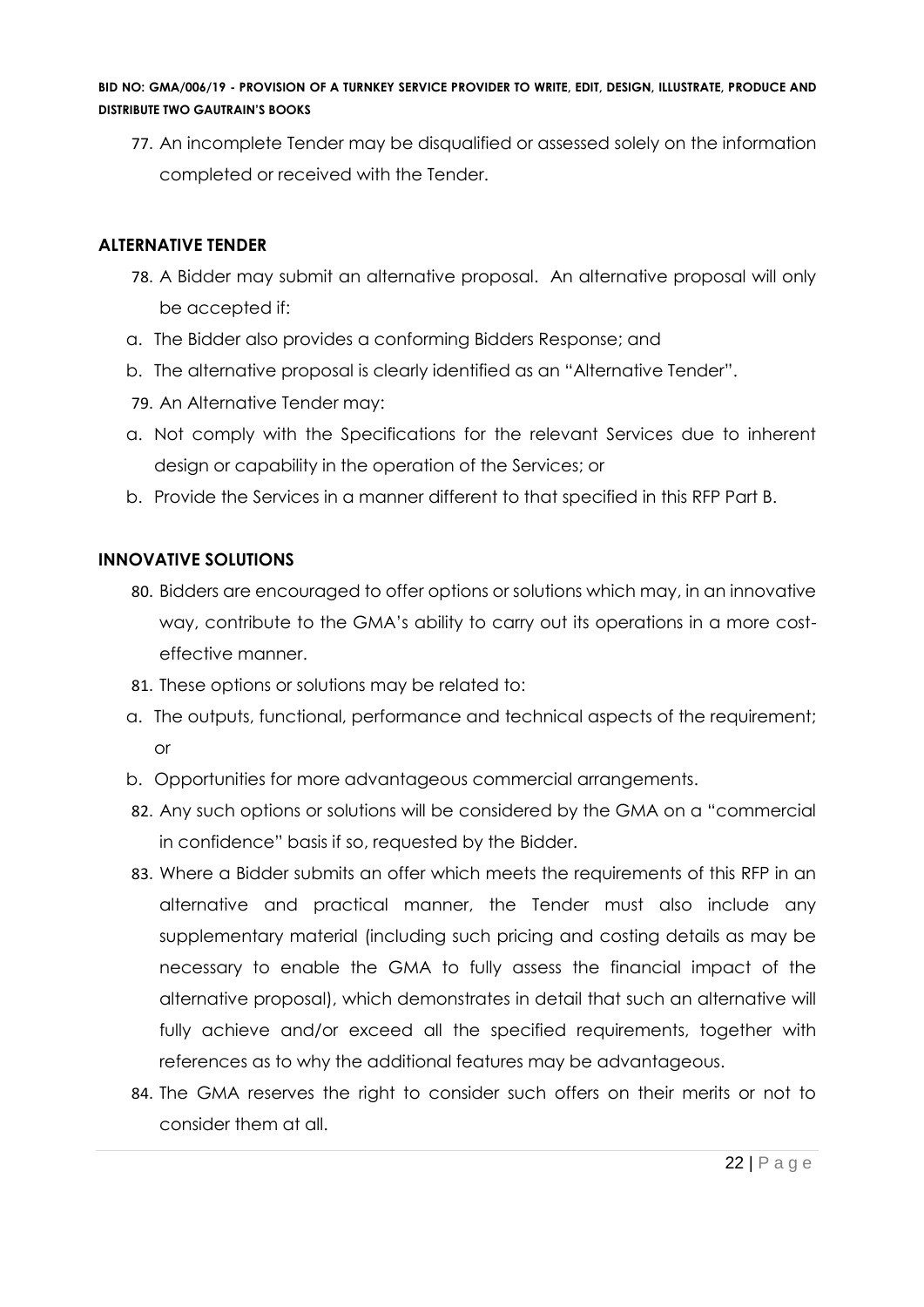# **CONTRACT DISCLOSURE REQUIREMENTS**

#### **DISCLOSURE OF INFORMATION**

- 85. The Conditions of Tendering include a provision for the disclosure of contract information (refer to this RFP Part A dealing with "Use of Tenders").
- 86. If a Bidder wishes to withhold the disclosure of specific contract information, the Bidder must clearly outline how the release of this information will expose trade secrets, business strategy or unique methodologies that may expose the business unreasonably to disadvantage.

#### **TRADE SECRETS**

- 87. In considering whether specific information should be categorised as a trade secret, Bidders' should assess:
- a. The extent to which it is known outside of the Bidders business;
- b. the extent to which it is known by the persons engaged in the Bidders business;
- c. any measures taken to guard its secrecy;
- d. its value to the Bidders business and to any competitors;
- e. the amount of money and effort invested in developing the information; and
- f. the ease or difficulty with which others may acquire or develop this information.

#### **UNREASONABLE DISADVANTAGE**

- 88. In determining whether disclosure of specific information will expose a Bidders business unreasonably to disadvantage, the following should be considered:
- a. Whether the information is generally available to competitors; and
- b. Whether it could be disclosed without causing substantial harm to the competitive position of the business.

The GMA will consider these applications in the Tender evaluation and negotiations (if any) with Bidders.

# **EVALUATION OF TENDERS**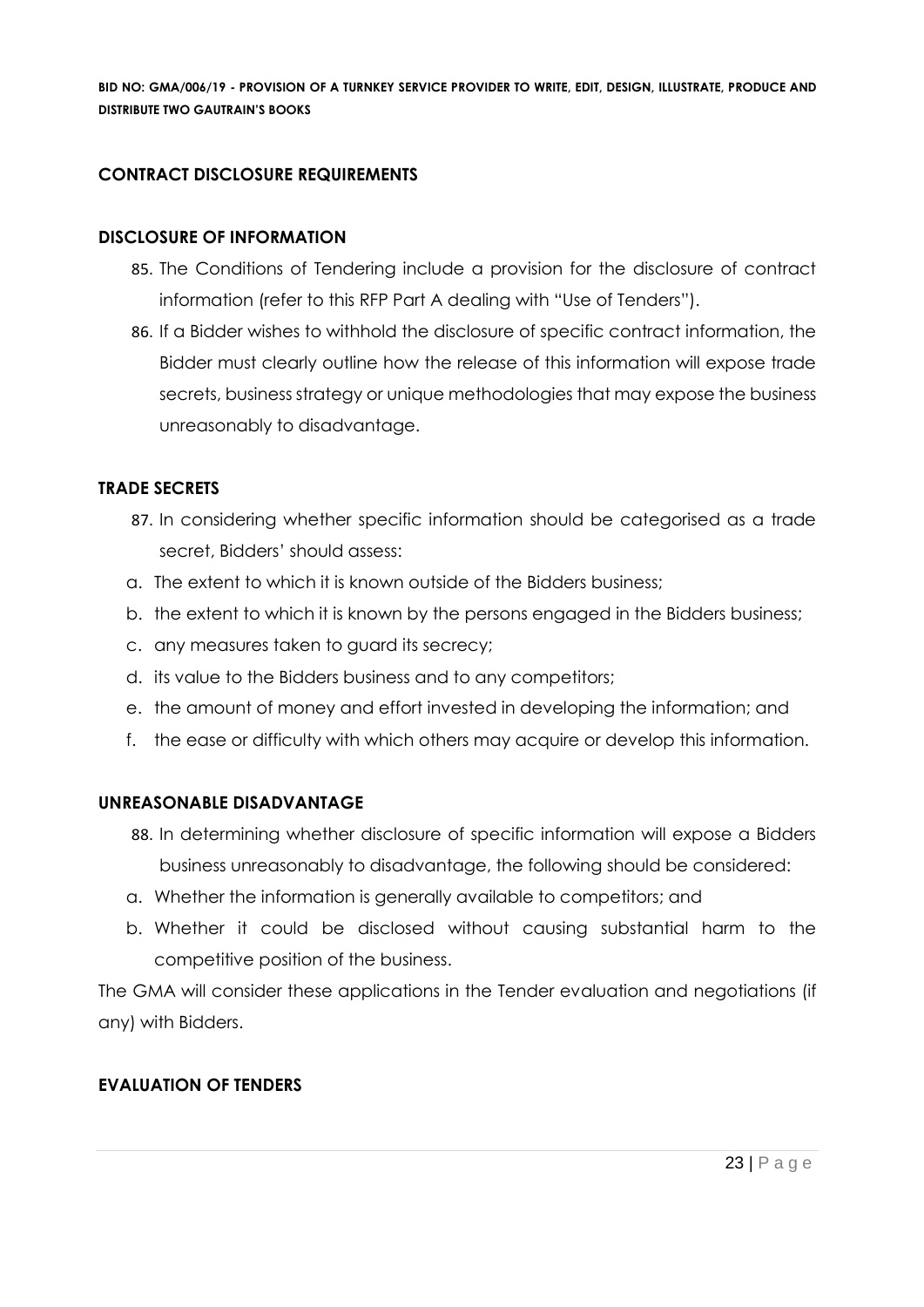#### **EVALUATION PROCESS**

- 89. Following the Closing Time, the GMA intends to evaluate the Tenders received.
- 90. Tenders will be evaluated against the Evaluation Criteria specified under the section "Evaluation Criteria Format".
- 91. Without limiting the GMA's rights in the RFP, the GMA may at any time during the Tendering Process choose to:
- a. Shortlist one or more Bidders; and
- b. accept one or more of the Tenders.
- 92. Unless the Evaluation Criteria explicitly require, the GMA may, but is not in any way bound to, shortlist, to select as successful, or to accept the Tender offering the lowest price.
- 93. Should the GMA choose to include a short-listing stage in its evaluation process, the GMA is not, at any time, required to notify Bidders or any other person or organisation interested in submitting a Tender.
- 94. A Bidders Response will not be deemed to be unsuccessful until such time as the Bidder is formally notified of that fact by the GMA. The commencement of negotiations by the GMA with one or more other Bidders is not to be taken as an indication that any particular Bidders Response has not been successful.

# **EVALUATION CRITERIA FORMAT**

- 95. The evaluation criteria is weighted to reflect the importance of project requirements noted in the Specifications:
- 96. In evaluating Bidders Responses, the GMA will have regard to:
- a. Specific evaluation criteria identified in the list below;
- b. the overall value for money proposition presented in the Bidders Response; and
- c. particular weighting assigned to any or all of the evaluation criteria specified below.
- 97. For the purposes of this RFP clause 98, 'value for money' is a measurement of financial and non-financial factors, including:
- a. Quality levels; and
- b. performance standards.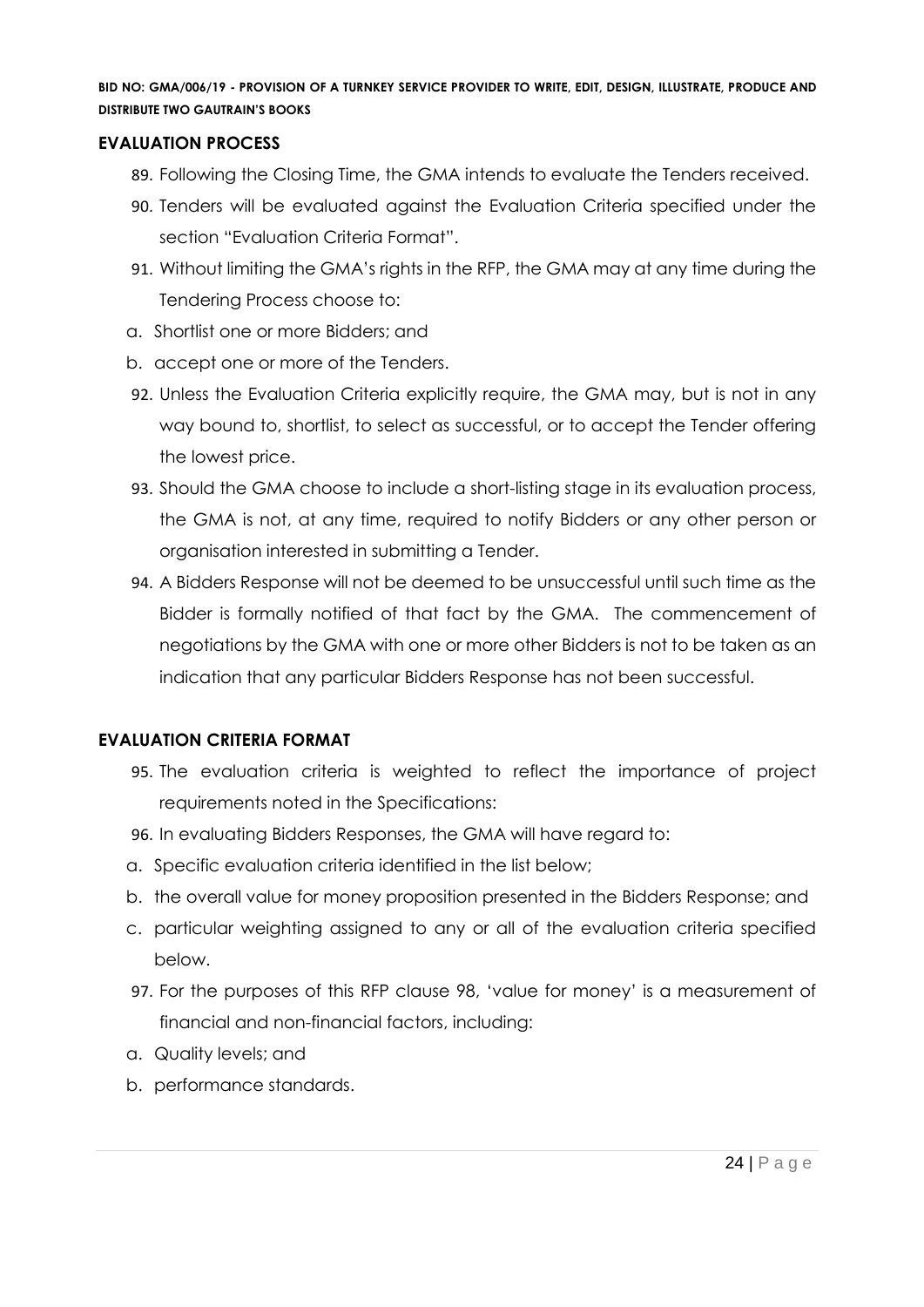- 98. Value for money will be assessed on a 'whole of life' basis (including the transitioning-in, the contract term and the transitioning-out phases of the relationship between the GMA and a Bidder), with a view to long-term sustainability of the value for money proposition and with a focus on ensuring that value for money outcomes are promoted and protected following the conclusion of any contract that may result from this RFP.
- 99. Administrative compliance will be determined in accordance with the conditions listed in this RFP.
- 100. The evaluation criteria will be in line with the PPPFA, 2000 (Act No. 5 of 2000) and Preferential Procurement Regulations 2017.
- 101. Evaluation will be based on a point system and three-stage evaluation process. As a pre-requisite, a bid must comply with the requirements of the bid solicitation and meet the pre-qualification requirements before being evaluated further to next stage. The minimum threshold of the functionality evaluation criteria must also be met in order for the bid to be declared responsive and qualify to the next evaluation stage.
- 102. The value of this bid is estimated to be below R 50,000,000 and therefore the 80/20 preference point system shall apply. The following is the weighting awarded for each element, and the threshold score.

| <b>Evaluation element</b> | Weighting | <b>Threshold score</b> |
|---------------------------|-----------|------------------------|
| <b>Technical proposal</b> | 100       | 70 Points              |
| <b>B-BBEE</b> proposal    | 20        | N/A                    |
| Price proposal            | 80        | N/A                    |
| Total                     | 100       |                        |

# **FUNCTIONALITY EVALUATION**

103. The evaluation criteria for measuring functionality, and the weighting attached to each criterion is detailed in **Part B of the RFP document, Paragraph 5 of Terms of Reference**. Failure to provide adequate information for evaluation of the criteria listed below will at least result in minimal subjective consideration and may result in loss of points.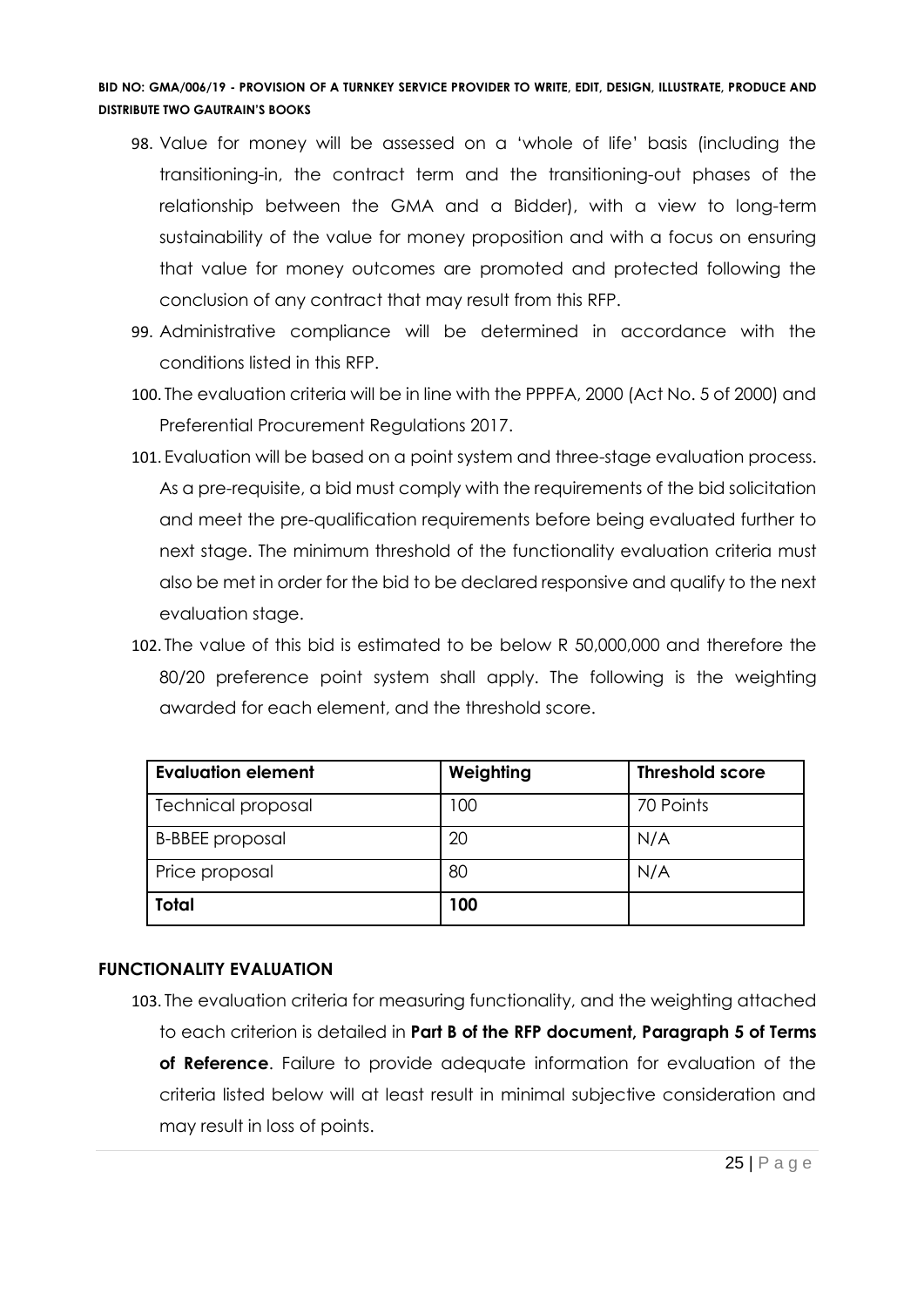- 104. A minimum threshold for functionality is based on meeting the suppliers' reseller or partner status. Bids that do not meet this threshold in each section will automatically be disqualified from further evaluation.
- 105. Thereafter, only the qualifying bids will be evaluated in terms of the 80/20 preference point system, where a maximum of 80 points are allocated for price and a maximum of 20 points are allocated in respect of the level of B-BBEE contribution of the bidder.

#### **PRICE EVALUATION**

106. Price points will be calculated on the total price proposed solution as per terms of reference.

#### **B-BBEE EVALUATION**

- 107. Twenty (20) points are allocated. B-BBEE rating certificates and affidavits signed under oath are applicable and points allocated in terms of the BBBEE Codes of Good Practice guideline as indicated in the following table.
- 108. Bidders must submit valid BBBEE Certificates and affidavits signed under oath which will be verified.

| <b>B-BBEE Status Level of Contributor   Number of points</b> |                |
|--------------------------------------------------------------|----------------|
| 1                                                            | 20             |
| $\overline{2}$                                               | 18             |
| 3                                                            | 14             |
| $\overline{4}$                                               | 12             |
| 5                                                            | 8              |
| $\ddot{\delta}$                                              | 6              |
| $\overline{7}$                                               | 4              |
| 8                                                            | $\overline{2}$ |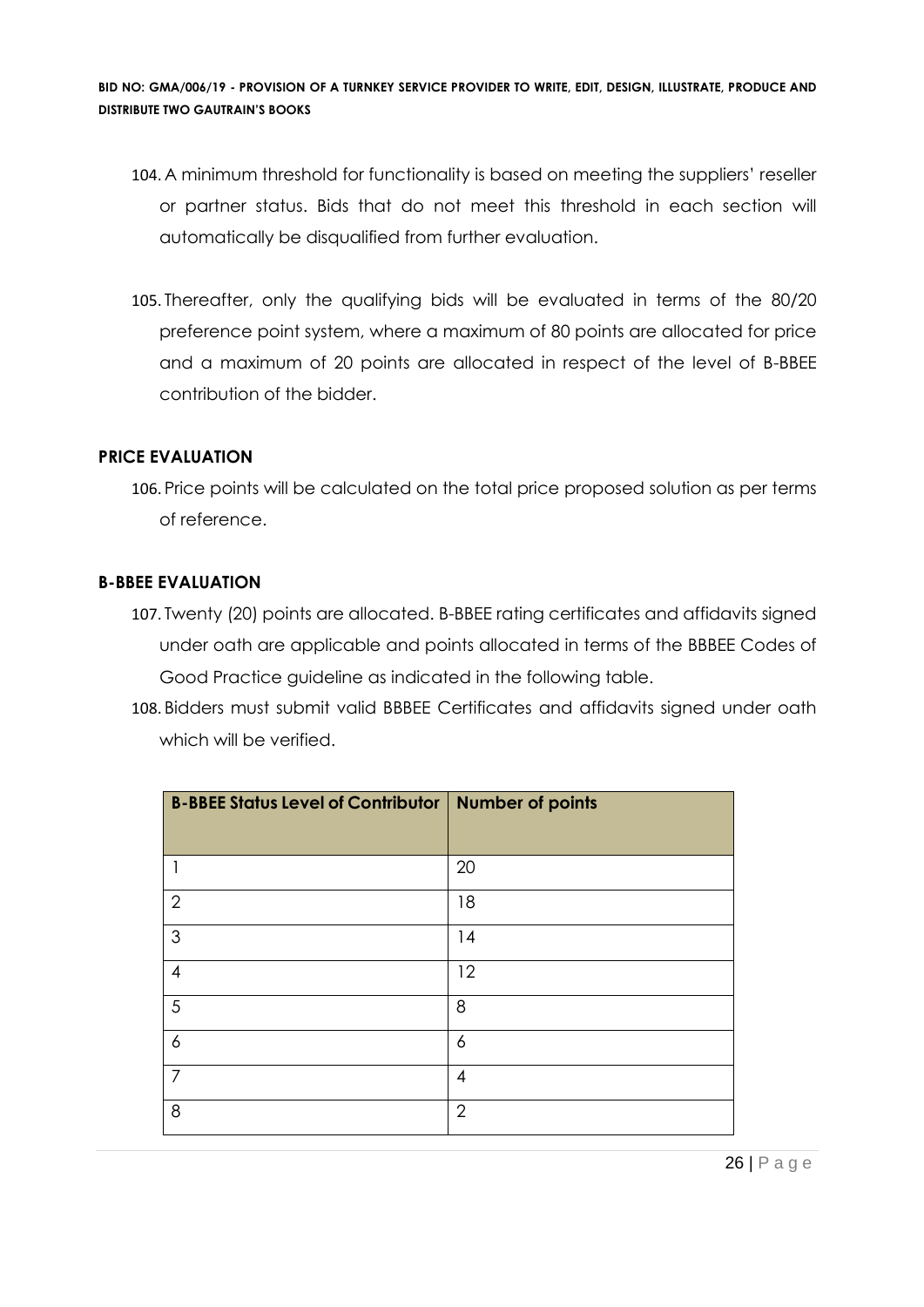| Non-compliant contributor |  |  |
|---------------------------|--|--|
|---------------------------|--|--|

#### **POINTS AWARDED FOR B-BBEE STATUS LEVEL OF CONTRIBUTION**

109. The preference points claimed by each bidder for attaining the B-BBEE Status Level of Contributor will be allocated to each qualifying bid when determining the total bid score under the preference points system. The points scored by a bidder in respect of the level of B-BBEE contribution contemplated in the table above will be added to the points scored for price.

#### **CLARIFICATION OF TENDERS**

- 110. The GMA may seek clarification from and enter into discussions with any or all of the Bidders in relation to their Tender. The GMA may use such information in interpreting the Tender and evaluating the cost and risk in accepting the Tender. Failure to supply clarification to the satisfaction of the GMA may render the Tender liable to disqualification.
- 111. The GMA is under no obligation to seek clarification of anything in a Tender and reserves the right to disregard any clarification that the GMA considers to be unsolicited or otherwise impermissible in accordance with the rules set out in this RFP.

#### **DISCUSSION WITH BIDDERS**

- 112. The GMA may elect to engage in detailed discussions with any one or more Bidders, with a view to maximising the benefits of this RFP as measured against the evaluation criteria and in fully understanding a Bidders offer.
- 113. In its absolute discretion, the GMA may invite some or all Bidders to give a presentation to the GMA in relation to their submissions, that may include a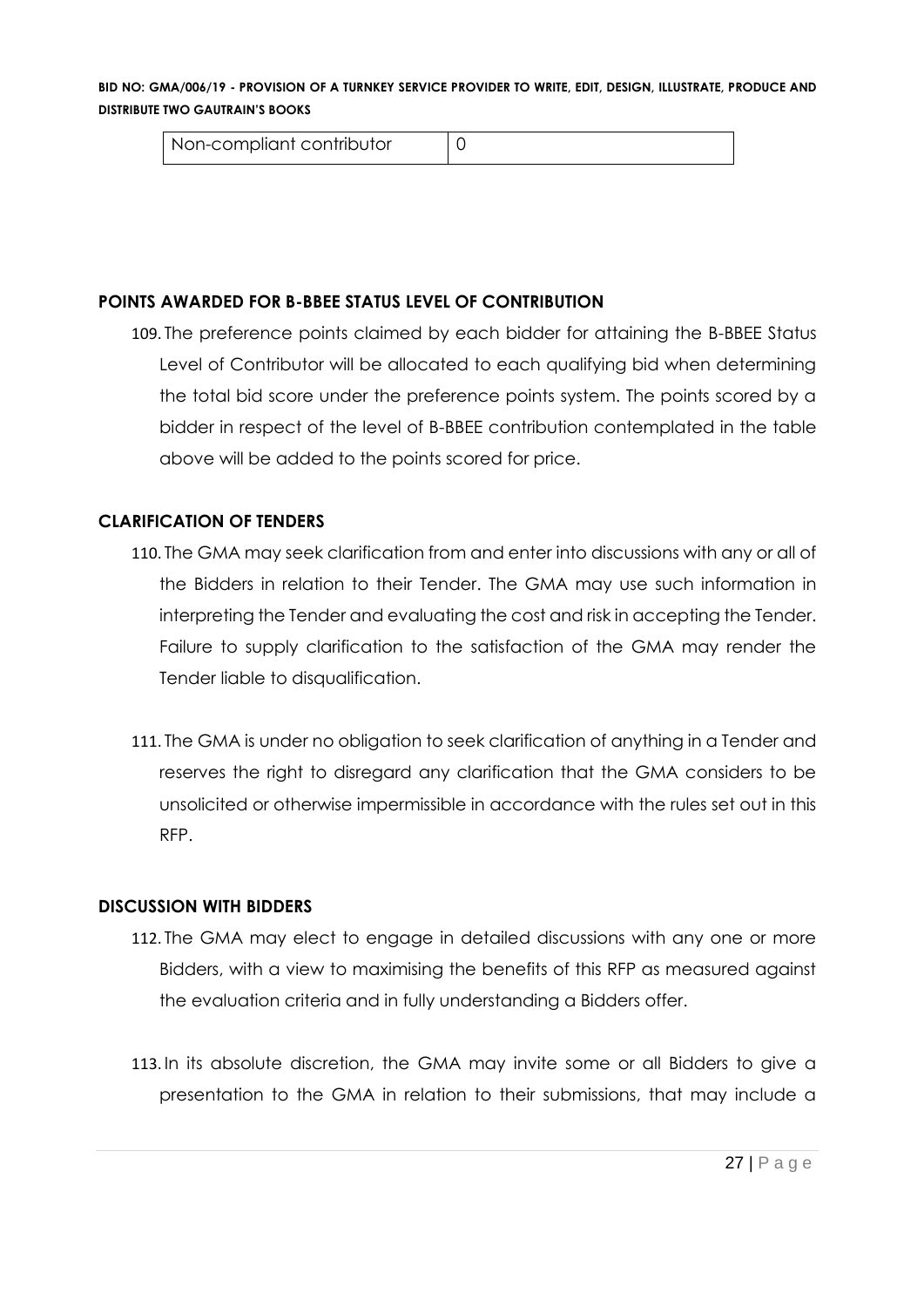demonstration of software, programs or unique methodologies proposed, if applicable.

- 114. The GMA is under no obligation to undertake discussions with, or to invite any presentations from Bidders.
- 115. In addition to presentations and discussions, the GMA may request some or all Bidders to:
- a. Conduct a site visit, if applicable;
- b. provide references or additional information; and/or
- c. make themselves available for panel interviews.

# **BEST AND FINAL OFFERS**

- 116. Bidders or where the Tendering Process involves a short-listing process, shortlisted Bidders may be invited by the GMA to submit a best and final offer in relation to all or certain aspects of their respective Tenders.
- 117. The GMA is under no obligation to give Bidders the opportunity to submit a best and final offer. If the GMA chooses to give Bidders the opportunity to submit a best and final offer, it is under no obligation to give notification before the Closing Time that such opportunity will be given.
- 118. Notwithstanding the possibility that the GMA may give Bidders the opportunity to submit a best and final offer, Bidders should be aware that the GMA will, in conducting its evaluation of Tenders, rely on all information (including all representations) contained in such Tenders. Bidders are therefore encouraged to submit their best and final offers in the first instance.

# **SUCCESSFUL TENDERS**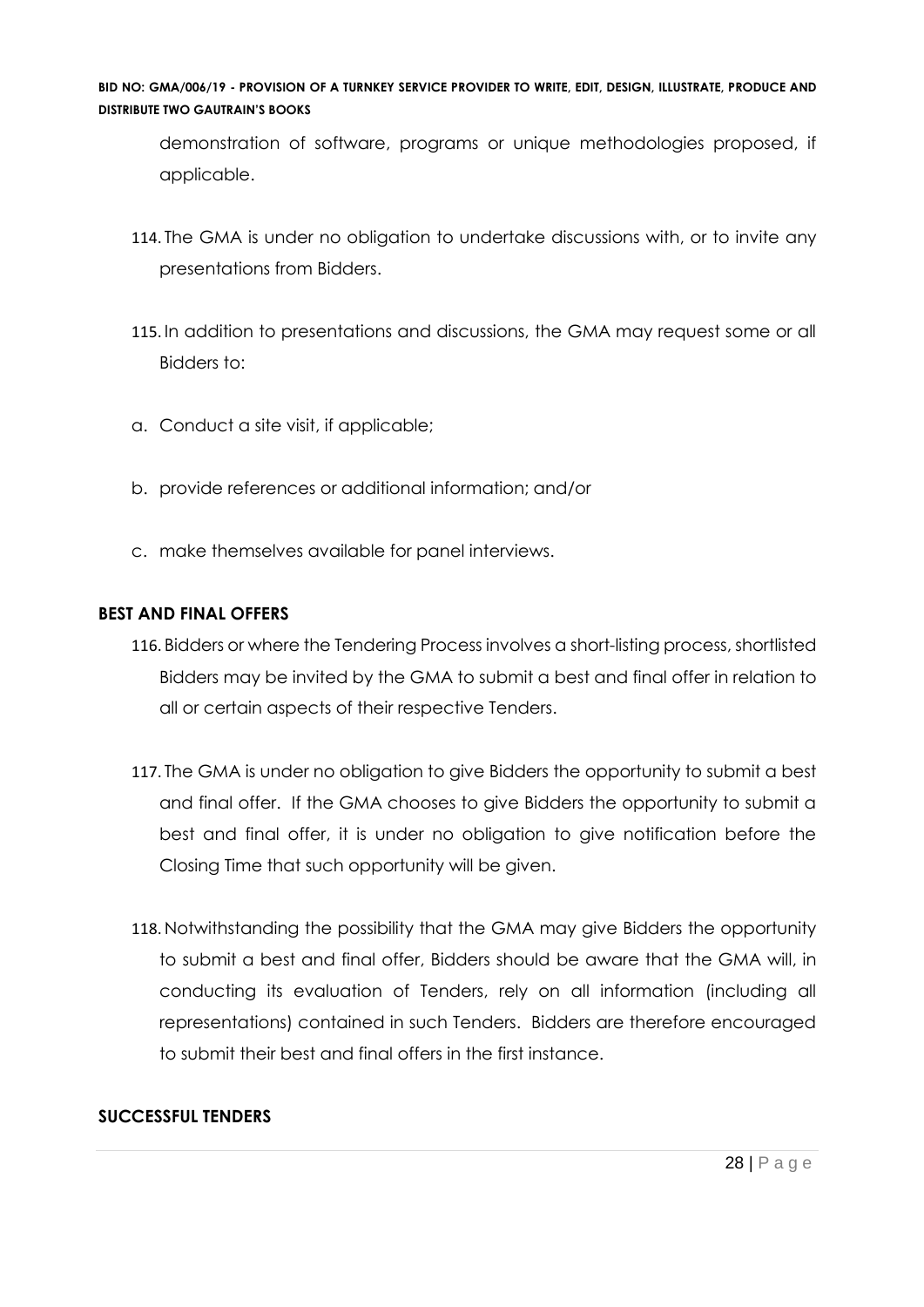#### **NO LEGALLY BINDING CONTRACT**

119. Selection as a successful Bidder does not give rise to a contract (express or implied) between the successful Bidder and the GMA for the supply of the Services. No legal relationship will exist between the GMA and a successful Bidder for the supply of the Services until such time as a binding contract is executed by them.

# **PRE-CONTRACTUAL NEGOTIATIONS**

- 120. The GMA may, in its absolute discretion, decide not to enter into pre-contractual negotiations with a successful Bidder.
- 121. A Bidder is bound by its Tender and all other documents forming part of the Bidders Response and, if selected as a successful Bidder, must enter into a contract on the basis of the Tender without negotiation.

# **NO OBLIGATION TO ENTER INTO CONTRACT**

- 122. The GMA is under no obligation to appoint a successful Bidder or Bidders (as the case may be), or to enter into a contract with a successful Bidder or any other person, if it is unable to identify a Tender that complies in all relevant respects with the requirements of the GMA, or if due to changed circumstances, there is no longer a need for the Services requested, or if funds are no longer available to cover the total envisaged expenditure. For the avoidance of any doubt, in these circumstances the GMA will be free to proceed via any alternative process.
- 123. The GMA may conduct a debriefing session for all Bidders (successful and unsuccessful). Attendance at such debriefing session is optional.

#### **ADDITIONAL RULES**

124. It is a condition of the tendering process that Bidders will be required to complete all the forms annexed to this RFP Part C.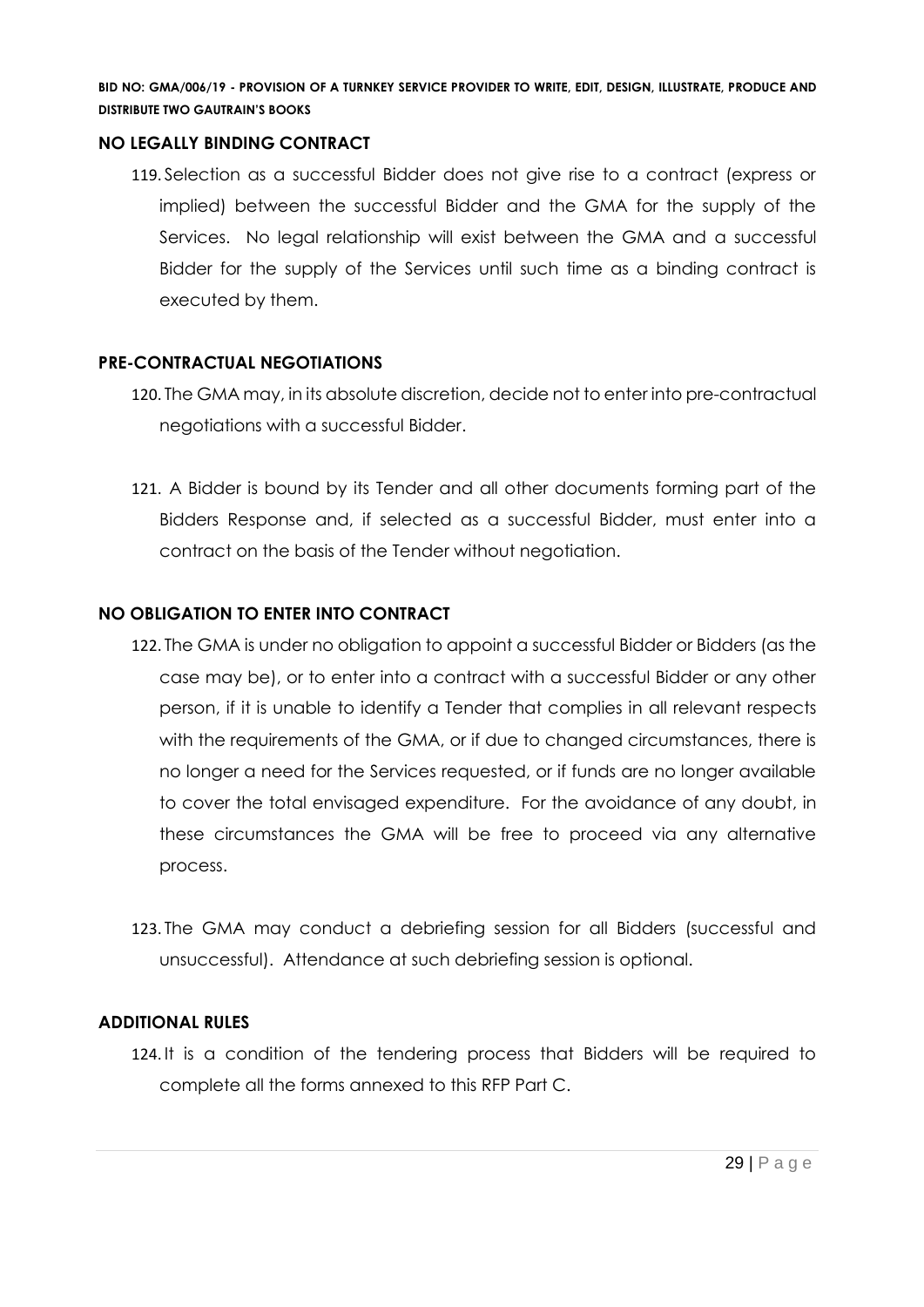125. A Bidder who does not submit all the information as required by the GMA will be disqualified from the Tendering Process.

# **BIDDER WARRANTIES**

126. By submitting a Tender, a Bidder warrants that:

- a. In lodging its Tender it did not rely on any express or implied statement, warranty or representation, whether oral, written, or otherwise made by or on behalf of the GMA, its officers, employees, or advisers other than any statement, warranty or representation expressly contained in the RFP;
- b. it did not use the improper assistance of GMA employees or information unlawfully obtained from the GMA in compiling its Tender;
- c. it is responsible for all costs and expenses related to the preparation and lodgement of its Tender, any subsequent negotiation, and any future process connected with or relating to the Tendering Process;
- d. it otherwise accepts and will comply with the rules set out in this RFP; and
- e. it will provide additional information in a timely manner as requested by the GMA to clarify any matters contained in the Tender.

# **GMA'S RIGHTS**

- 127. Notwithstanding anything else in this RFP, and without limiting its rights at law or otherwise, the GMA reserves the right, in its absolute discretion at any time, to:
- a. Cease to proceed with, or suspend the Tendering Process prior to the execution of a formal written contract;
- b. alter the structure and/or the timing of this RFP or the Tendering Process;
- c. vary or extend any time or date specified in this RFP for all or any Bidder or other persons;
- d. terminate the participation of any Bidder or any other person in the Tendering Process;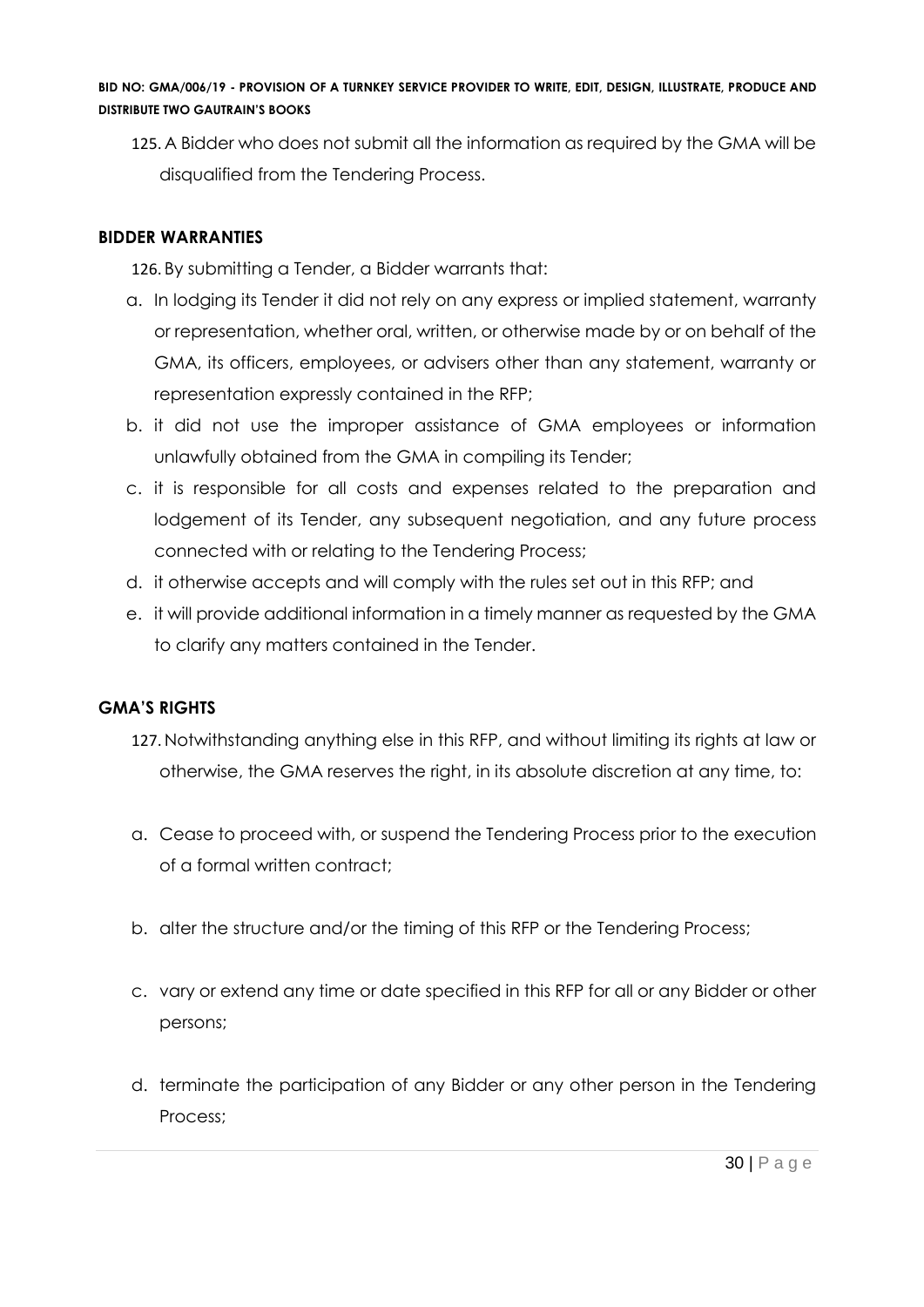- e. require additional information or clarification from any Bidder or any other person or provide additional information or clarification;
- f. call for new Tenders;
- g. reject any Tender received after the Closing Time;
- h. reject any Tender that does not comply with the requirements of this RFP; or
- i. consider and accept or reject any alternative tender.

#### **GOVERNING LAWS**

- 128. This RFP and the Tendering Process is governed by the laws applying in the Republic of South Africa.
- 129. Each Bidder must comply with all relevant laws in preparing and lodging its Tender and in taking part in the Tendering Process.
- 130. All tenders must be completed using the English language and all costing must be in South African Rands.

# **INCONSISTENCY**

- 131.If there is any inconsistency between any parts of this RFP, a descending order of precedence must be accorded to:
- a. the conditions of tendering in Part A and Part B of this RFP, and any annexure or attachments;
- b. the Bidders response in Part C of this RFP;
- c. any other part of this RFP, so that the provision in the higher ranked document, to the extent of the inconsistency, prevails.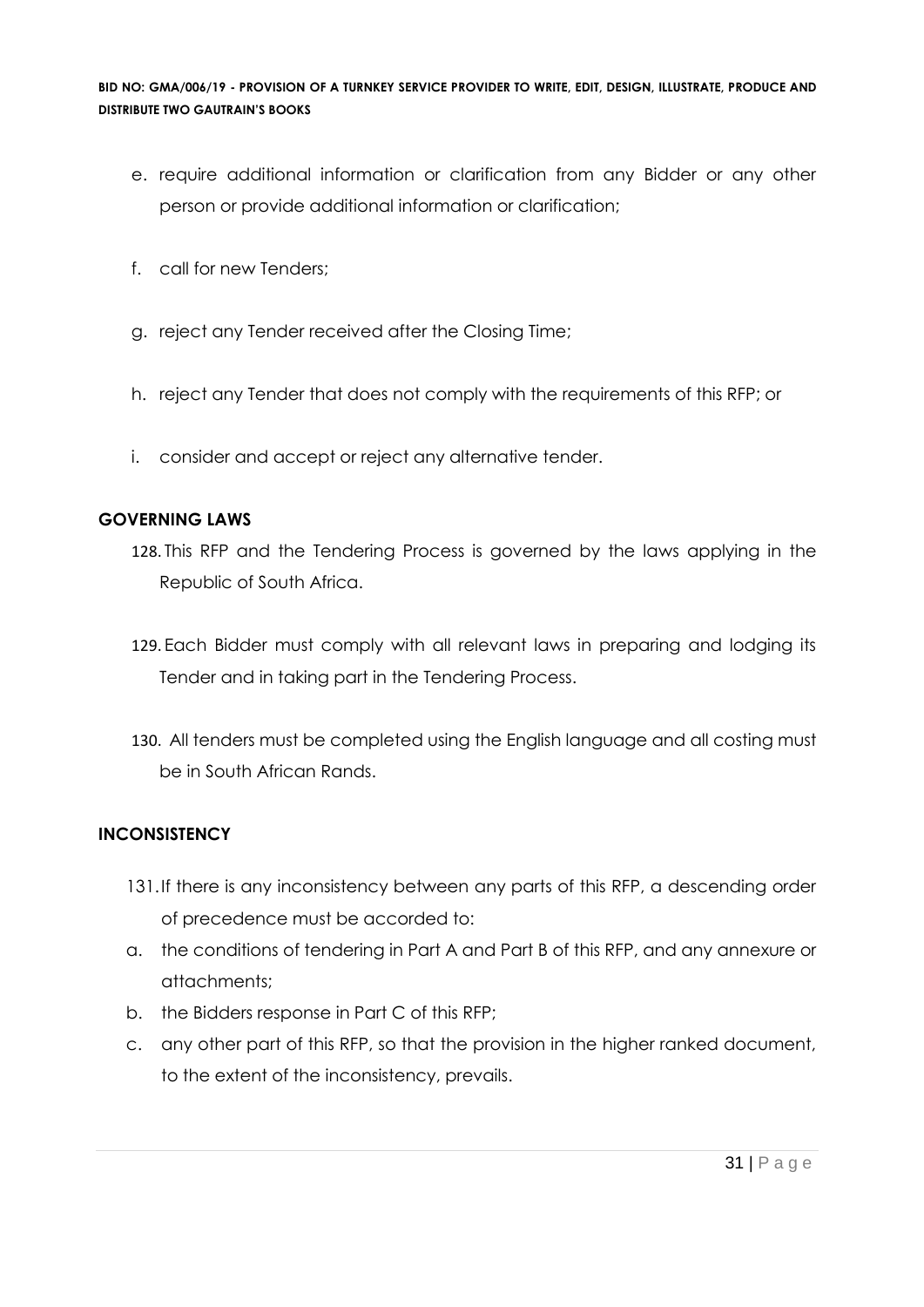# **RFP – PART B**

# **TERMS OF REFERENCE**

#### **1. PURPOSE**

The purpose of this Request for Proposal ("RFP") is to procure a turnkey service provider that can be contracted by the Gautrain Management Agency ("GMA") to write, translate, edit, design, illustrate, produce and distribute two (2) Gautrain children's books, one in 2019/20 and another in 2021/22 Financial Year.

# **2. BACKGROUND INFORMATION OF THE GAUTRAIN RAPID LINK SYSTEM**

# **2.1. General Description of the Gautrain Rapid Rail Link System**

- a) The Bombela Concession Company (RF) (Pty) Ltd (BCC or the Concessionaire) entered into a Concession Agreement with the Gauteng Province (Province) that is represented by the Gautrain Management Agency (GMA), for the design, partial finance, construction, operation, and maintenance of the Gautrain Rapid Rail Link until 27 March 2026. Construction of the Gautrain project was completed on 7 June 2012.
- b) The Concessionaire signed an Operating Contract with Bombela Operating Company (Pty) Ltd (BOC) for the operation and maintenance of the system (Train sets, Stations, and Bus operations).

In turn, BOC entered into two subcontracts, namely a maintainer contract in terms of which the Bombela Maintenance Company (BMC) is responsible for the maintenance of the system including the existing 4-car train sets and Mega Express which is responsible for the operation of the dedicated Gautrain bus service.

# **2.2. General Description of the GMA**

The main objective of the GMA is to manage, coordinate and oversee the Gautrain. In order to do so, the GMA must: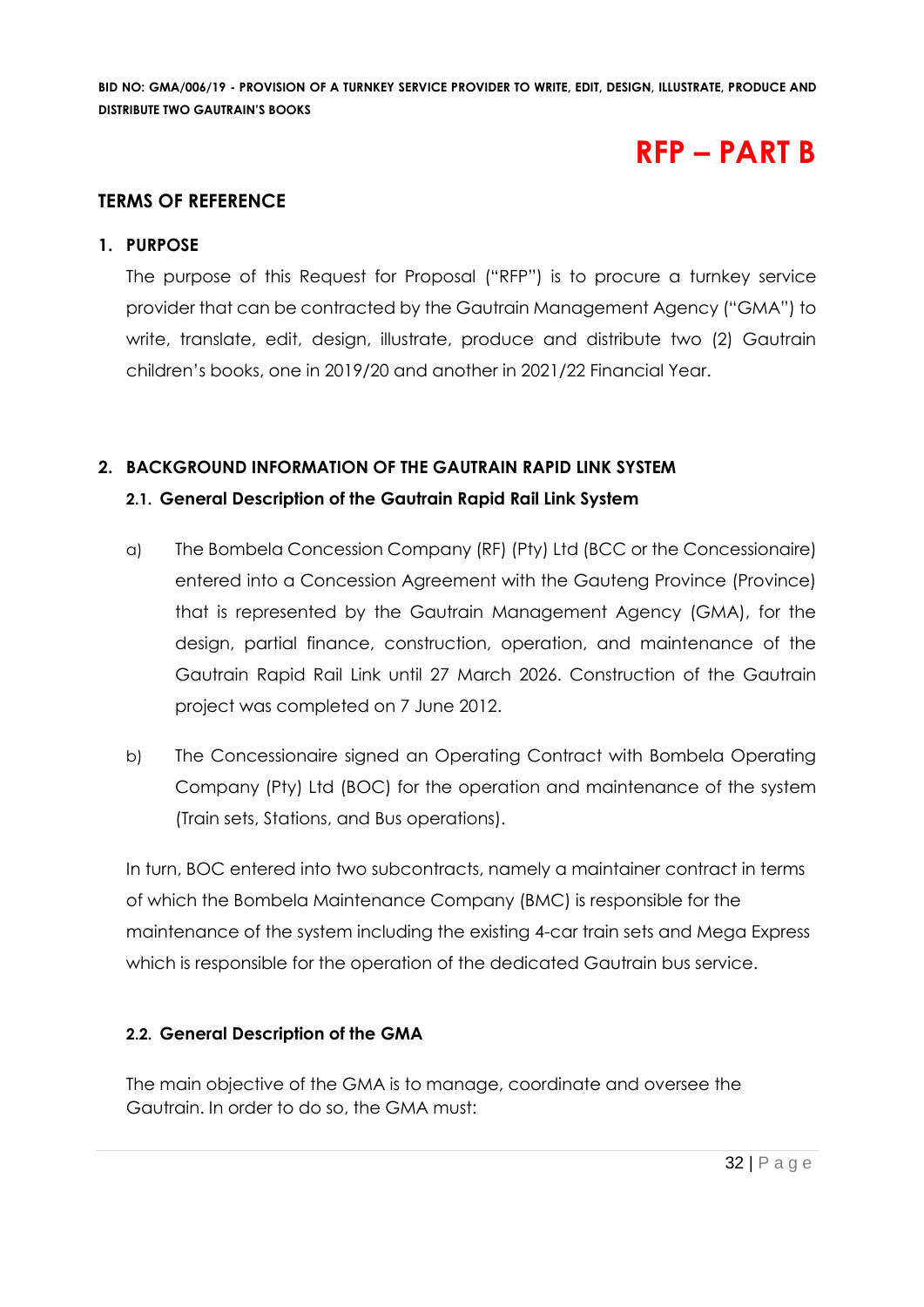- a) assist the Gauteng Provincial Government ("GPG") in implementing Gautrain and achieving its objectives;
- b) act on behalf of GPG in managing the relationship between GPG and the Concessionaire in terms of the Concession Agreement ("the CA") and ensure that the interests of GPG are protected;
- c) enhance the integration of Gautrain with other transport services and Public Transport Plans;
- d) promote and maximize the Socio-Economic Development and BBBEE objectives of the GPG in relation to Gautrain;
- e) liaise with and promote co-operation between government structures in all three spheres of Government in relation to Gautrain;
- f) liaise with persons having an interest in Gautrain;
- g) manage assets relating to Gautrain and promote their preservation and maintenance;
- h) manage the finances of the Gautrain and the financial securities provided by the Concessionaire; and
- i) monitor the policy and legislative environment of the Gautrain.

# **3. SERVICES REQUIREMENTS (SCOPE OF WORK)**

The GMA requires an experienced service provider to write, translate, edit, design, illustrate, produce and distribute two Gautrain children's books - one in 2019 and another in 2021.

Theme / topic and message of each book to address one or more of the objectives below: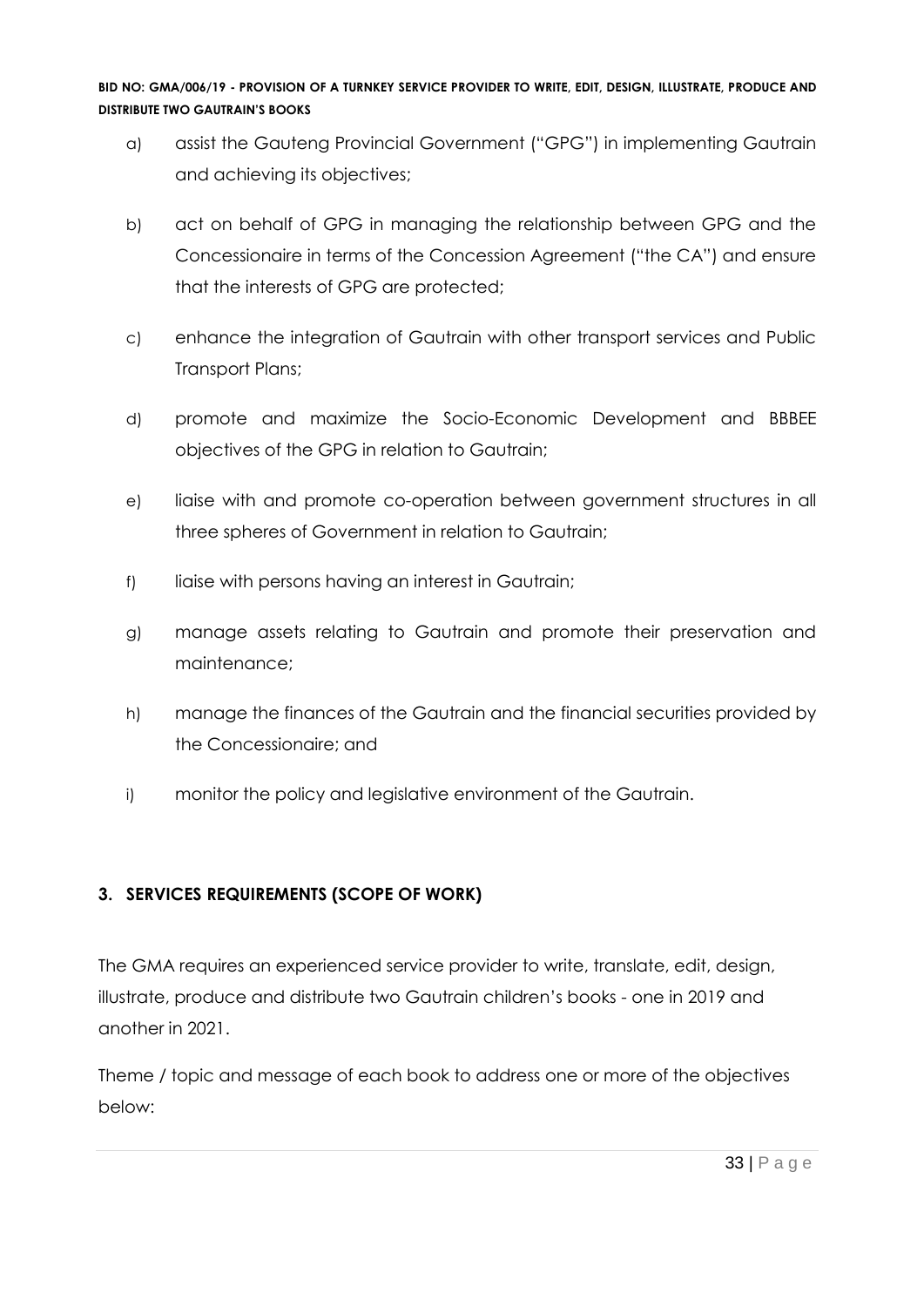- fostering an awareness of, and passion for public transport amongst children as potential future Gautrain passengers;
- educate, stimulate and impassion young minds about Gautrain as a public transport mode which is more environmentally aware and sustainable;
- creating an understanding of lifestyle benefits of using a public transport service such as Gautrain; and
- creating an awareness about the concept of economy by using the socioeconomic impact that Gautrain Project has had on Gauteng as an example – that dreams becomes reality.

Topic to be decided upon during relevant year but the two different books must have two different themes / topics.

# **4. SUBMISSION CRITERIA**

Bidders are required to demonstrate their understanding of the services required by this RFP by returning their bid proposals inclusive of the following information that forms part of the bid evaluation:

# **4.1 Specifications of books**

Each book to be:

- Written in English;
- Translated into isiZulu; and
- Translated into SeSotho;
- x10,000 copies with x5,000 in English, x3,000 in isiZulu and x2,000 in SeSotho;
- A4;
- Full colour;
- Approximately 2,500 words;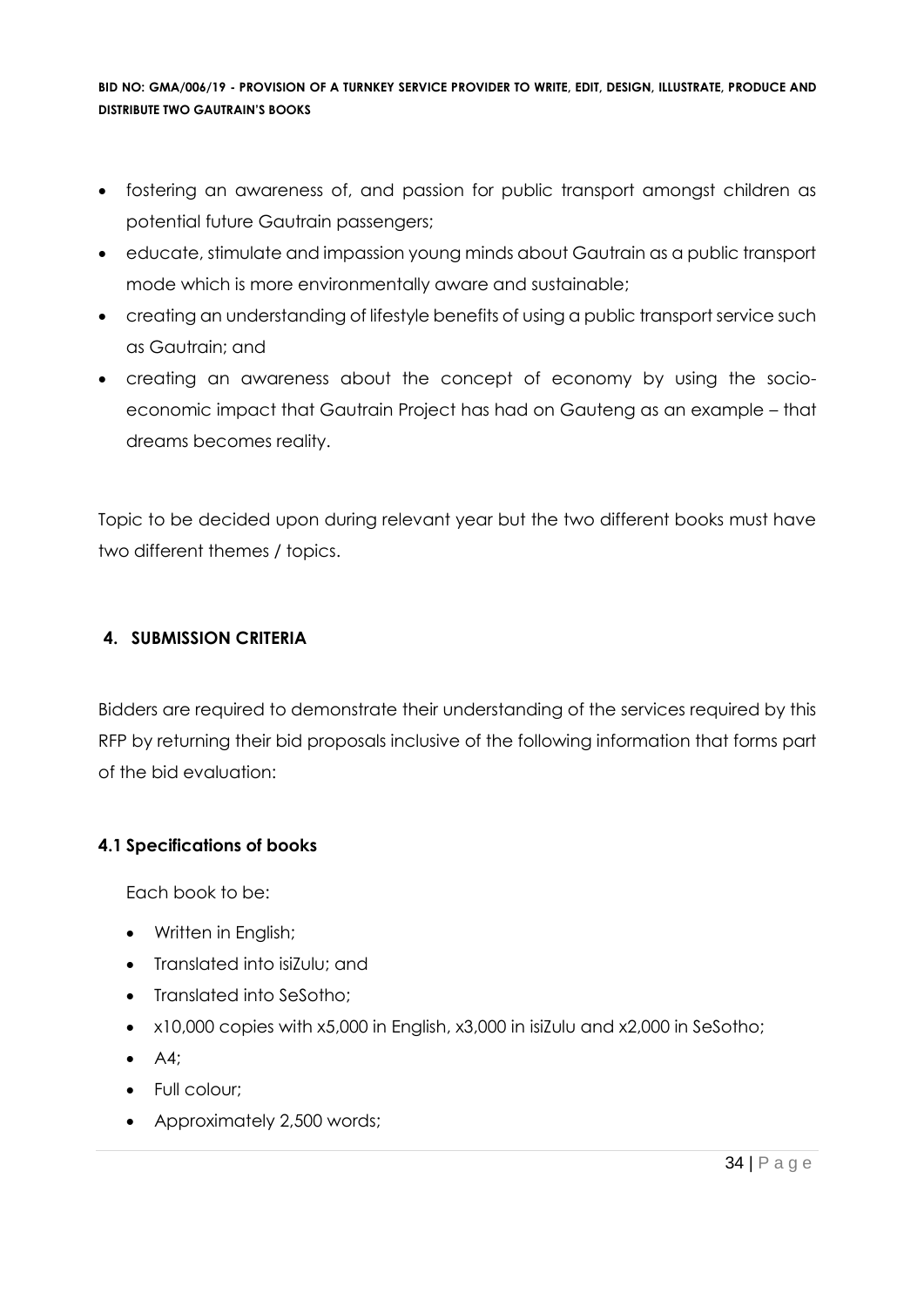- Approximately thirty-two (32) pages including title page, copyright page, etc.;
- Inclusive of a Glossary of Terms;
- Cover paper weight approximately 300gms gloss;
- Inside copy paper weight approximately 250gms gloss;
- Perfect bound: and
- Provide ISBN Number for each (English, isiZulu and SeSotho) book.

# **4.2 Company experience**

- 4.2.1 Each bidder is expected to demonstrate, through its profile, references and other supporting documents, the following capability:
	- of a turnkey solution;
	- to write, translate, edit, design and illustrate children's books;
	- to print according to best practice standards; and
	- distribute books to approximately 30 pre-determined National locations 20 books to each location.
- 4.2.2 Bidders must also furnish the following in their bid submission:
	- Company profile;
	- Track record:
	- Recent (not older than four years), relevant, contactable and signed reference letters – each for respective functions of brief; and
	- Three samples of designed and printed children's books in the past 5 years by the company.

# **4.3 Personnel experience**

Each bidder is to demonstrate experience and expertise of assigned personnel by providing CVs and portfolios of evidence: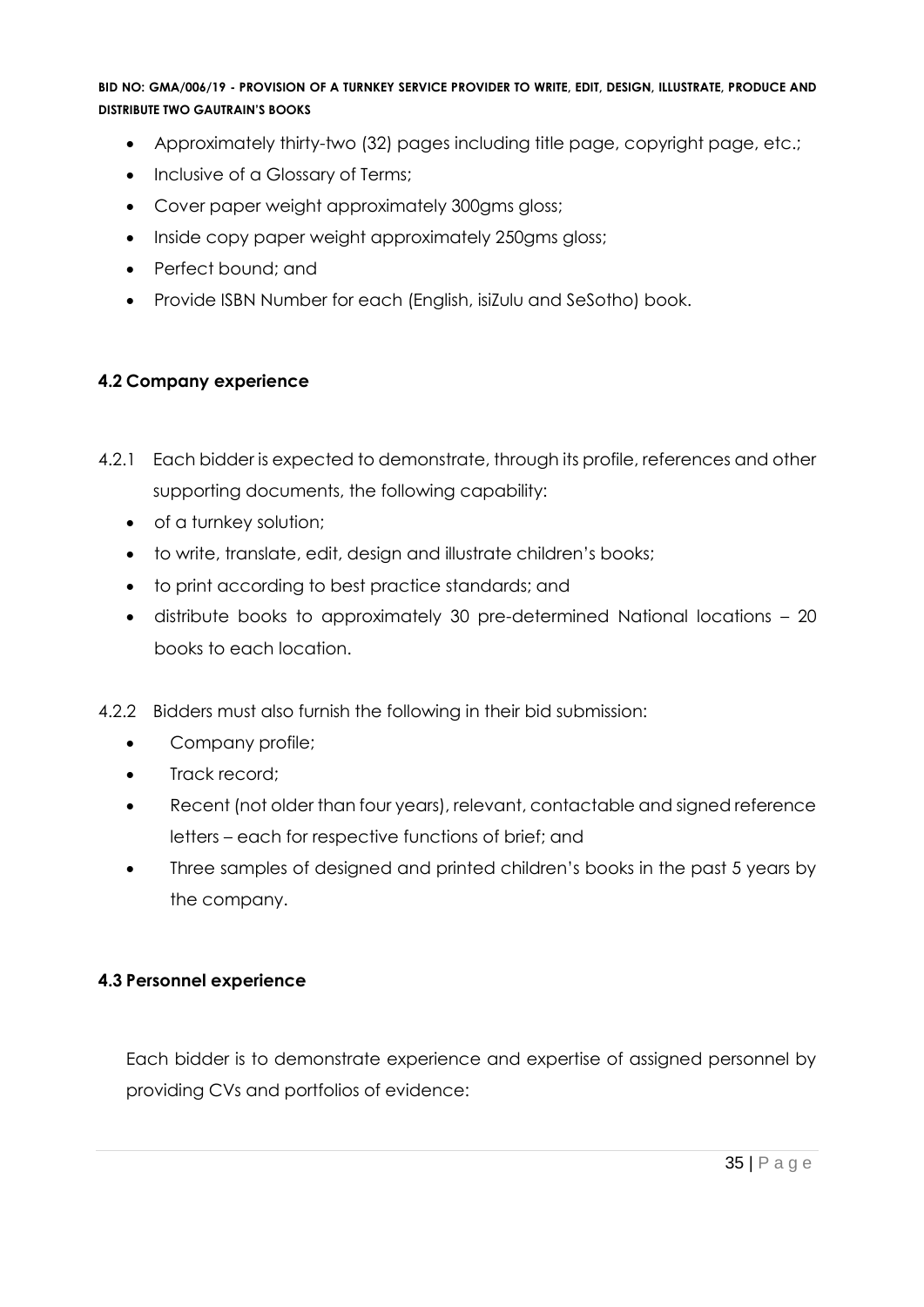- Project lead with minimum five (5) years' experience in relevant project management;
- Writer with a minimum of three (3) years' experience;
- Translator with a minimum of three (3) years' experience;
- Proof-reader with a minimum of three (3) years' experience;
- Designer with a minimum of three (3) years' experience; and
- Illustrator with a minimum of three (3) years' experience.

# **4.4 Approach**

Bidders should provide:

- An understanding of terms of reference and brief;
- A demonstrated understanding of Gautrain project in relation to the GMA; and
- Quality assurance in proposed approach.

# **4.5 Methodology**

In addition, bidders must propose and justify:

- whether books should be in prose or rhyme; and
- creative design approach in terms of illustration e.g. graphic illustrations or photographic illustrations.

# **5. EVALUATION CRITERIA**

# **5.1. Compulsory briefing session (Pre-qualification)**

A compulsory briefing session will be scheduled for information sharing, all interested bidders will be required to attend the briefing session. Non-attendance of the compulsory briefing session will result in disqualification.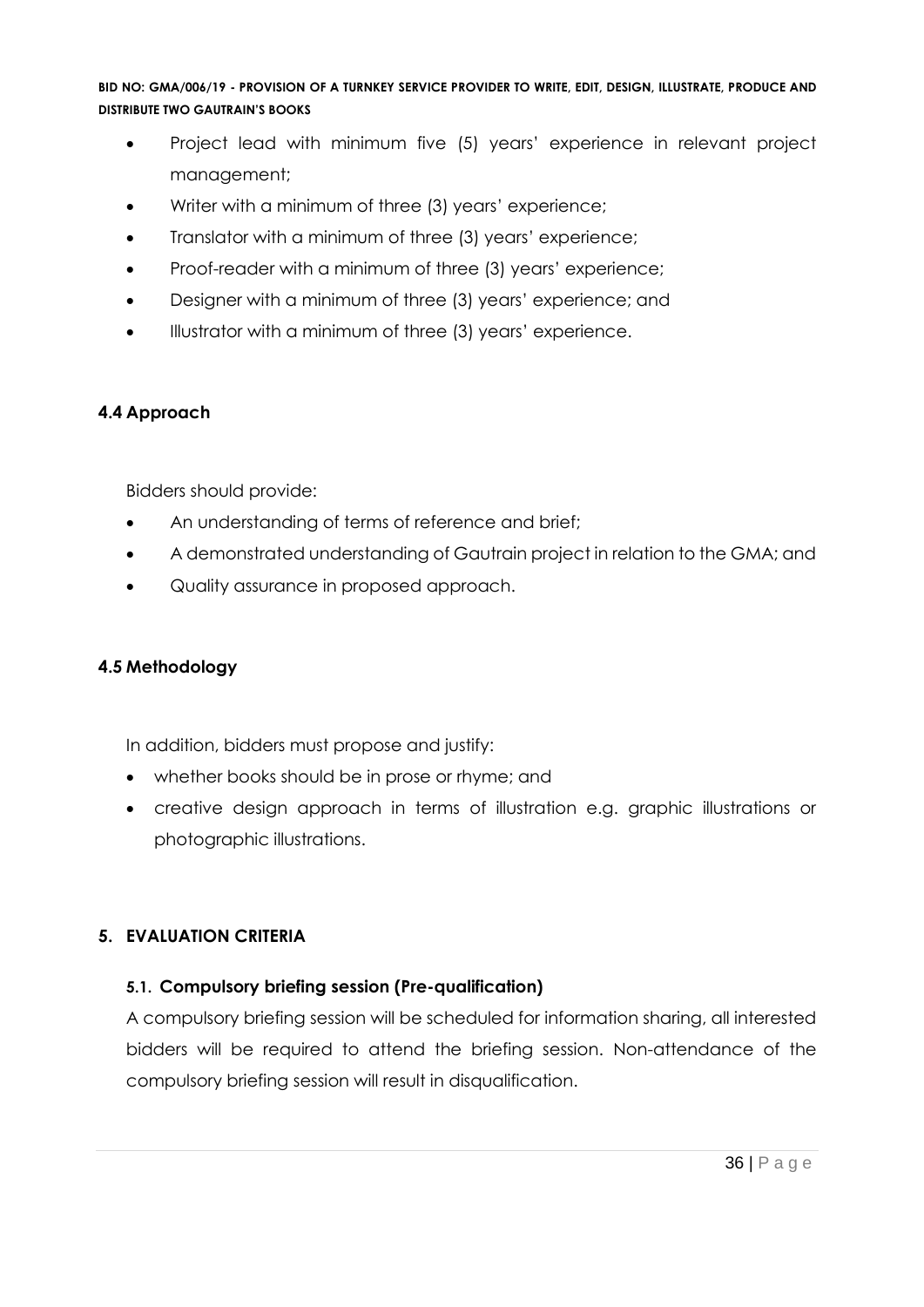#### **5.2. Technical/ Functionality evaluation**

Bids will be evaluated on price provided they demonstrate full understanding and alignment to the requirements as per Section 3 and 4 of this RFP. Should the bidder not meet the minimum score of 70 points, it will be disqualified from further evaluation.

| Category                 | <b>Criteria</b>                                                                                                                                                                                                                                                              | Weight |
|--------------------------|------------------------------------------------------------------------------------------------------------------------------------------------------------------------------------------------------------------------------------------------------------------------------|--------|
|                          | Demonstrate ability to provide a turn-key service inclusive of<br>writing, translating, proofreading and editing, designing and<br>illustrating children's books as well as distributing these books<br>nationally:<br>description and relevance to the requirements of this | 10     |
|                          | RFP;                                                                                                                                                                                                                                                                         |        |
|                          | role of the bidder;                                                                                                                                                                                                                                                          |        |
|                          | details of distribution network; and                                                                                                                                                                                                                                         |        |
|                          | duration of project.                                                                                                                                                                                                                                                         |        |
|                          | Organisational track record in terms of producing children's<br>books                                                                                                                                                                                                        |        |
|                          | $-0$ to 3 years $(5)$                                                                                                                                                                                                                                                        | 10     |
| 1. Company<br>Experience | $-4$ to 6 years (7)                                                                                                                                                                                                                                                          |        |
|                          | - 7 to 10 years (10)                                                                                                                                                                                                                                                         |        |
|                          | Organogram relevant to project<br>- Project lead                                                                                                                                                                                                                             |        |
|                          | - Writer                                                                                                                                                                                                                                                                     |        |
|                          | - Translator                                                                                                                                                                                                                                                                 |        |
|                          | - Editor / Proof-reader                                                                                                                                                                                                                                                      | 7      |
|                          | - Designer<br>- Illustrator                                                                                                                                                                                                                                                  |        |
|                          | - Distribution                                                                                                                                                                                                                                                               |        |
|                          | Three recent (not older than four years) examples of<br>children's books produced                                                                                                                                                                                            |        |
|                          | $-1$ recent book $(5)$                                                                                                                                                                                                                                                       | 10     |
|                          | - 2 recent books (7)<br>- 3 recent books (10)                                                                                                                                                                                                                                |        |
|                          |                                                                                                                                                                                                                                                                              |        |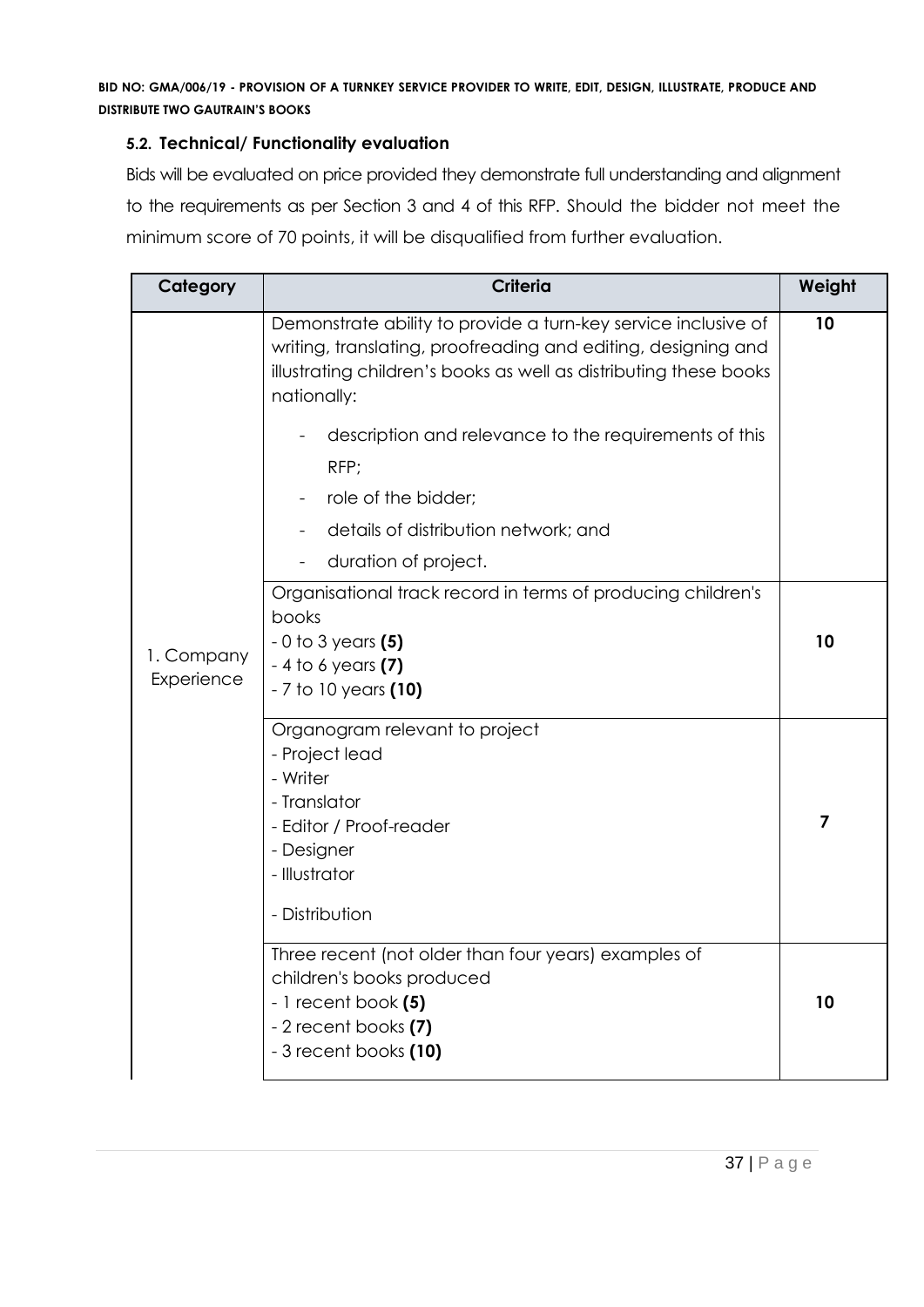|                            | Two recent (not older than four years) contactable, signed<br>reference letters relevant to the writing of children's books:<br>- 1 recent, relevant letter<br>- 2 recent, relevant letters                                                                                                                                                                                                                                                                                                                                                                                              | $\mathbf 2$      |
|----------------------------|------------------------------------------------------------------------------------------------------------------------------------------------------------------------------------------------------------------------------------------------------------------------------------------------------------------------------------------------------------------------------------------------------------------------------------------------------------------------------------------------------------------------------------------------------------------------------------------|------------------|
|                            | Two recent (not older than four years) contactable, signed<br>reference letters relevant to the translation to isiZulu:<br>- 1 recent, relevant letter<br>- 2 recent, relevant letters                                                                                                                                                                                                                                                                                                                                                                                                   | $\mathbf 2$      |
|                            | Two recent (not older than four years) contactable, signed<br>reference letters relevant to the translation to Sesotho:<br>- 1 recent, relevant letter<br>- 2 recent, relevant letters                                                                                                                                                                                                                                                                                                                                                                                                   | $\mathbf 2$      |
|                            | Two recent (not older than four years) contactable, signed<br>reference letters relevant to proofreading and editing:<br>- 1 recent, relevant letter<br>- 2 recent, relevant letters                                                                                                                                                                                                                                                                                                                                                                                                     | $\mathbf 2$      |
|                            | Two recent (not older than four years) contactable, signed<br>reference letters relevant to the design and illustration of<br>children's books:<br>- 1 recent, relevant letter<br>- 2 recent, relevant letters                                                                                                                                                                                                                                                                                                                                                                           | $\boldsymbol{2}$ |
|                            | Two recent (not older than four years) contactable, signed<br>reference letters relevant to the distribution of children's<br>books:<br>- 1 recent, relevant letter<br>- 2 recent, relevant letters                                                                                                                                                                                                                                                                                                                                                                                      | 2                |
| 2. Personnel<br>Experience | In relation to the organogram, demonstrate experience and<br>expertise of assigned personnel:<br>- Project lead with minimum five years' experience in<br>relevant project management (4) Brief CV to be submitted;<br>- Writer with a minimum of three (3) years' experience (7)<br>Brief CV and portfolio of evidence to be submitted;<br>- Translator with a minimum of three (3) years' experience<br>(4) Brief CV and portfolio of evidence to be submitted;<br>- Proof-reader/editor with a minimum of three (3) years'<br>experience (7) Brief CV and portfolio of evidence to be | 30               |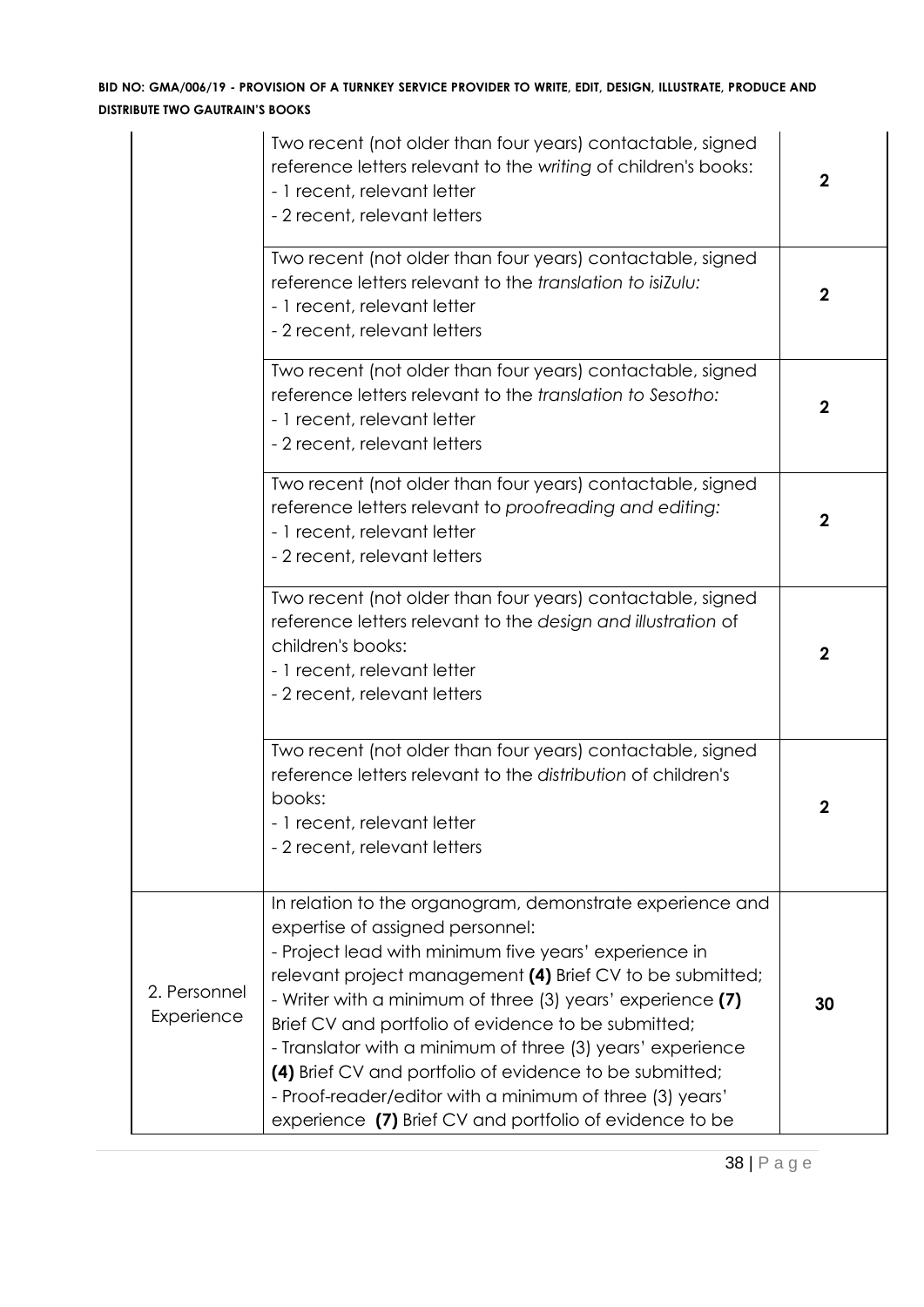|                                 | submitted;<br>- Designer with a minimum of three (3) years' experience (4)<br>Brief CV and portfolio of evidence to be submitted;                                                                                                                                                                                                                                                                                                                                                                              |     |
|---------------------------------|----------------------------------------------------------------------------------------------------------------------------------------------------------------------------------------------------------------------------------------------------------------------------------------------------------------------------------------------------------------------------------------------------------------------------------------------------------------------------------------------------------------|-----|
|                                 | - Illustrator with a minimum of three (3) years' experience (4)<br>Brief CV and portfolio of evidence to be submitted;                                                                                                                                                                                                                                                                                                                                                                                         |     |
| 3. Approach                     | Understanding of terms of reference and brief (2)<br>Demonstrated understanding of Gautrain project (2) in<br>relation to the GMA (2)<br>Quality assurance in proposed approach (4)                                                                                                                                                                                                                                                                                                                            | 10  |
| $\overline{4}$ .<br>Methodology | Demonstrate capability to bring the contract to a<br>satisfactory conclusion to accomplish the RFP's required<br>outcomes:<br>program of works;<br>key performance indicators;<br>division of works into subcontracts (where<br>applicable);<br>innovative procedures to be used;<br>reporting and recording systems; and<br>Quality Plan;<br>Value add:<br>Proposal and justification of whether books<br>$\circ$<br>should be in prose or rhyme;<br>Proposal and justification of creative design<br>$\circ$ | 11  |
| <b>TOTAL</b>                    | approach in terms of illustration e.g. graphic<br>illustrations or photographic illustrations.                                                                                                                                                                                                                                                                                                                                                                                                                 | 100 |
|                                 |                                                                                                                                                                                                                                                                                                                                                                                                                                                                                                                |     |

# **6. POST APPOINTMENT**

The Bidder is expected to:

- With consideration of the Gautrain brand, provide three design concepts per book;
- Do layout of content provided as per approved design;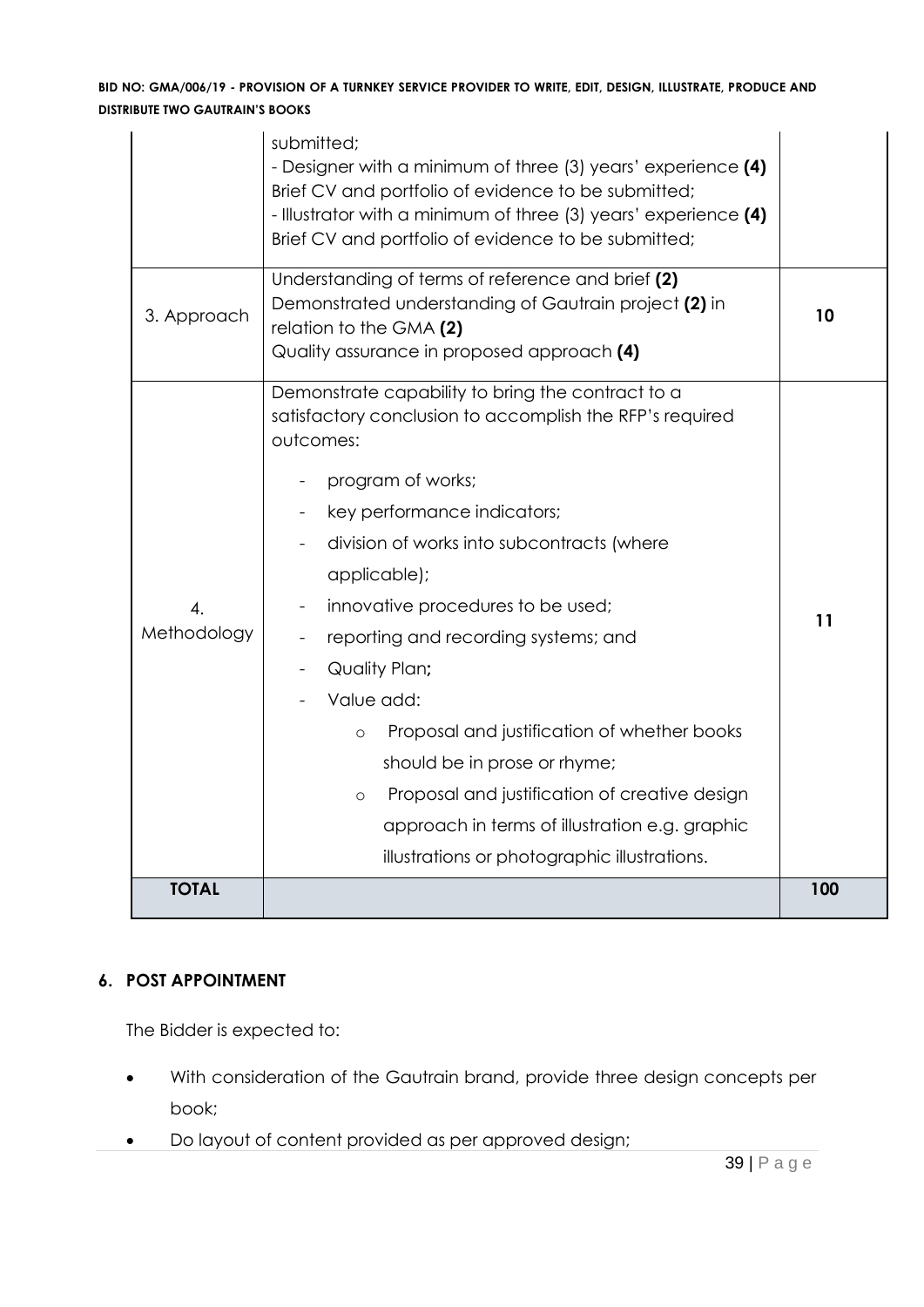- Write the content for each book;
- Translate the content of each book;
- Edit, including proofread the content of each book in line with professional writing standards to scrutinise and correct for errors in grammar, spelling, syntax, punctuation and use of English, isiZulu and SeSotho;
- Do corrections to set content until approved for each year of contract;
- Do the illustrations in the book through pictures, show the meaning of the written word more clearly;
- Design the book's look and feel as per agreed upon design concepts;
- Print the agreed upon number of books per edition;
- Deliver books within time and quality specifications;
- Deliver, for each relevant year/book, agreed-upon number of copies to approximately 30 pre-determined destinations Nationally including the GMA;
- For each book, provide GMA with medium- and high-resolution soft copies; and
- For each book, provide GMA with a MSWord version of the book.
- For each book, provide GMA with print ready open files.

#### **7. INTELLECTUAL PROPERTY**

Any work derived as a result of writing, translating, editing, designing, illustrating and producing the Gautrain Children's books shall remain the sole and exclusive Intellectual Property of the GMA.

The Service Provider shall not use the GMAs' Intellectual Property or transfer the Intellectual Property to any third party without the prior written consent of the GMA.

Neither the Service Provider nor its agent shall be entitled to sell the Gautrain Children's books.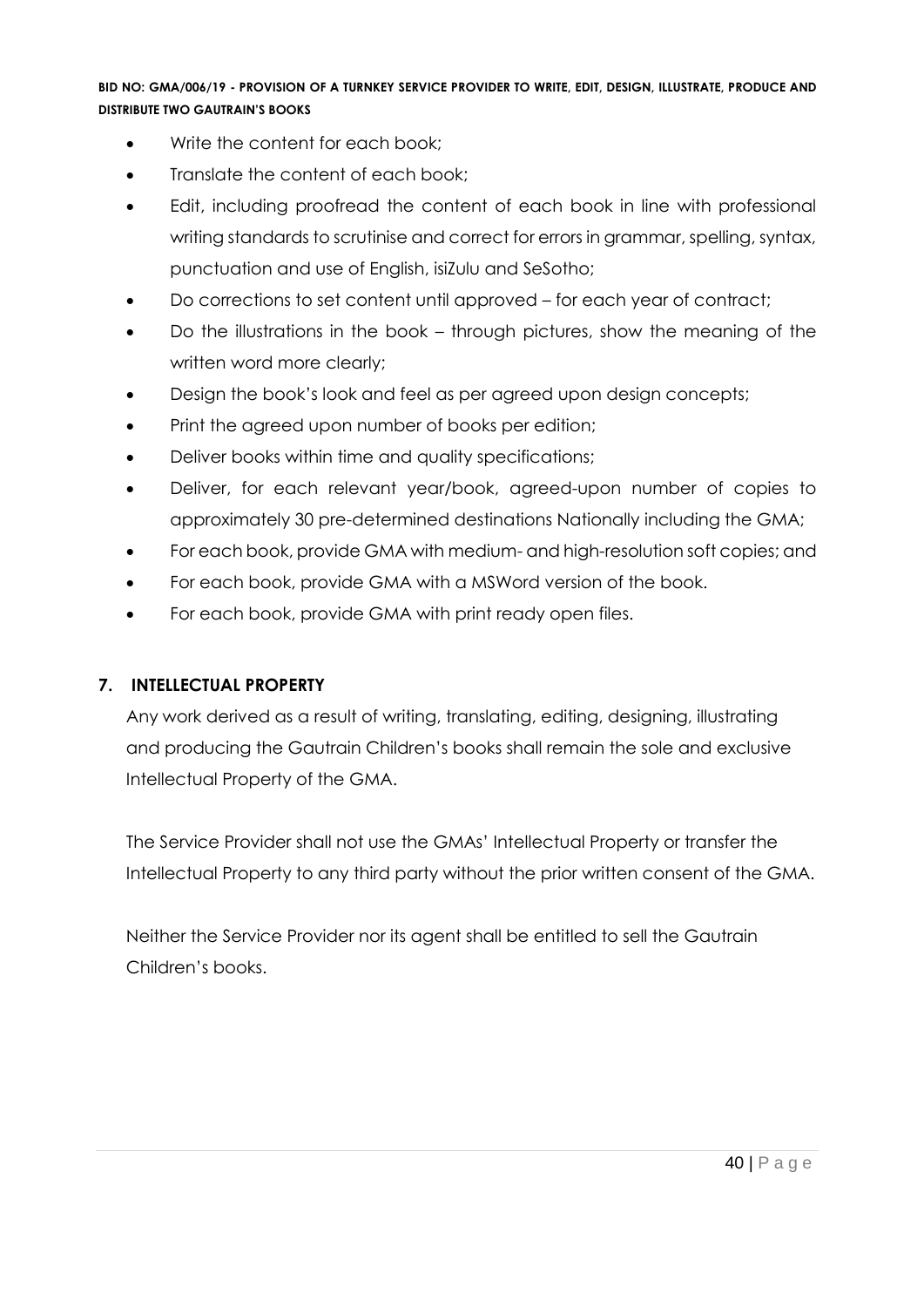#### **8. COSTING INSTRUCTION**

- **8.1.** Bidders must execute the required services as articulated in Section 3 of this RFP optimally such that the time and resources are planned, deployed, and monitored to maximum efficiency and minimum costs.
- **8.2.** Bidders are required to return their proposal inclusive of a pricing schedule indicating the rate per deliverable(s) together with their submissions. Remuneration will be payable in South African Rand (ZAR).
- **8.3.** Remuneration will be payable subject to the GMA's review and acceptance of the invoices submitted together with the respective supporting documentation that indicates the work being invoiced for.
- **8.4.** The price tendered for this RFP shall include all costs for completing the required activities and milestones and fixed for the duration of the contract period.
- **8.5.** The Bidder shall at their own cost; provide any tools, resources, and equipment required to execute the scope of services as per the requirements articulated in Section 3 of this RFP.
- **8.6.** All claims for travel and other legitimate disbursement expenditure must be preapproved by the GMA before they are incurred. All receipts are to be safely kept by the Service Provider. Disbursement's will be structured and paid for as follows:
	- i. Airfare, where applicable, to be calculated at economy class rates
	- ii. Car rental (class B)
	- iii. Private car usage will be reimbursed according to AA- travelling rates
	- iv. Accommodation, where applicable, will be based on a 3-star hotel or Guest house with Bed & Breakfast
	- v. Consumables, drawings, printing etc (where applicable).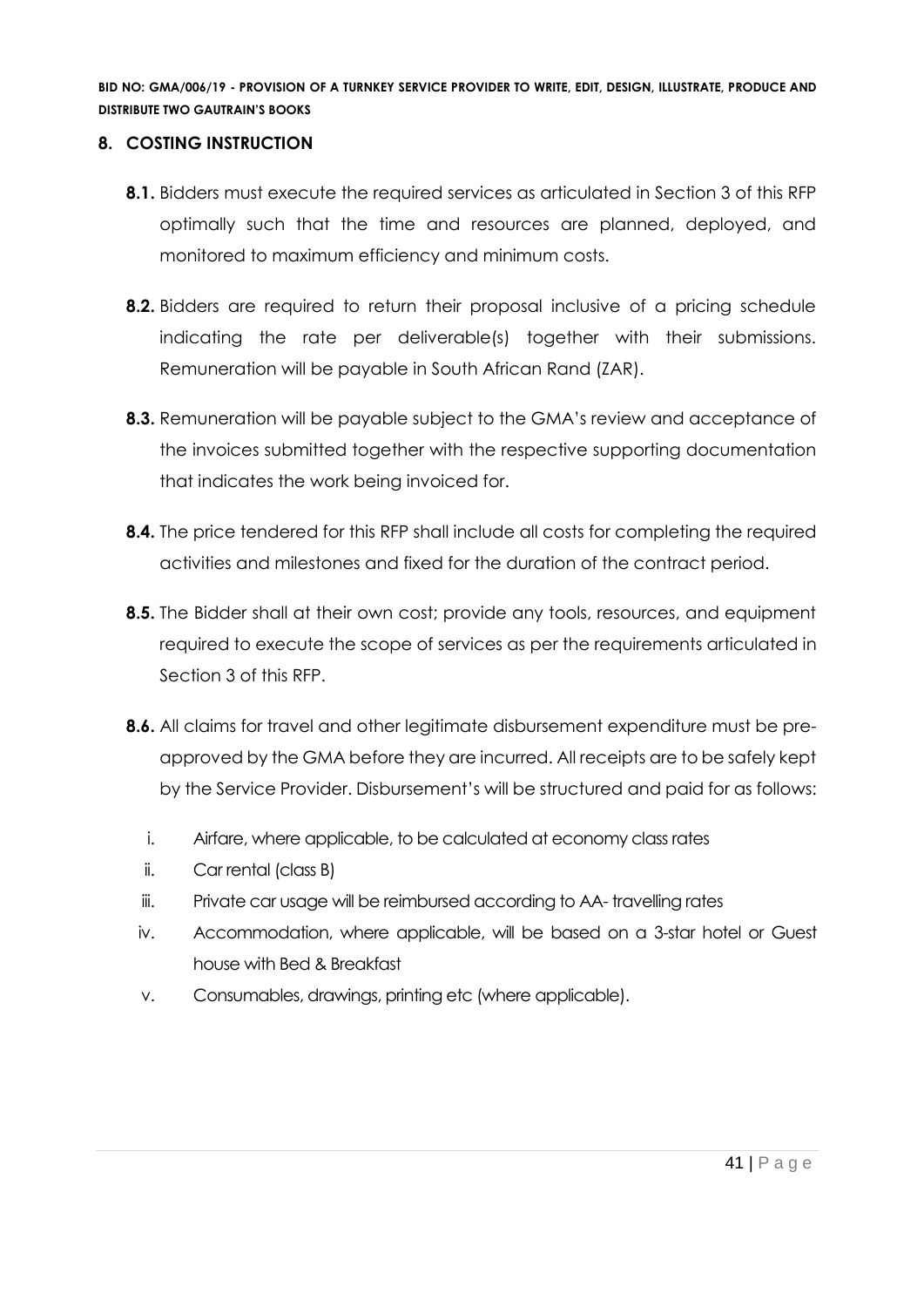#### **9. CONTRACT PERIOD**

The services as set out in Section 3 of this RFP will be rendered over a period of not more than 24 months after contract award.

# **10. CONFIDENTIALITY**

The appointed Service Provider acknowledges and/or undertakes that through rendering the services required by this RFP:

- 10.1. the Service Provider shall have access to confidential information; that includes but is not limited to information, documents, data, and materials of whatever nature of the parties provided in writing;
- 10.2. the Service Provider to maintain the strictest confidentiality for:
	- i. all information that may reasonably be regarded as confidential, being information not in the public domain, whether such information is oral or written, recorded or stored by electronic, magnetic, electro-magnetic or other form or process, or otherwise in a machine readable form, translated from the original form, recompiled, made into a compilation, wholly or partially copied, modified, updated or otherwise altered, originated or obtained by, or coming into the possession, custody or knowledge of either party; or
	- ii. any information relating to either GMA's, present and future research, analysis, compilations and studies, development of any system, business or financial activity, product, services, market opportunities, existing and potential customers and clients, marketing or promotion of any products, product pricing, contractual arrangements, technical knowledge, strategic objectives and planning, data, plans, designs, drawings, software or hardware, know-how, methods, trade secrets, trademarks, techniques, functional and technical requirements and specifications, financial statements, budgets, costs and financial projections, accounting procedures or financial information, including know how and Trade Secrets relating to the operation of the Gautrain.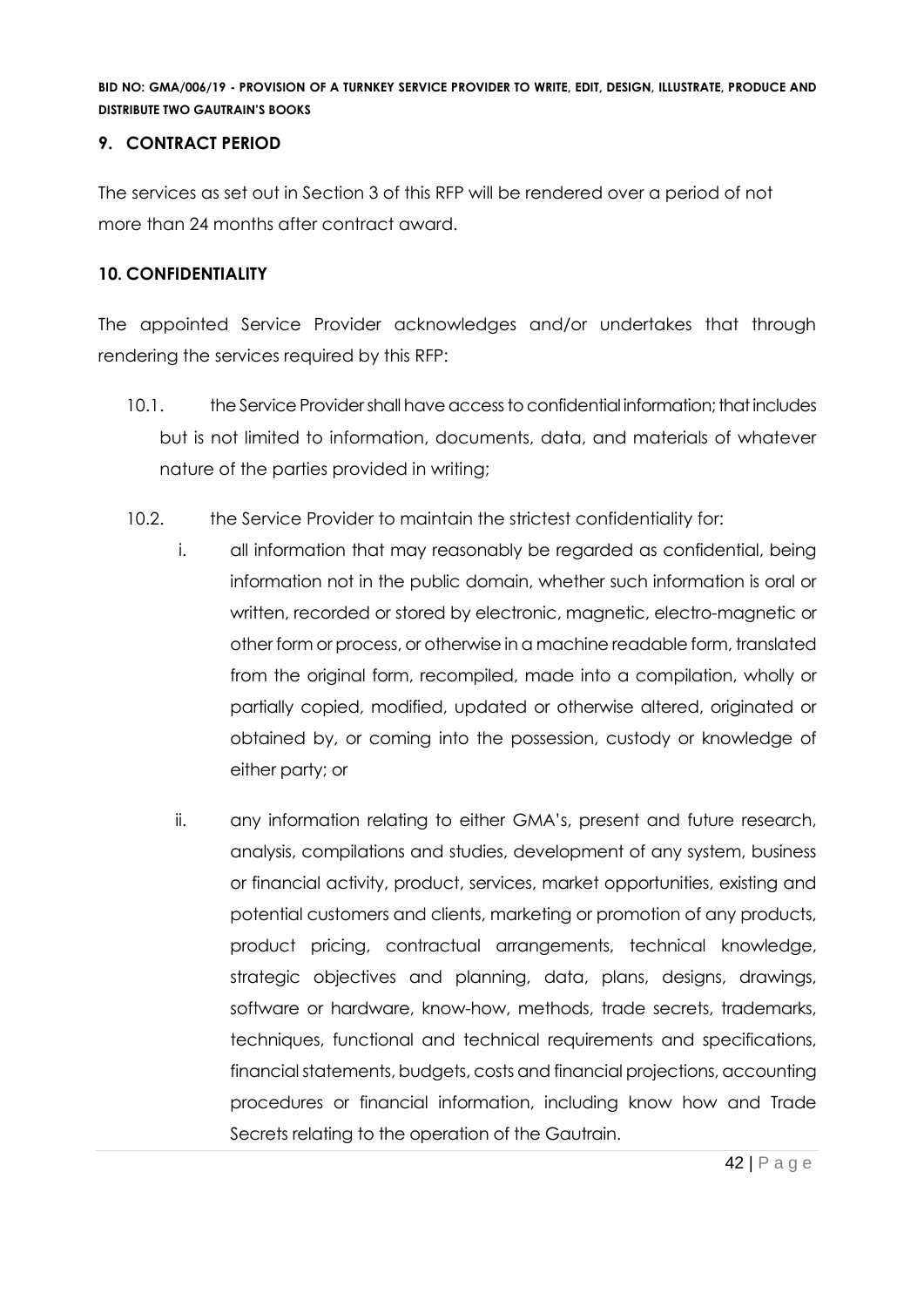# **RFP - PART C:**

#### **BIDDERS DECLARATION**

All responses must be provided within the specified boxes, must comply with the word and page limits imposed and must respond to this RFP Part B in accordance with the Conditions of Tendering in this RFP Part A. All Annexures form part of the Bidders Response and must be completed in full and signed.

| <b>BIDDERS DECLARATION</b>                                                                                                           |                                                                          |  |  |  |
|--------------------------------------------------------------------------------------------------------------------------------------|--------------------------------------------------------------------------|--|--|--|
| that:                                                                                                                                |                                                                          |  |  |  |
| $\Box$                                                                                                                               | I have read, understood and accept the conditions contained in this RFP. |  |  |  |
| I have supplied all the required information, and all the information submitted as part of<br>$\Box$<br>the RFP is true and correct. |                                                                          |  |  |  |
| <b>NAME OF THE BIDDER</b>                                                                                                            |                                                                          |  |  |  |
| <b>IDENTITY NUMBER</b>                                                                                                               |                                                                          |  |  |  |
| <b>POSITION</b>                                                                                                                      |                                                                          |  |  |  |
| <b>AUTHORISED SIGNATORY</b>                                                                                                          |                                                                          |  |  |  |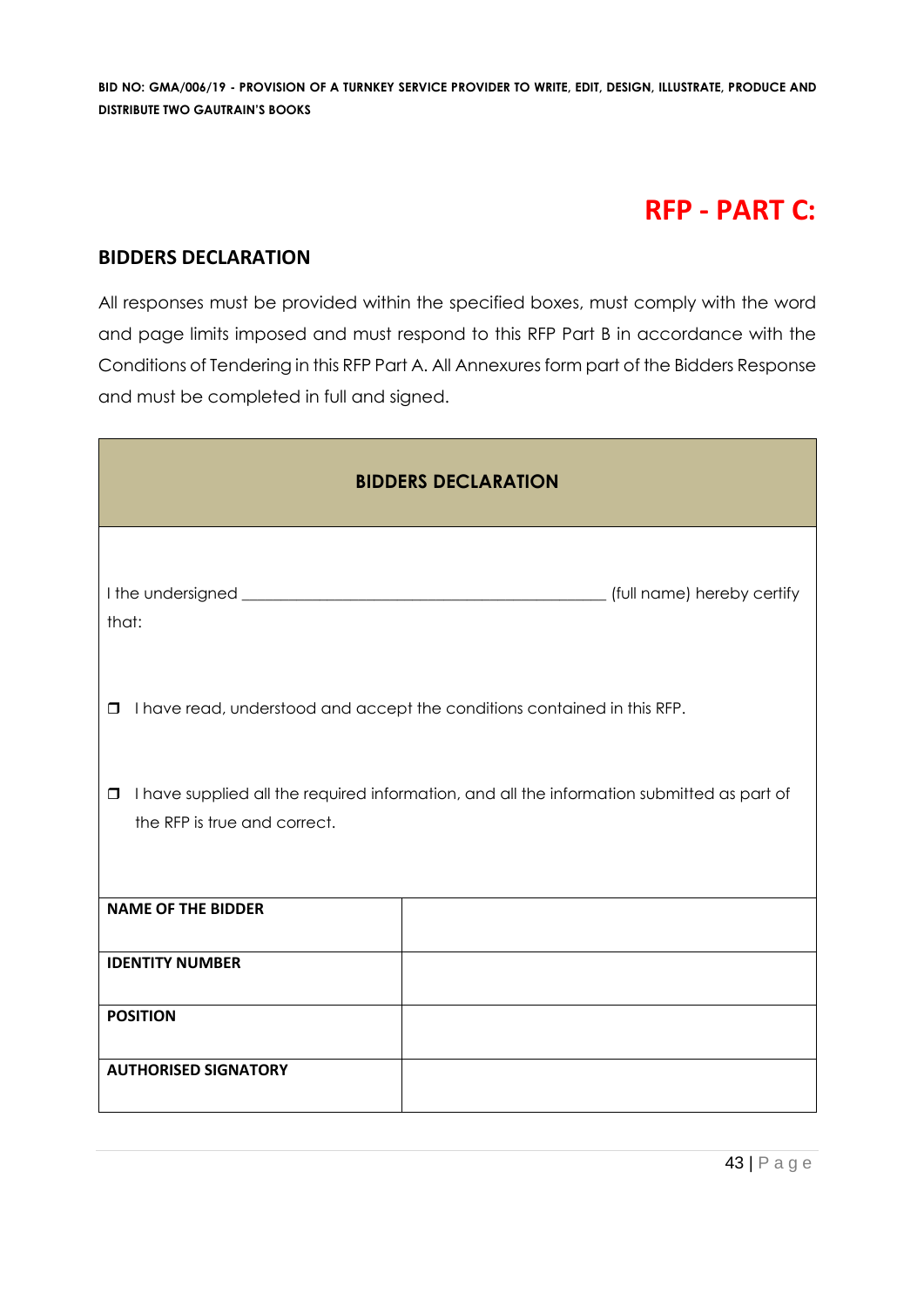| <b>BIDDERS RESPONSE</b>                |             |               |  |  |  |
|----------------------------------------|-------------|---------------|--|--|--|
| <b>FULL NAME</b>                       |             |               |  |  |  |
| <b>POSTAL ADDRESS</b>                  |             |               |  |  |  |
| <b>PHYSICAL ADDRESS</b>                |             |               |  |  |  |
| <b>ENTITY REGISTRATION NUMBER</b>      |             |               |  |  |  |
| <b>VAT REGISTRATION NUMBER</b>         |             |               |  |  |  |
| <b>CONTACT PERSON'S FULL NAME</b>      |             |               |  |  |  |
| <b>TELEPHONE NUMBER 1</b>              | <b>CODE</b> | <b>NUMBER</b> |  |  |  |
| <b>TELEPHONE NUMBER 2</b>              | <b>CODE</b> | <b>NUMBER</b> |  |  |  |
| <b>FACSIMILE NUMBER</b>                | <b>CODE</b> | <b>NUMBER</b> |  |  |  |
| <b>CELLULAR PHONE NUMBER</b>           |             |               |  |  |  |
| <b>E-MAIL ADDRESS</b>                  |             |               |  |  |  |
| <b>TAX CLEARANCE CERTIFICATE</b>       | <b>YES</b>  | <b>NO</b>     |  |  |  |
| <b>REGISTERED ON NATIONAL TREASURY</b> | <b>YES</b>  | <b>NO</b>     |  |  |  |
| <b>CENTRALISED SUPPLIER DATABASE</b>   |             |               |  |  |  |
| FULL NAME OF AUTHORISED SIGNATORY      |             |               |  |  |  |
| <b>TITLE OF AUTHORISED SIGNATORY</b>   |             |               |  |  |  |
| SIGNATURE OF AUTHORISED SIGNATORY      |             |               |  |  |  |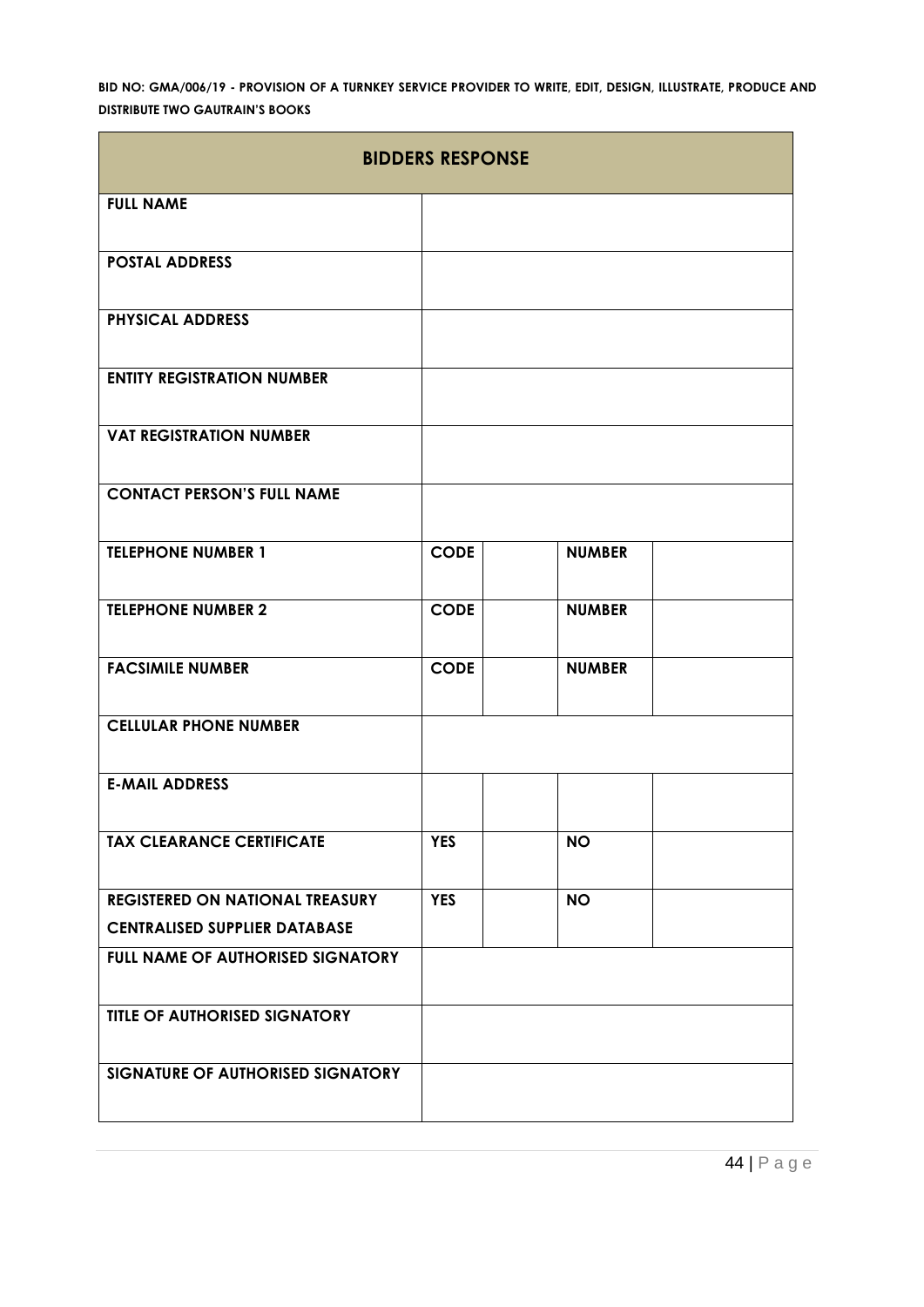| <b>DATE OF SIGNATURE</b>                                                                                                                                                                                                                                                                                                                                                                                             |                               |
|----------------------------------------------------------------------------------------------------------------------------------------------------------------------------------------------------------------------------------------------------------------------------------------------------------------------------------------------------------------------------------------------------------------------|-------------------------------|
| <b>ALTERNATIVE TENDER</b>                                                                                                                                                                                                                                                                                                                                                                                            | Word limit - [500] words      |
| <b>Bidder</b><br>submits<br>Where<br>also<br>$\alpha$<br>an<br>Alternative Tender, it must include any<br>supplementary material, together with<br>associated prices, which demonstrates in<br>detail that such an alternative will fully<br>achieve<br>and/ or exceed<br>all<br>the<br>specifications or requirements together<br>with references as to why the alternative<br>proposal/s may be advantageous. This |                               |
| should be cross-referenced to<br>the<br>Specification.                                                                                                                                                                                                                                                                                                                                                               |                               |
| <b>CONFLICT OF INTEREST</b>                                                                                                                                                                                                                                                                                                                                                                                          |                               |
| Provide<br>details<br>of<br>interests,<br>any<br>relationships or clients which may give<br>rise to a conflict of interest and the area<br>of expertise in which that conflict of<br>interest may arise.                                                                                                                                                                                                             | Complete as attached in SBD 4 |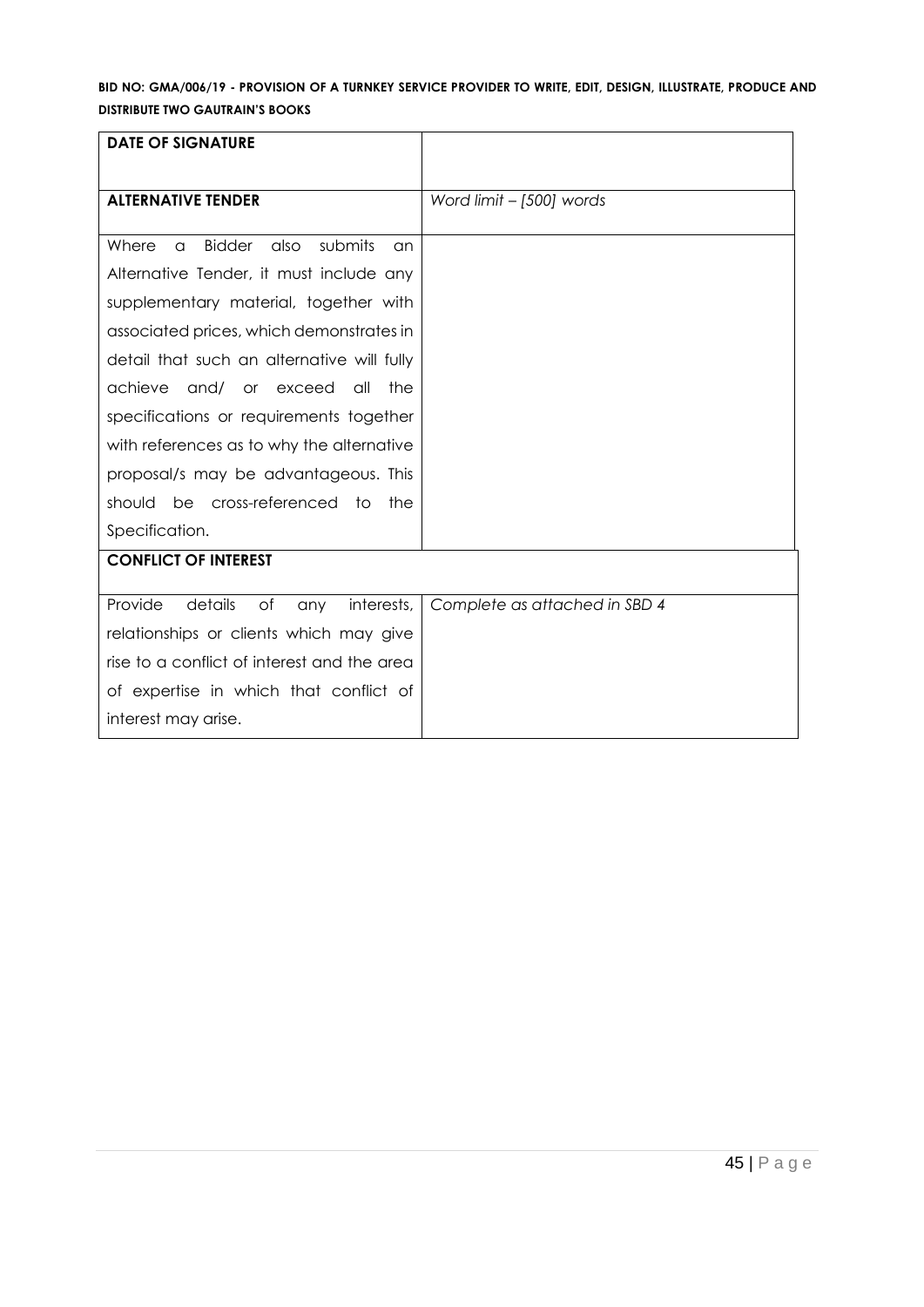# **Register on the Central Supplier Database for Government managed by National Treasury**

With effect from 1 April 2016 the Central Supplier Database (CSD) will serve as the single source of key supplier information for all spheres of government providing consolidated, accurate, up-to-date, complete and verified supplier information to procuring organs of state.

The establishment of a CSD will result in one single database to serve as the source of all supplier information for all spheres of government. The purpose of centralising government's supplier database is to reduce duplication of effort and cost for both supplier and government while enabling electronic procurement processes.

Prospective suppliers interested in pursuing opportunities within the South African Government and those that are already registered on the GMA supplier database are encouraged to **self-register** on the CSD. This self-registration application represents an expression of interest from the supplier to conduct business with the South African Government. Once submitted, your details will be assessed for inclusion on the CSD.

#### **Access the CSD site on [www.csd.gov.za](http://www.csd.gov.za/)**

Contact National Treasury for further clarity on the process:

Email: [csd@treasury.gov.za](mailto:csd@treasury.gov.za)

Telephone: 012 315 5509

Bidders must submit with their proposals proof of registration on CSD. The proof of registration must indicate the following:

- CSD Supplier Number
- CSD Unique RRN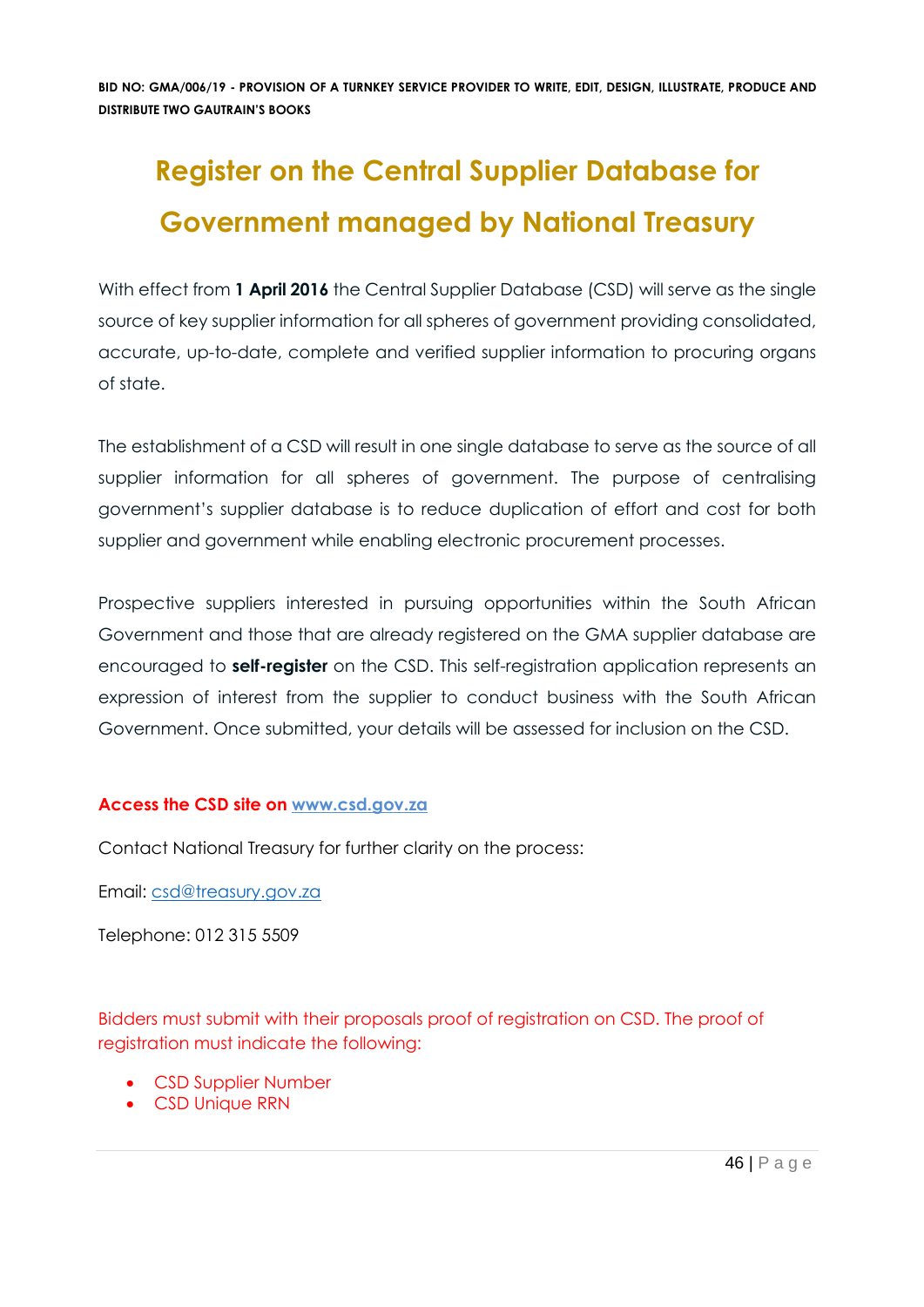# **SBD 1 (A)**

|                                                                                                                                                                                                                        |                                                         |                                | <b>INVITATION TO BID</b> |                                                      |             |                        |                                         |
|------------------------------------------------------------------------------------------------------------------------------------------------------------------------------------------------------------------------|---------------------------------------------------------|--------------------------------|--------------------------|------------------------------------------------------|-------------|------------------------|-----------------------------------------|
| YOU ARE HEREBY INVITED TO BID FOR REQUIREMENTS OF THE (NAME OF DEPARTMENT/ PUBLIC ENTITY)                                                                                                                              |                                                         |                                |                          |                                                      |             |                        |                                         |
| <b>BID NUMBER:</b>                                                                                                                                                                                                     | <b>CLOSING DATE:</b><br><b>CLOSING TIME:</b><br>11:00AM |                                |                          |                                                      |             |                        |                                         |
| <b>DESCRIPTION</b>                                                                                                                                                                                                     |                                                         |                                |                          |                                                      |             |                        |                                         |
| BID RESPONSE DOCUMENTS MAY BE DEPOSITED IN THE BID BOX SITUATED AT (STREET ADDRESS)                                                                                                                                    |                                                         |                                |                          |                                                      |             |                        |                                         |
| Gautrain Management Agency, 44 Grand Central Boulevard, Grand Central Extension 1, Midrand                                                                                                                             |                                                         |                                |                          |                                                      |             |                        |                                         |
| <b>BIDDING PROCEDURE ENQUIRIES MAY BE DIRECTED TO</b>                                                                                                                                                                  |                                                         |                                |                          | <b>TECHNICAL ENQUIRIES MAY BE DIRECTED TO:</b>       |             |                        |                                         |
| <b>CONTACT PERSON</b>                                                                                                                                                                                                  | <b>NKOSINATHI ZULU</b>                                  |                                | <b>CONTACT PERSON</b>    |                                                      |             | <b>NKOSINATHI ZULU</b> |                                         |
| <b>TELEPHONE NUMBER</b>                                                                                                                                                                                                | 011 086 3500                                            |                                |                          | <b>TELEPHONE NUMBER</b>                              |             | 011 086 3500           |                                         |
| <b>FACSIMILE NUMBER</b>                                                                                                                                                                                                |                                                         |                                | <b>FACSIMILE NUMBER</b>  |                                                      |             |                        |                                         |
| <b>E-MAIL ADDRESS</b>                                                                                                                                                                                                  |                                                         | tenderenquiries@gautrain.co.za | <b>E-MAIL ADDRESS</b>    |                                                      |             |                        | tenderenquiries@gautrain.co.za          |
| <b>SUPPLIER INFORMATION</b>                                                                                                                                                                                            |                                                         |                                |                          |                                                      |             |                        |                                         |
| NAME OF BIDDER                                                                                                                                                                                                         |                                                         |                                |                          |                                                      |             |                        |                                         |
| POSTAL ADDRESS                                                                                                                                                                                                         |                                                         |                                |                          |                                                      |             |                        |                                         |
| STREET ADDRESS                                                                                                                                                                                                         |                                                         |                                |                          |                                                      |             |                        |                                         |
| <b>TELEPHONE NUMBER</b>                                                                                                                                                                                                | <b>CODE</b>                                             |                                |                          | <b>NUMBER</b>                                        |             |                        |                                         |
| <b>CELLPHONE NUMBER</b>                                                                                                                                                                                                |                                                         |                                |                          |                                                      |             |                        |                                         |
| <b>FACSIMILE NUMBER</b>                                                                                                                                                                                                | <b>CODE</b>                                             |                                |                          | <b>NUMBER</b>                                        |             |                        |                                         |
| E-MAIL ADDRESS                                                                                                                                                                                                         |                                                         |                                |                          |                                                      |             |                        |                                         |
| <b>REGISTRATION</b><br>VAT<br>NUMBER                                                                                                                                                                                   |                                                         |                                |                          |                                                      |             |                        |                                         |
| <b>SUPPLIER</b><br><b>COMPLIANCE</b><br><b>STATUS</b>                                                                                                                                                                  | <b>TAX</b><br><b>COMPLIANCE</b><br><b>SYSTEM PIN:</b>   |                                | <b>OR</b>                | <b>CENTRAL</b><br><b>SUPPLIER</b><br><b>DATABASE</b> | <b>MAAA</b> |                        |                                         |
| <b>B-BBEE STATUS LEVEL</b><br><b>VERIFICATION</b>                                                                                                                                                                      |                                                         | <b>TICK APPLICABLE BOX]</b>    | <b>AFFIDAVIT</b>         | No:<br><b>B-BBEE STATUS LEVEL SWORN</b>              |             |                        | <b>[TICK APPLICABLE BOX]</b>            |
| <b>CERTIFICATE</b>                                                                                                                                                                                                     | $\Box$ Yes                                              | $\Box$ No                      |                          |                                                      |             | $\Box$ Yes             | $\Box$ No                               |
| [A B-BBEE STATUS LEVEL VERIFICATION CERTIFICATE/ SWORN AFFIDAVIT (FOR EMES & QSEs) MUST BE SUBMITTED IN ORDER TO QUALIFY                                                                                               |                                                         |                                |                          |                                                      |             |                        |                                         |
| <b>FOR PREFERENCE POINTS FOR B-BBEET</b><br>ARE YOU THE                                                                                                                                                                |                                                         |                                |                          |                                                      |             |                        |                                         |
| <b>ACCREDITED</b><br>REPRESENTATIVE IN                                                                                                                                                                                 |                                                         |                                |                          | ARE YOU A FOREIGN BASED                              |             | $\Box$ Yes             | $\Box$ No                               |
| SOUTH AFRICA FOR                                                                                                                                                                                                       | $\Box$ Yes                                              | $\Box$ No                      |                          | SUPPLIER FOR THE GOODS<br>/SERVICES / WORKS OFFERED? |             |                        |                                         |
| THE GOODS<br>/SERVICES / WORKS<br><b>OFFERED?</b>                                                                                                                                                                      | <b>IF YES ENCLOSE PROOFI</b>                            |                                |                          |                                                      |             | <b>BELOWI</b>          | <b>IF YES, ANSWER THE QUESTIONNAIRE</b> |
| <b>QUESTIONNAIRE TO BIDDING FOREIGN SUPPLIERS</b>                                                                                                                                                                      |                                                         |                                |                          |                                                      |             |                        |                                         |
| $\Box$ Yes $\Box$ No<br>IS THE ENTITY A RESIDENT OF THE REPUBLIC OF SOUTH AFRICA (RSA)?                                                                                                                                |                                                         |                                |                          |                                                      |             |                        |                                         |
| $\Box$ YES $\Box$ NO<br>DOES THE ENTITY HAVE A BRANCH IN THE RSA?                                                                                                                                                      |                                                         |                                |                          |                                                      |             |                        |                                         |
| $\Box$ YES $\Box$ NO<br>DOES THE ENTITY HAVE A PERMANENT ESTABLISHMENT IN THE RSA?                                                                                                                                     |                                                         |                                |                          |                                                      |             |                        |                                         |
| YES $\Box$ NO<br>DOES THE ENTITY HAVE ANY SOURCE OF INCOME IN THE RSA?<br>$\perp$                                                                                                                                      |                                                         |                                |                          |                                                      |             |                        |                                         |
| $\Box$ YES $\Box$ NO<br>IS THE ENTITY LIABLE IN THE RSA FOR ANY FORM OF TAXATION?                                                                                                                                      |                                                         |                                |                          |                                                      |             |                        |                                         |
| IF THE ANSWER IS "NO" TO ALL OF THE ABOVE, THEN IT IS NOT A REQUIREMENT TO REGISTER FOR A TAX COMPLIANCE STATUS SYSTEM PIN<br>CODE FROM THE SOUTH AFRICAN REVENUE SERVICE (SARS) AND IF NOT REGISTER AS PER 2.3 BELOW. |                                                         |                                |                          |                                                      |             |                        |                                         |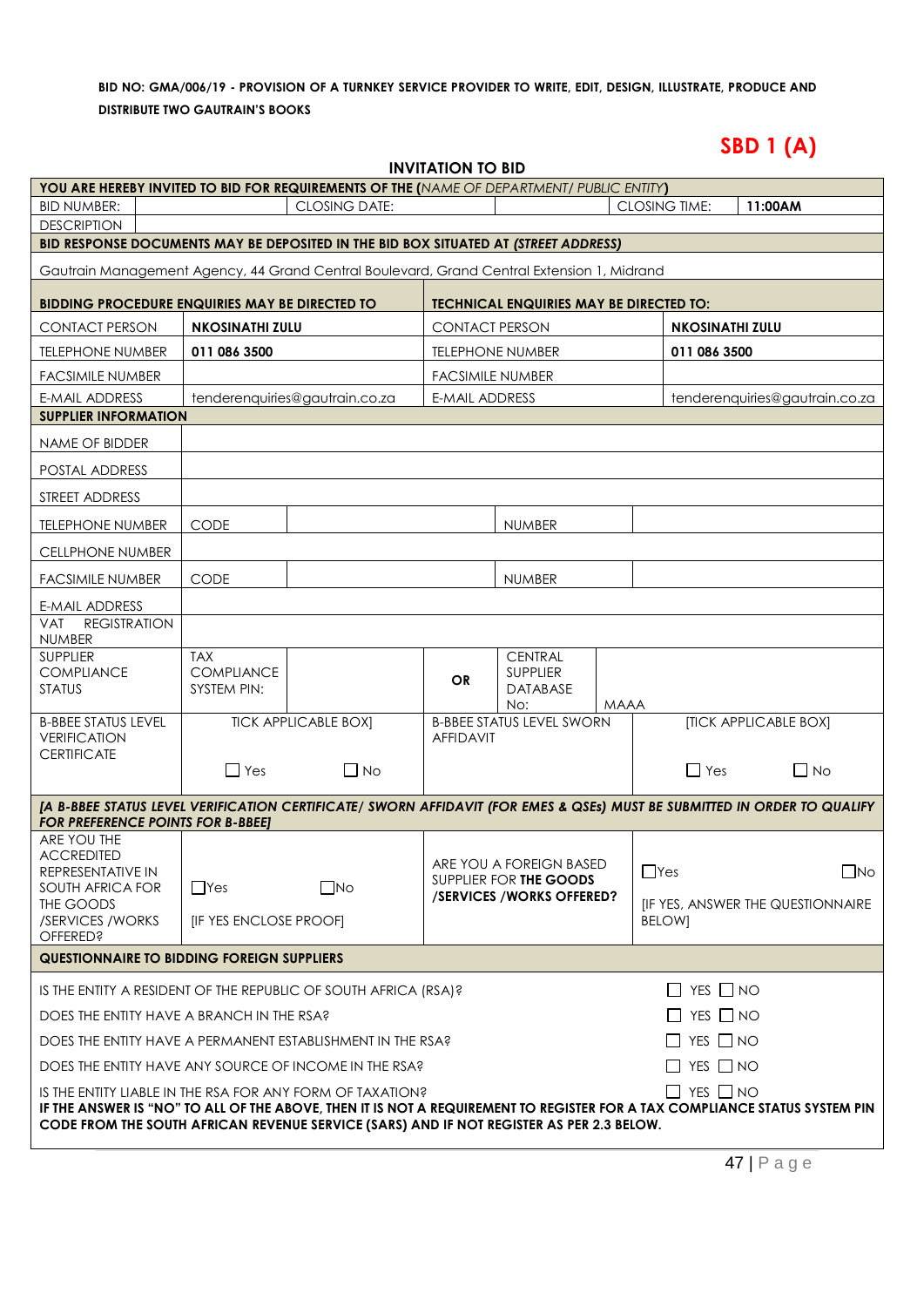# **SBD 1 (B)**

#### **TERMS AND CONDITIONS FOR BIDDING**

|     | 1. BID SUBMISSION:                                                                                                                                                                                                                                   |
|-----|------------------------------------------------------------------------------------------------------------------------------------------------------------------------------------------------------------------------------------------------------|
|     | 1.1. BIDS MUST BE DELIVERED BY THE STIPULATED TIME TO THE CORRECT ADDRESS. LATE BIDS WILL<br>NOT BE ACCEPTED FOR CONSIDERATION.                                                                                                                      |
|     | 1.2. ALL BIDS MUST BE SUBMITTED ON THE OFFICIAL FORMS PROVIDED-(NOT TO BE RE-TYPED) OR<br>IN THE MANNER PRESCRIBED IN THE BID DOCUMENT.                                                                                                              |
|     | 1.3. THIS BID IS SUBJECT TO THE PREFERENTIAL PROCUREMENT POLICY FRAMEWORK ACT, 2000<br>AND THE PREFERENTIAL PROCUREMENT REGULATIONS, 2017, THE GENERAL CONDITIONS OF<br>CONTRACT (GCC) AND, IF APPLICABLE, ANY OTHER SPECIAL CONDITIONS OF CONTRACT. |
|     | 1.4. THE SUCCESSFUL BIDDER WILL BE REQUIRED TO FILL IN AND SIGN A WRITTEN CONTRACT.                                                                                                                                                                  |
|     |                                                                                                                                                                                                                                                      |
|     | 2. TAX COMPLIANCE REQUIREMENTS                                                                                                                                                                                                                       |
| 2.1 | BIDDERS MUST ENSURE COMPLIANCE WITH THEIR TAX OBLIGATIONS.                                                                                                                                                                                           |
|     | 2.2 BIDDERS ARE REQUIRED TO SUBMIT THEIR UNIQUE PERSONAL IDENTIFICATION NUMBER (PIN)<br>ISSUED BY SARS TO ENABLE THE ORGAN OF STATE TO VERIFY THE TAXPAYER'S PROFILE AND<br><b>TAX STATUS.</b>                                                       |
|     | 2.3 APPLICATION FOR TAX COMPLIANCE STATUS (TCS) PIN MAY BE MADE VIA E-FILING<br>THROUGH THE SARS WEBSITE WWW.SARS.GOV.ZA.                                                                                                                            |
|     | 2.4 BIDDERS MAY ALSO SUBMIT A PRINTED TCS CERTIFICATE TOGETHER WITH THE BID.                                                                                                                                                                         |
|     | 2.5 IN BIDS WHERE CONSORTIA / JOINT VENTURES / SUB-CONTRACTORS ARE INVOLVED; EACH<br><b>PARTY MUST SUBMIT A SEPARATE TCS CERTIFICATE / PIN / CSD NUMBER.</b>                                                                                         |
| 2.6 | WHERE NO TCS PIN IS AVAILABLE BUT THE BIDDER IS REGISTERED ON THE CENTRAL SUPPLIER<br>DATABASE (CSD), A CSD NUMBER MUST BE PROVIDED.                                                                                                                 |
|     | 2.7 NO BIDS WILL BE CONSIDERED FROM PERSONS IN THE SERVICE OF THE STATE, COMPANIES<br>WITH DIRECTORS WHO ARE PERSONS IN THE SERVICE OF THE STATE, OR CLOSE<br>CORPORATIONS WITH MEMBERS PERSONS IN THE SERVICE OF THE STATE."                        |

**NB: FAILURE TO PROVIDE / OR COMPLY WITH ANY OF THE ABOVE PARTICULARS MAY RENDER THE BID INVALID**.

| SIGNATURE OF BIDDER:                                                                                       |  |
|------------------------------------------------------------------------------------------------------------|--|
| CAPACITY UNDER WHICH THIS BID IS SIGNED:<br>(Proof of authority must be submitted e.g. company resolution) |  |
| DATF:                                                                                                      |  |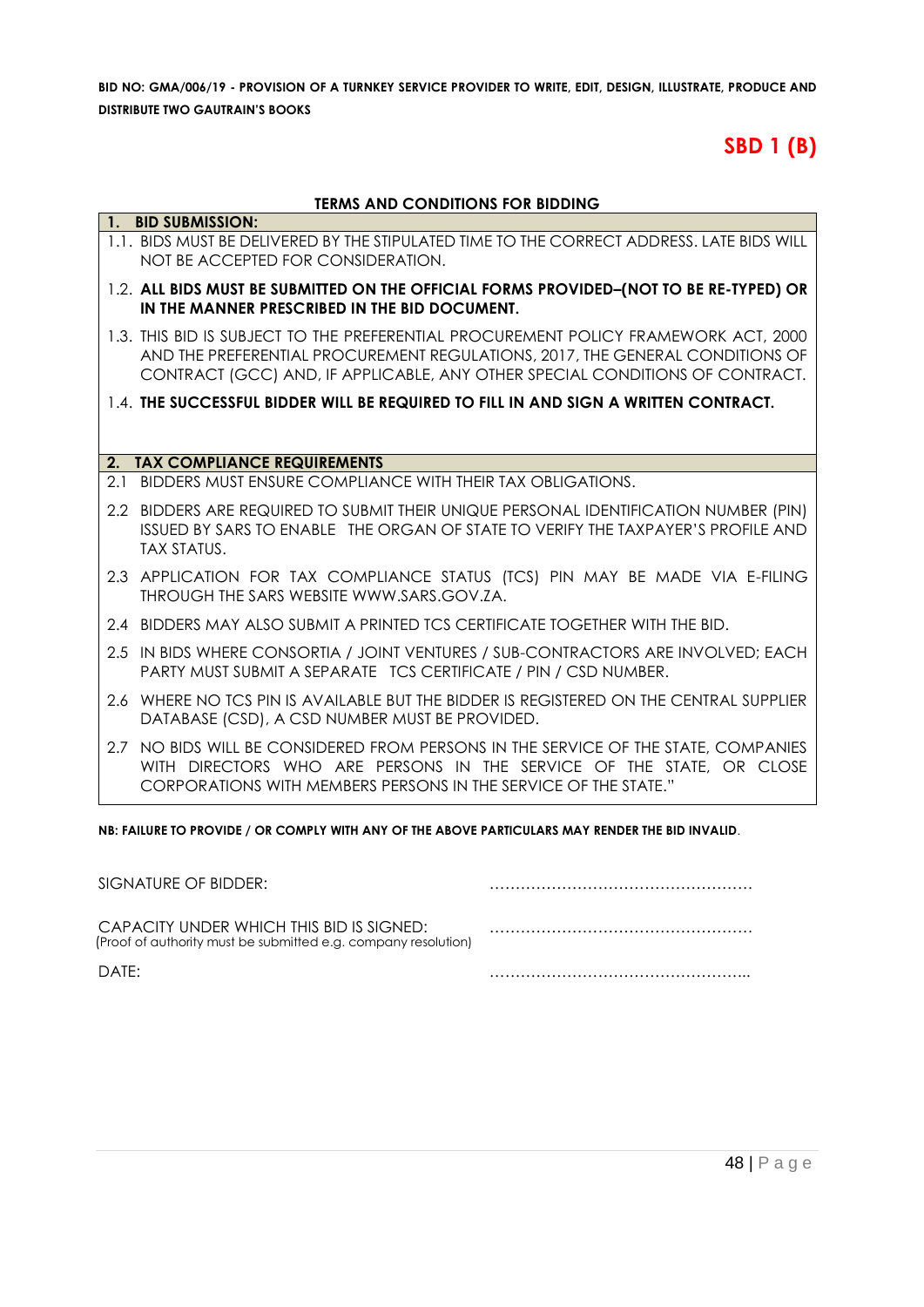# **SBD 3.1**

# **PRICING SCHEDULE**

Name of Bidder: ………………………………………………………….. Ref Number: GMA/006/19

Closing Time: 11H00 AM Closing Date 06 September 2019

**OFFER TO BE VALID FOR 90 DAYS FROM THE CLOSING DATE OF BID.**

Bidders are required to submit a separate detailed price proposal.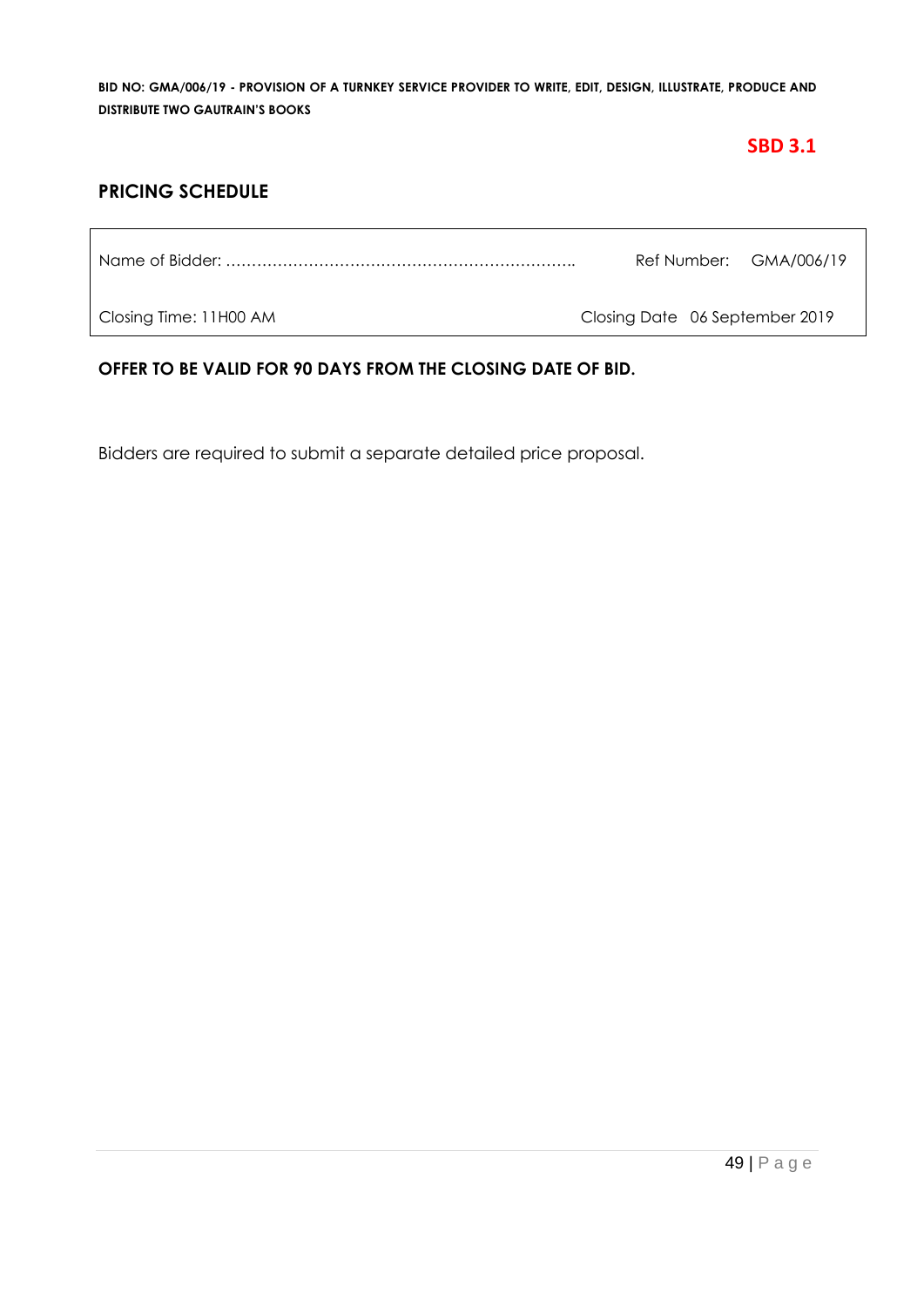### **PRICING DECLARATION**

# **SBD 3.2**

Dear Sir/Madam

After having carefully read through and examined this RFP Reference Number GMA/006/19 in its entirety together with all the provisions contained in each section of the RFP document,

We hereby offer to provide a turnkey solution, to write, translate, edit, design, illustrate, produce and distribute two Gautrain's children's books as detailed in the Terms of Reference (TOR) section of the REQUEST FOR PROPOSAL document:

| <b>IN AMOUNT: R</b> | (including VAT) |  |
|---------------------|-----------------|--|
|                     |                 |  |

#### IN WORDS:

R \_\_\_\_\_\_\_\_\_\_\_\_\_\_\_\_\_\_\_\_\_\_\_\_\_\_\_\_\_\_\_\_\_\_\_\_\_\_\_\_\_\_\_\_\_\_\_\_\_\_\_\_\_\_\_\_\_\_\_\_\_\_\_\_\_\_\_ (including VAT)

We confirm that this price covers all costs associated with providing a turnkey solution, to write, translate, edit, design, illustrate, produce and distribute two Gautrain's children's books as per the requirements in the TOR.

We confirm that GMA will incur no additional costs whatsoever over and above this amount.

We undertake to hold this offer open for acceptance for a period of 90 (ninety) days from the date of submission of offers. We further undertake that upon final acceptance of our offer, we will commence with the provision of service when required to do so by the Client.

Moreover, we agree that until formal Contract Documents have been prepared and executed, this Form of Tender, together with a written acceptance from the Client shall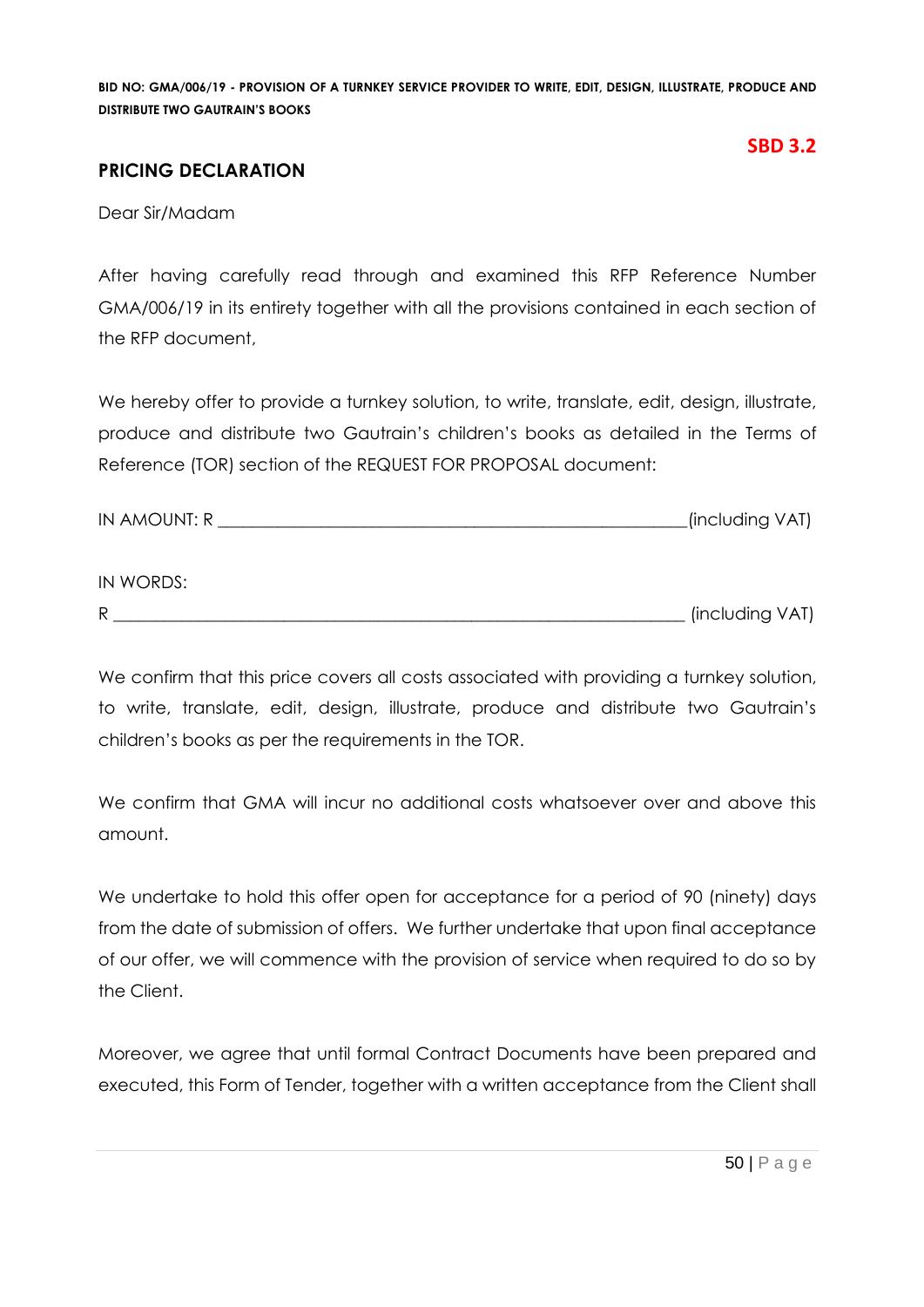constitute a binding agreement between us, governed by the terms and conditions set out in this REQUEST FOR PROPOSAL.

We understand that you are not bound to accept the lowest or any offer and that we must bear all costs which we have incurred in connection with preparing and submitting this tender.

We hereby undertake for the period during which this tender remains open for acceptance not to divulge to any persons, other than the persons to which the tender is submitted, any information relating to the submission of this tender or the details therein except where such is necessary for the submission of this tender.

| <b>PRICE DECLARATION</b><br>(MANDATORY INFORMATION)                                                                                                          |                                                                                     |  |  |  |  |
|--------------------------------------------------------------------------------------------------------------------------------------------------------------|-------------------------------------------------------------------------------------|--|--|--|--|
| certify that:                                                                                                                                                |                                                                                     |  |  |  |  |
| □<br>above Section of this RFP.                                                                                                                              | I have read, understood and unconditionally accept that the conditions contained in |  |  |  |  |
| I have supplied all the required information, and all the information submitted as part<br>$\Box$<br>of the Pricing Section of this RFP is true and correct. |                                                                                     |  |  |  |  |
| <b>NAME OF BIDDER</b>                                                                                                                                        |                                                                                     |  |  |  |  |
| <b>IDENTITY NUMBER</b>                                                                                                                                       |                                                                                     |  |  |  |  |
| <b>POSITION</b>                                                                                                                                              |                                                                                     |  |  |  |  |
| <b>SIGNATURE OF AUTHORISED</b><br><b>SIGNATORY</b>                                                                                                           |                                                                                     |  |  |  |  |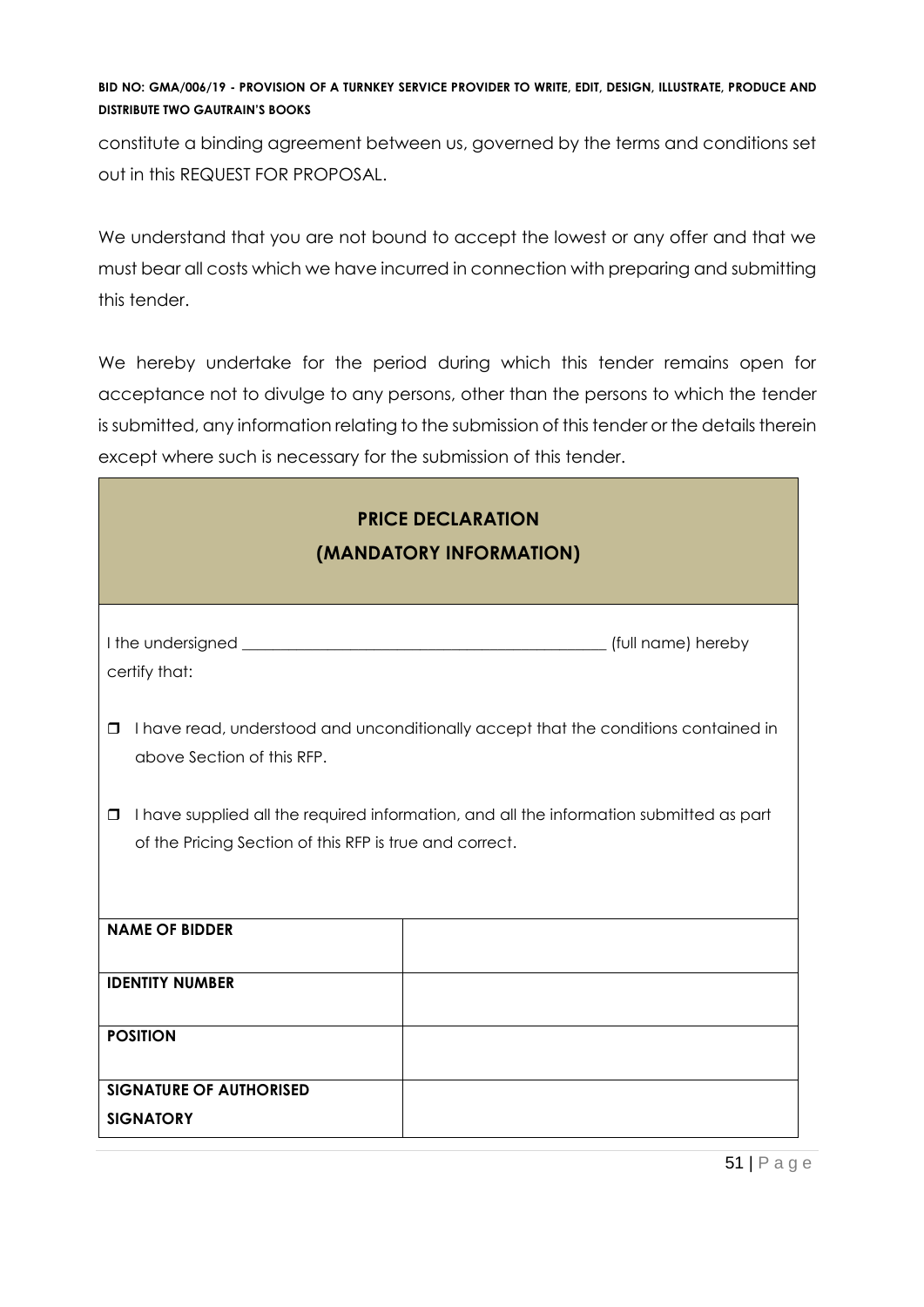#### **DECLARATION OF INTEREST**

1. Any legal person, including persons employed by the state<sup>1</sup>, or persons having a kinship with persons employed by the state, including a blood relationship, may make an offer or offers in terms of this invitation to bid (includes an advertised competitive bid, a limited bid, a proposal or written price quotation). In view of possible allegations of favoritism, should the resulting bid, or part thereof, be awarded to persons employed by the state, or to persons connected with or related to them, it is required that the bidder or his/her authorised representative declare his/her position in relation to the evaluating/adjudicating authority where-

the bidder is employed by the state; and/or

the legal person on whose behalf the bidding document is signed, has a relationship with persons/a person who are/is involved in the evaluation and or adjudication of the bid(s), or where it is known that such a relationship exists between the person or persons for or on whose behalf, the declarant acts and persons who are involved with the evaluation and or adjudication of the bid.

# 2. **In order to give effect to the above, the following questionnaire must be completed and submitted with the bid.**

2.1 Full Name of bidder or his or her representative:

…………………………….……………………………………………..………………………

2.2 Identity Number:………………………………...…………………………………………………….. 2.3 Position occupied in the Company (director, trustee, shareholder, member): ……………………………………………………….…………………………....................…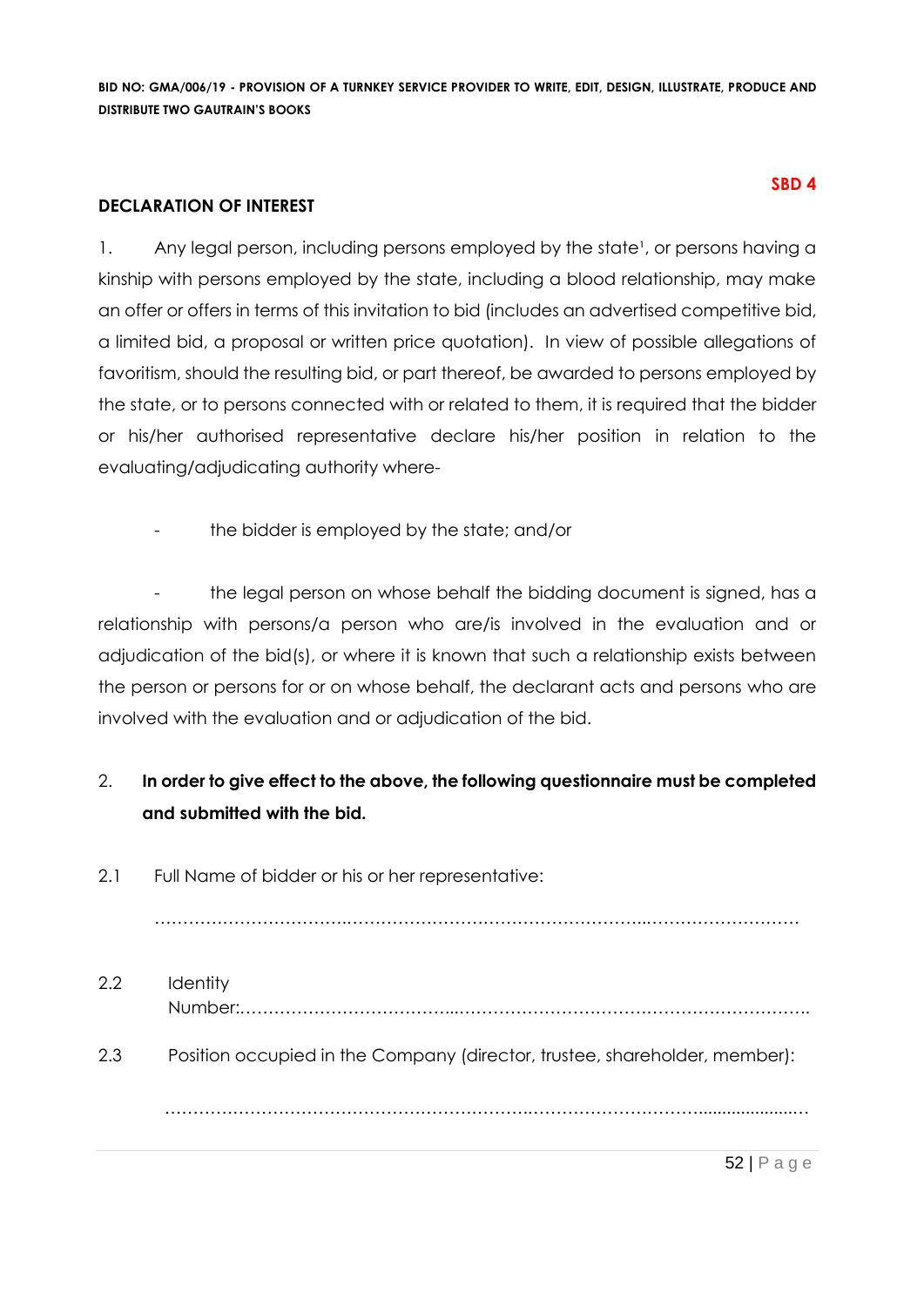2.4 Registration number of company, enterprise, close corporation, partnership agreement or and the contract of the contract of the contract of the contract of the contract of the contract or  $\alpha$ trust:………………………………………….......................................................................

- 2.5 Tax Reference Number: ……………………………………..………………………………………
- 2.6 VAT Registration Number:

………………………………………………………...……..................

2.6.1 The names of all directors / trustees / shareholders / members, their individual identity numbers, tax reference numbers and, if applicable, employee / PERSAL numbers must be indicated in paragraph 3 below.

2.7 Are you or any person connected with the bidder

# **YES/NO**

Are you or any person connected with the bidder presently employed by the state?

# **YES/NO**

2.7.1 If so, furnish the following particulars:

Name of person / director / trustee / shareholder/ member

....………………………………………….

Name of state institution at which you or the person connected to the bidder is employed:

……………….……………………………………………………………………………………………

Position occupied in the state

institution:…………………………………….………………………………..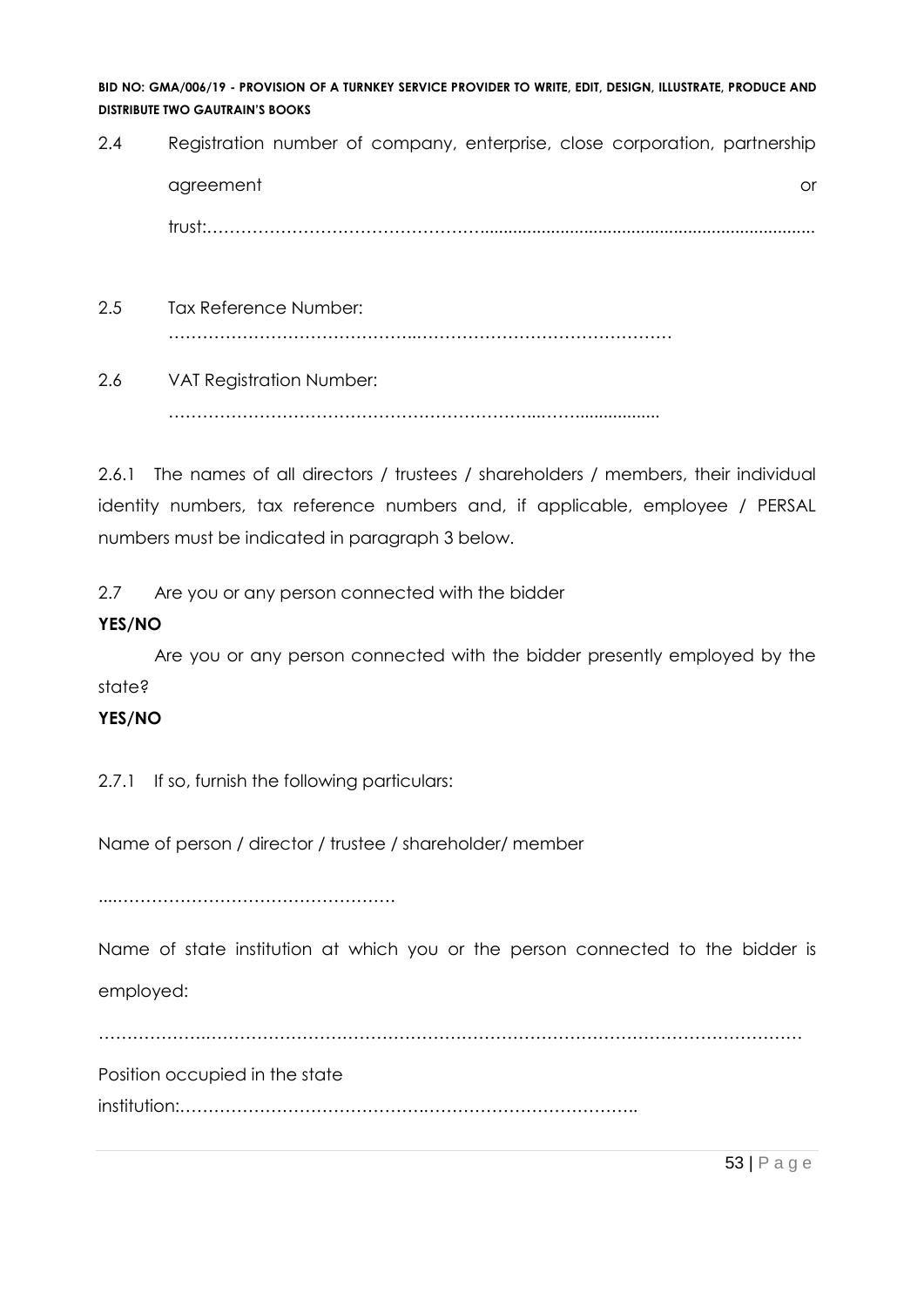Any other particulars:

……………………………………………………………………………….……………………………

………………………………………………………………………………………..……………………

……………………………………………………………………………………………...………………

2.7.2 If you are presently employed by the state, did you obtain the appropriate authority to undertake remunerative work outside employment in the public sector?

#### **YES/NO**

2.7.1.1 If yes, did you attach proof of such authority to the bid document? **YES/NO**

(Note: Failure to submit proof of such authority, where applicable, may result in the disqualification of the bid.

2.7.1.2 If no, furnish reasons for non-submission of such proof:

……………………………………………………………………………………………….…………… ……………………………………………………………………………………………….…………… ……………………………………………………………………………………………….……………

2.8 Did you or your spouse, or any of the company's directors / trustees / shareholders / members

or their spouses conduct business with the state in the previous 12 months

# **YES/NO**

2.8.1 If so, furnish particulars:

……………………………………………………………………………………………….…………… ……………………………………………………………………………………………….……………

54 | P a g e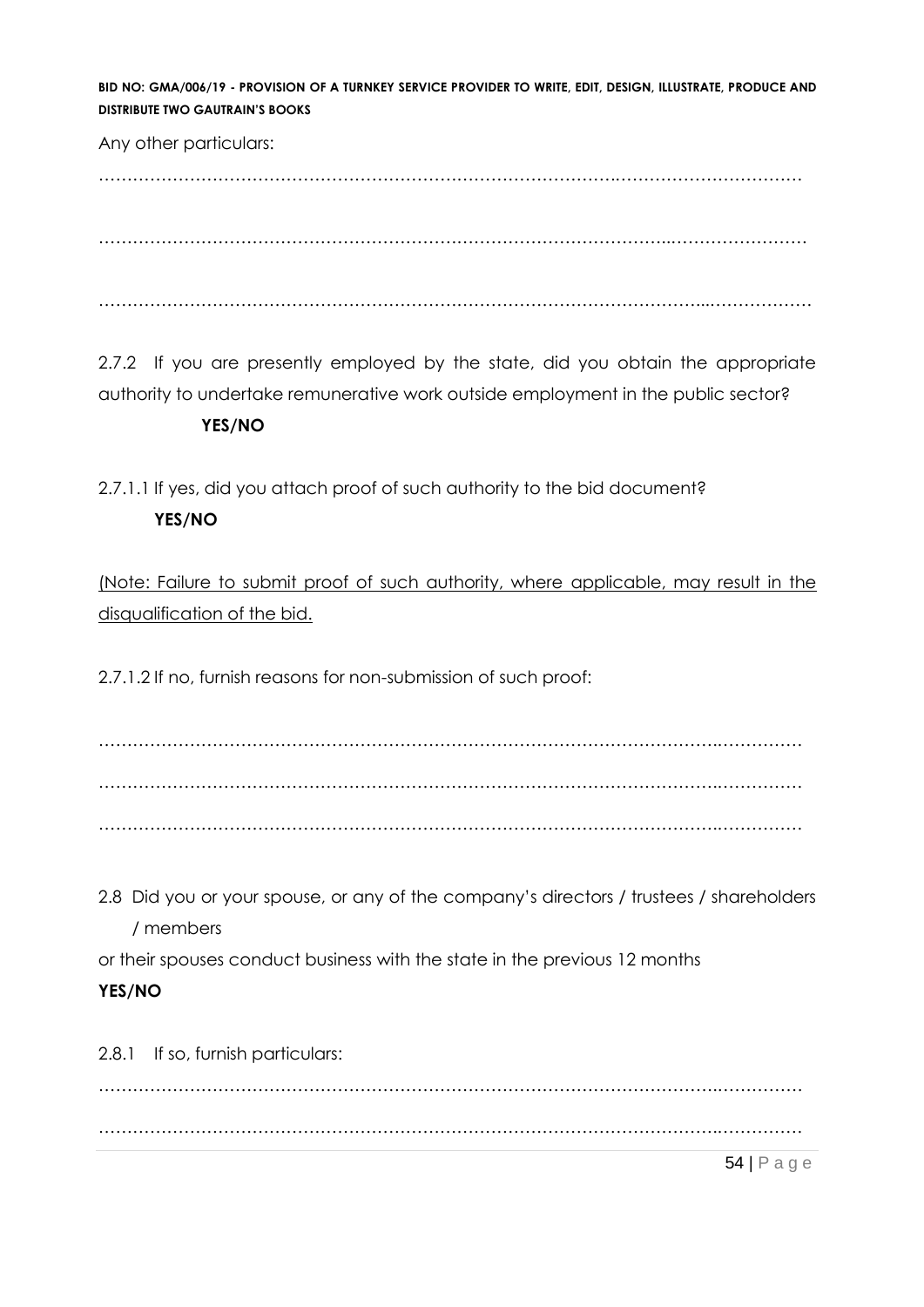……………………………………………………………………………………………….……………

2.9 Do you, or any person connected with the bidder, have

#### **YES/NO**

any relationship (family, friend, other) with a person employed by the state and who may be involved with the evaluation and or adjudication of this bid?

2.9.1 If so, furnish particulars.

……………………………………………………………………………………………….…………… ……………………………………………………………………………………………….…………… ……………………………………………………………………………………………….……………

2.10 Are you, or any person connected with the bidder, aware of any relationship (family, friend, other) between any other bidder and any person employed by the state who may be involved with the evaluation and or adjudication of this bid? **YES/NO**

2.10.1 If so, furnish particulars**.**

……………………………………………………………………………………………….…………… ……………………………………………………………………………………………….…………… ……………………………………………………………………………………………….……………

2.11 Do you or any of the directors / trustees / shareholders / members

# **YES/NO**

of the company have any interest in any other related companies whether or not they are bidding for this contract?

2.11.1 If so, furnish particulars:

55 | P a g e ……………………………………………………………………………………………….…………… ……………………………………………………………………………………………….……………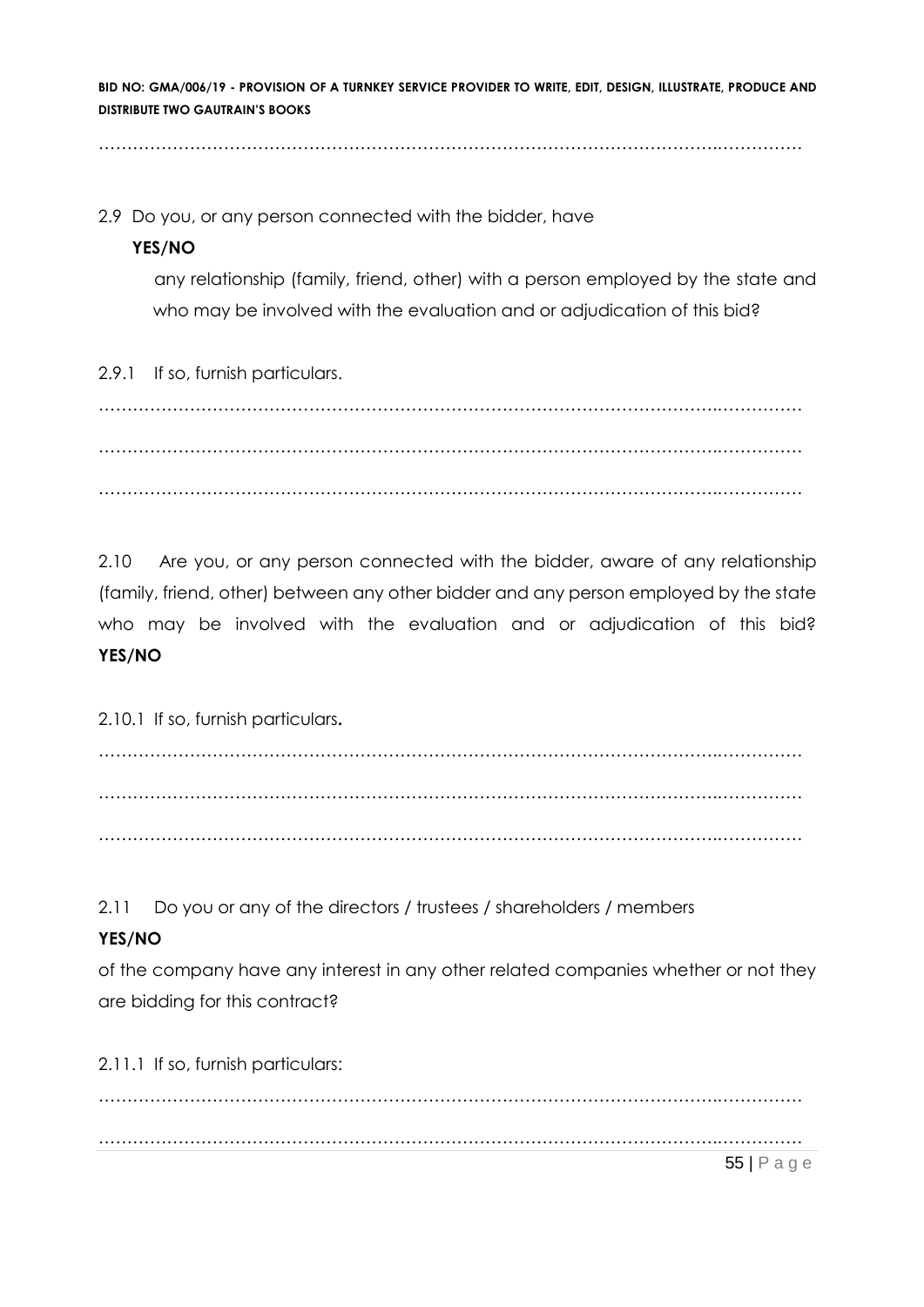……………………………………………………………………………………………….……………

#### **3 Full details of director /trustees/members/shareholders.**

| <b>Full Name</b> | <b>Identity</b><br><b>Number</b> | <b>Personal Income Tax</b><br><b>Reference Number</b> | <b>State Employee</b><br>Number / PERSAL<br><b>Number</b> |
|------------------|----------------------------------|-------------------------------------------------------|-----------------------------------------------------------|
|                  |                                  |                                                       |                                                           |
|                  |                                  |                                                       |                                                           |
|                  |                                  |                                                       |                                                           |
|                  |                                  |                                                       |                                                           |
|                  |                                  |                                                       |                                                           |
|                  |                                  |                                                       |                                                           |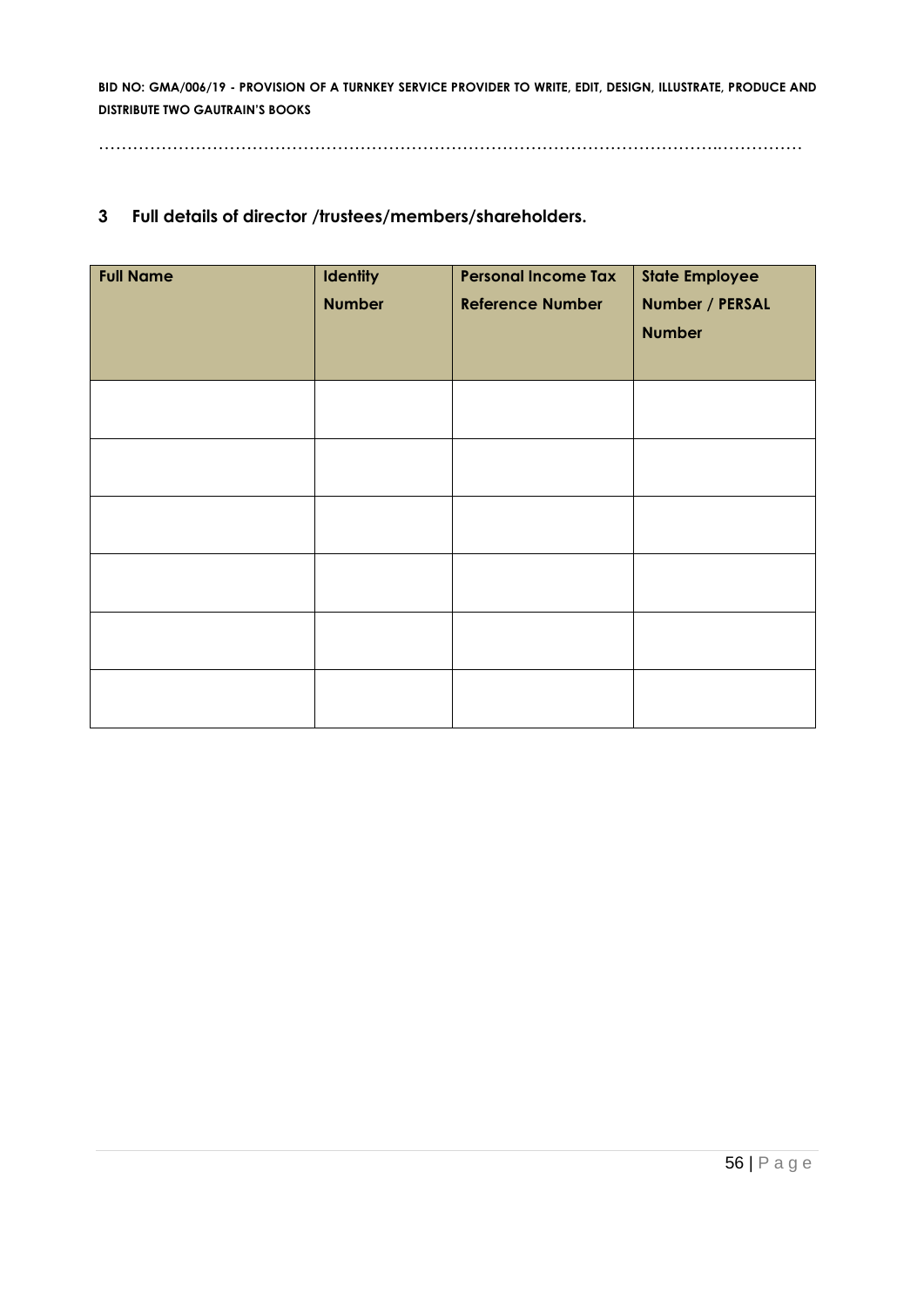| <b>DECLARATION</b>                                                                                                           |  |  |  |  |  |
|------------------------------------------------------------------------------------------------------------------------------|--|--|--|--|--|
|                                                                                                                              |  |  |  |  |  |
| CERTIFY THAT THE INFORMATION FURNISHED IN PARAGRAPHS 2 AND 3 ABOVE IS<br>Π.<br>CORRECT.                                      |  |  |  |  |  |
| I ACCEPT THAT THE STATE MAY REJECT THE BID OR ACT AGAINST ME SHOULD THIS<br>$\blacksquare$<br>DECLARATION PROVE TO BE FALSE. |  |  |  |  |  |
| <b>NAME OF BIDDER</b>                                                                                                        |  |  |  |  |  |
| <b>IDENTITY NUMBER</b>                                                                                                       |  |  |  |  |  |
| <b>POSITION</b>                                                                                                              |  |  |  |  |  |
| <b>SIGNATURE OF AUTHORISED</b><br><b>SIGNATORY</b>                                                                           |  |  |  |  |  |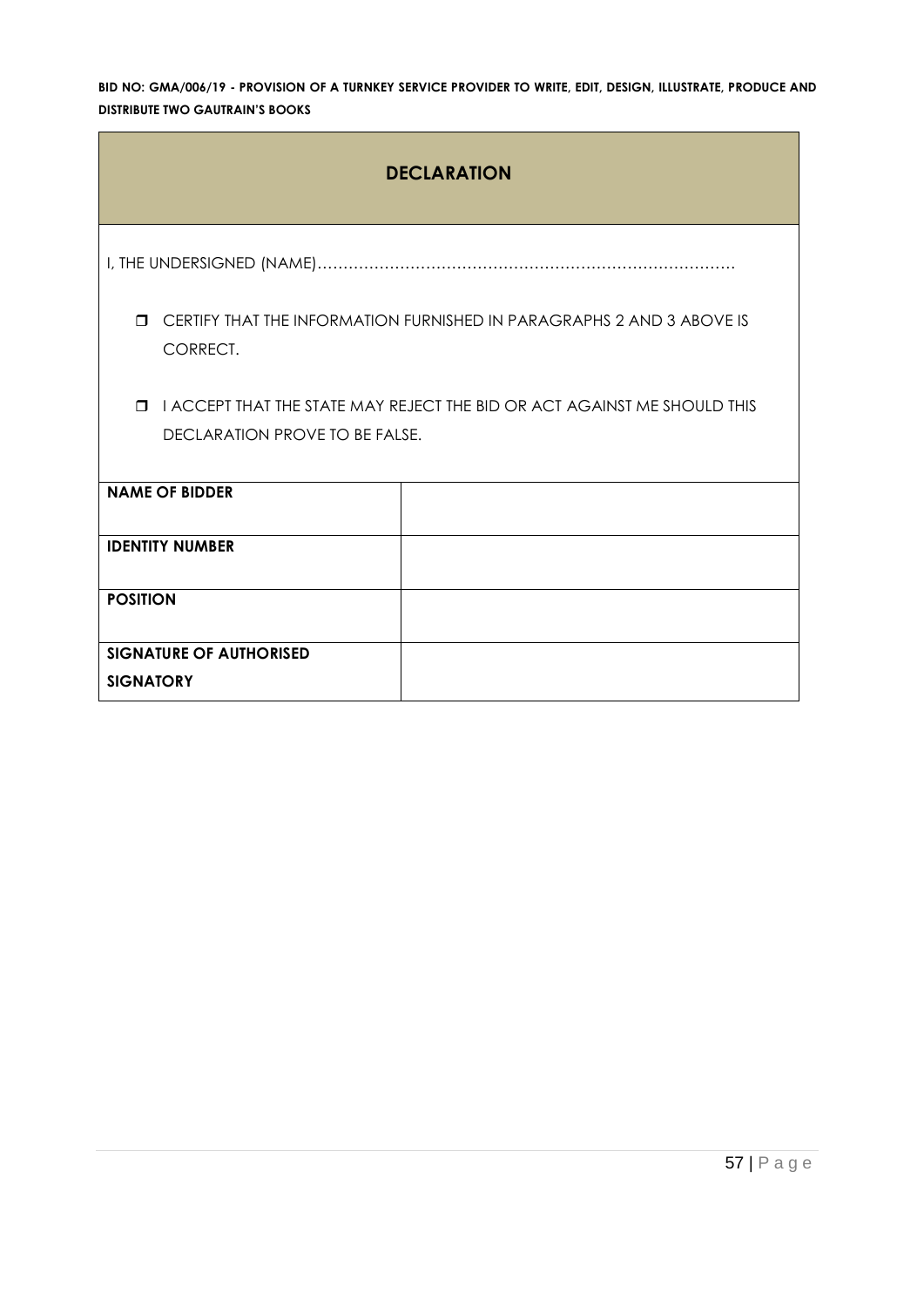# **SBD 6.1**

# **PREFERENCE POINTS CLAIM FORM IN TERMS OF THE PREFERENTIAL PROCUREMENT REGULATIONS 2017**

This preference form must form part of all bids invited. It contains general information and serves as a claim form for preference points for Broad-Based Black Economic Empowerment (B-BBEE) Status Level of Contribution

# **NB: BEFORE COMPLETING THIS FORM, BIDDERS MUST STUDY THE GENERAL CONDITIONS, DEFINITIONS AND DIRECTIVES APPLICABLE IN RESPECT OF B-BBEE, AS PRESCRIBED IN THE PREFERENTIAL PROCUREMENT REGULATIONS, 2017.**

# **1. GENERAL CONDITIONS**

- 1.1 The following preference point systems are applicable to all bids:
	- the 80/20 system for requirements with a Rand value of up to R50 000 000 (all applicable taxes included); and
	- the 90/10 system for requirements with a Rand value above R50 000 000 (all applicable taxes included).

1.2

- a) The value of this bid is estimated to not exceed R50 000 000 (all applicable taxes included) and therefore the 80/20 preference point system shall be applicable; or
- 1.3 Points for this bid shall be awarded for:
	- (a) Price; and
	- (b) B-BBEE Status Level of Contributor.
- 1.4 The maximum points for this bid are allocated as follows:

|                                                   | <b>POINTS</b> |
|---------------------------------------------------|---------------|
| <b>PRICE</b>                                      |               |
| <b>B-BBEE STATUS LEVEL OF CONTRIBUTOR</b>         | 20            |
| Total points for Price and B-BBEE must not exceed | 100           |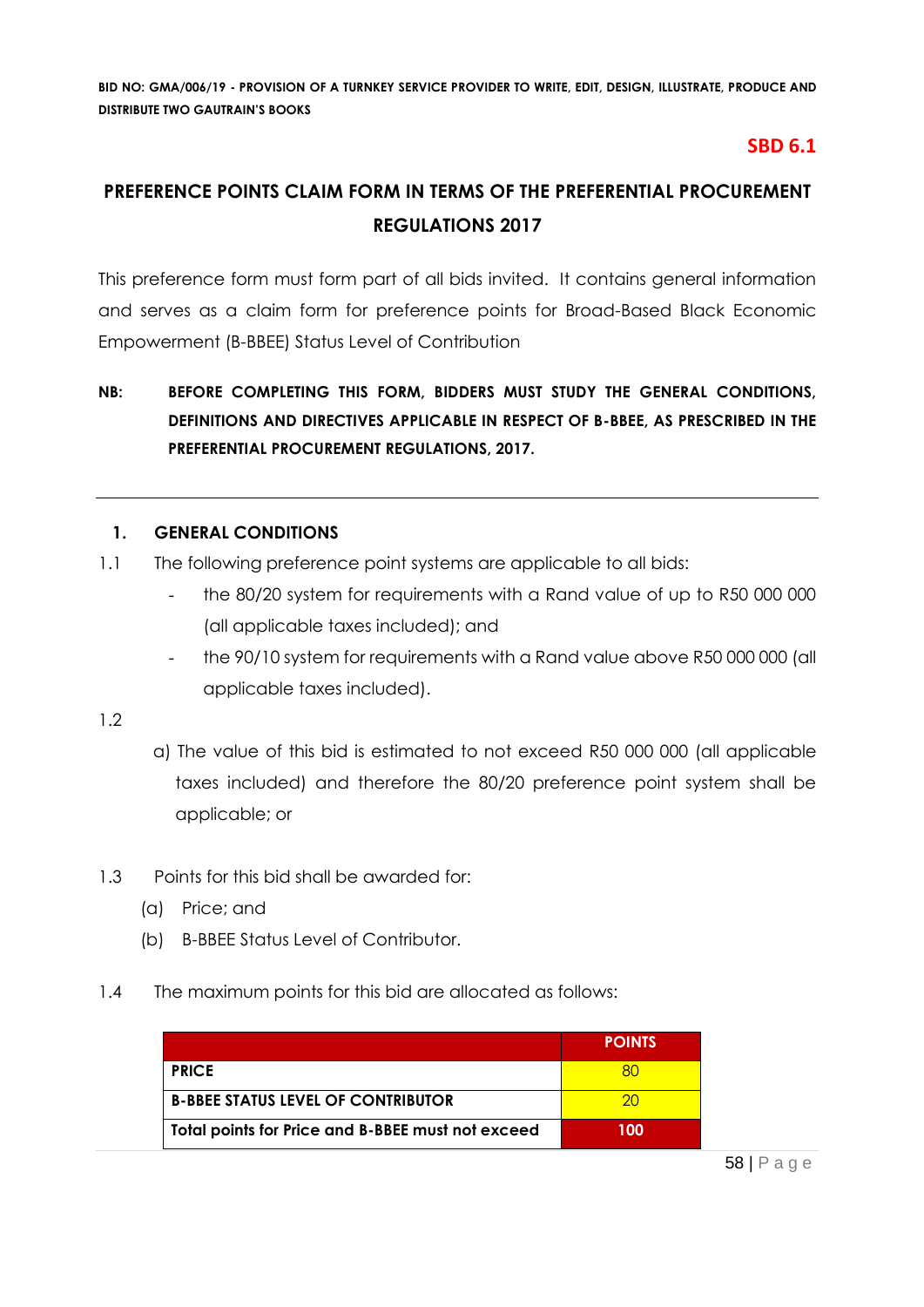- 1.5 Failure on the part of a bidder to submit proof of B-BBEE Status level of contributor together with the bid, will be interpreted to mean that preference points for B-BBEE status level of contribution are not claimed.
- 1.6 The purchaser reserves the right to require of a bidder, either before a bid is adjudicated or at any time subsequently, to substantiate any claim in regard to preferences, in any manner required by the purchaser.

# **2. DEFINITIONS**

- (a) **"B-BBEE"** means broad-based black economic empowerment as defined in section 1 of the Broad-Based Black Economic Empowerment Act;
- (b) "**B-BBEE status level of contributor"** means the B-BBEE status of an entity in terms of a code of good practice on black economic empowerment, issued in terms of section 9(1) of the Broad-Based Black Economic Empowerment Act;
- (c) **"bid"** means a written offer in a prescribed or stipulated form in response to an invitation by an organ of state for the provision of goods or services, through price quotations, advertised competitive bidding processes or proposals;
- (d) **"Broad-Based Black Economic Empowerment Act"** means the Broad-Based Black Economic Empowerment Act, 2003 (Act No. 53 of 2003);
- **(e) "EME"** means an Exempted Micro Enterprise in terms of a code of good practice on black economic empowerment issued in terms of section 9 (1) of the Broad-Based Black Economic Empowerment Act;
- (f) **"functionality"** means the ability of a tenderer to provide goods or services in accordance with specifications as set out in the tender documents.
- (g) **"prices"** includes all applicable taxes less all unconditional discounts;
- (h) **"proof of B-BBEE status level of contributor"** means:
	- **1)** B-BBEE Status level certificate issued by an authorized body or person;
	- **2)** A sworn affidavit as prescribed by the B-BBEE Codes of Good Practice;
	- **3)** Any other requirement prescribed in terms of the B-BBEE Act;
- (i) **"QSE"** means a qualifying small business enterprise in terms of a code of good practice on black economic empowerment issued in terms of section 9 (1) of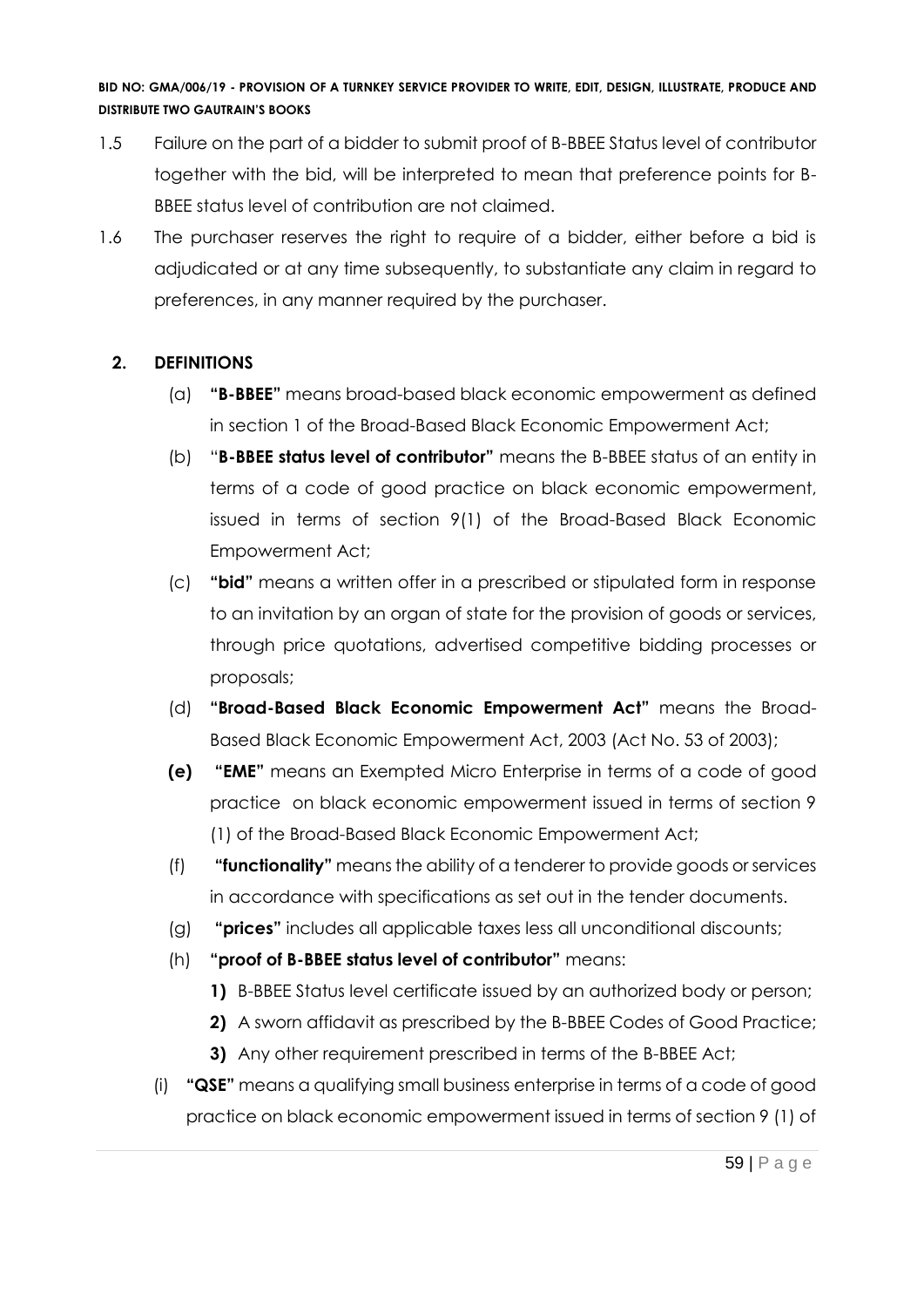the Broad-Based Black Economic Empowerment Act;

*(j)* **"rand value"** means the total estimated value of a contract in Rand, calculated at the time of bid invitation, and includes all applicable taxes;

#### **3. POINTS AWARDED FOR PRICE**

#### **3.1 THE 80/20 PREFERENCE POINT SYSTEMS**

A maximum of 80 points is allocated for price on the following basis:

 **80/20**

$$
Ps = 80 \left( 1 - \frac{Pt - P \min}{P \min} \right)
$$

Where

Ps = Points scored for price of bid under consideration

 $Pt = Price of bid under consideration$ 

Pmin = Price of lowest acceptable bid

# **4. POINTS AWARDED FOR B-BBEE STATUS LEVEL OF CONTRIBUTOR**

4.1 In terms of Regulation 6 (2) and 7 (2) of the Preferential Procurement Regulations, preference points must be awarded to a bidder for attaining the B-BBEE status level of contribution in accordance with the table below:

| <b>B-BBEE Status Level of</b><br><b>Contributor</b> | <b>Number of points</b><br>(80/20 system) |
|-----------------------------------------------------|-------------------------------------------|
|                                                     | 20                                        |
| 2                                                   | 18                                        |
| 3                                                   | 14                                        |
| 4                                                   | 12                                        |
| 5                                                   | 8                                         |
| 6                                                   | 6                                         |
| 7                                                   | 4                                         |
| 8                                                   | 2                                         |
| Non-compliant<br>contributor                        | Ω                                         |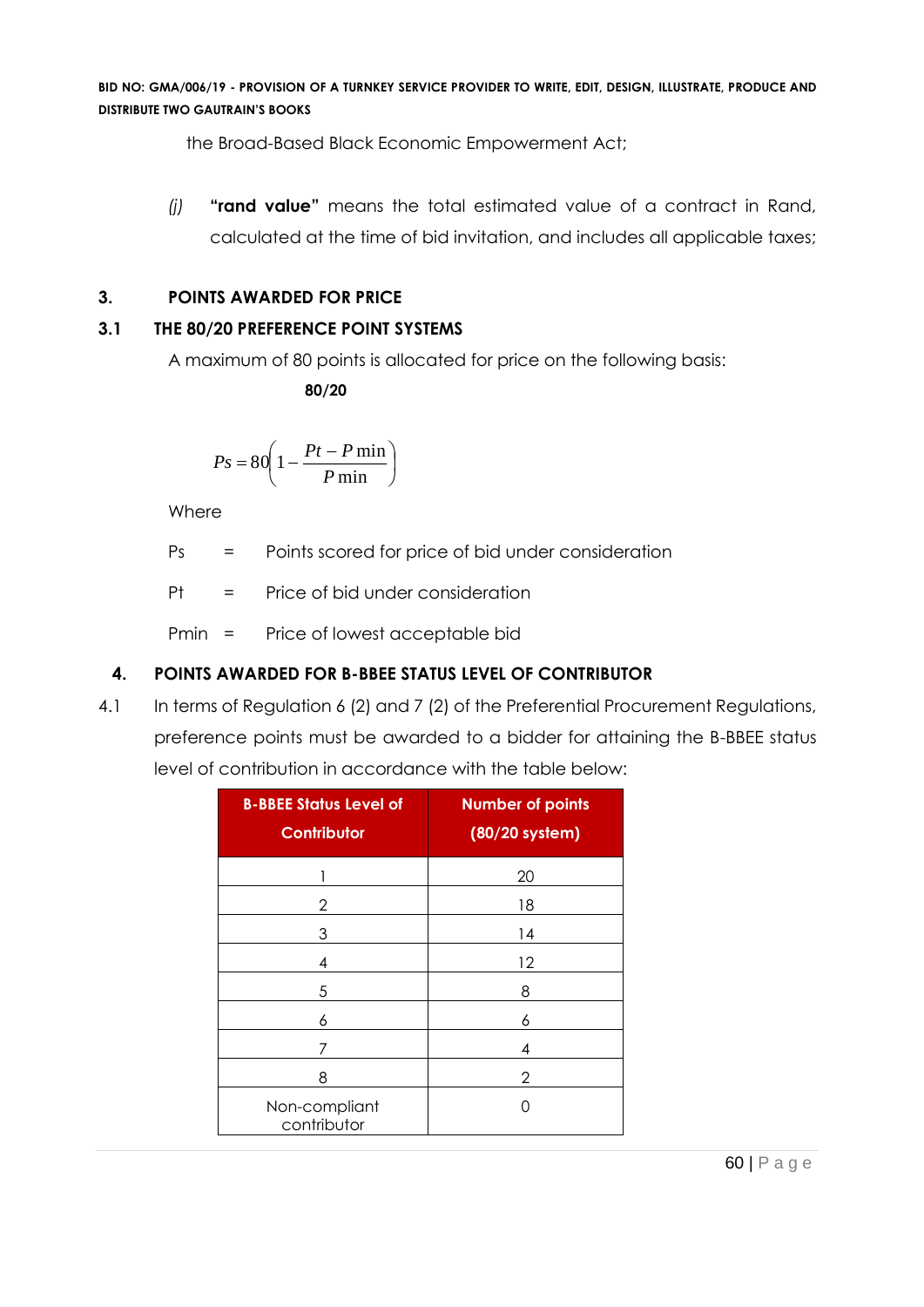#### **5. BID DECLARATION**

- 5.1 Bidders who claim points in respect of B-BBEE Status Level of Contribution must complete the following:
	- **6. B-BBEE STATUS LEVEL OF CONTRIBUTOR CLAIMED IN TERMS OF PARAGRAPHS 1.4 AND 4.1**
- 6.1 B-BBEE Status Level of Contributor: = ………(maximum of 20 points) (Points claimed in respect of paragraph 7.1 must be in accordance with the table reflected in paragraph 4.1 and must be substantiated by relevant proof of B-BBEE status level of contributor.

#### **7. SUB-CONTRACTING**

7.1 Will any portion of the contract be sub-contracted? (*Tick applicable box*)

|--|--|--|

#### 7.1.1 If yes, indicate:

- i) What percentage of the contract will be subcontracted............…………….…………%
- ii) The name of the subcontractor………………………………………………………….. iii) The B-BBEE status level of the sub-

contractor......................................……………..

iv) Whether the sub-contractor is an EME or QSE

#### *(Tick applicable box*)

 $YES$   $NOP$ 

v) Specify, by ticking the appropriate box, if subcontracting with an enterprise in terms of Preferential Procurement Regulations,2017:

| Designated Group: An EME or QSE which is at last 51% owned by: | <b>EME</b> | <b>QSE</b> |
|----------------------------------------------------------------|------------|------------|
|                                                                |            |            |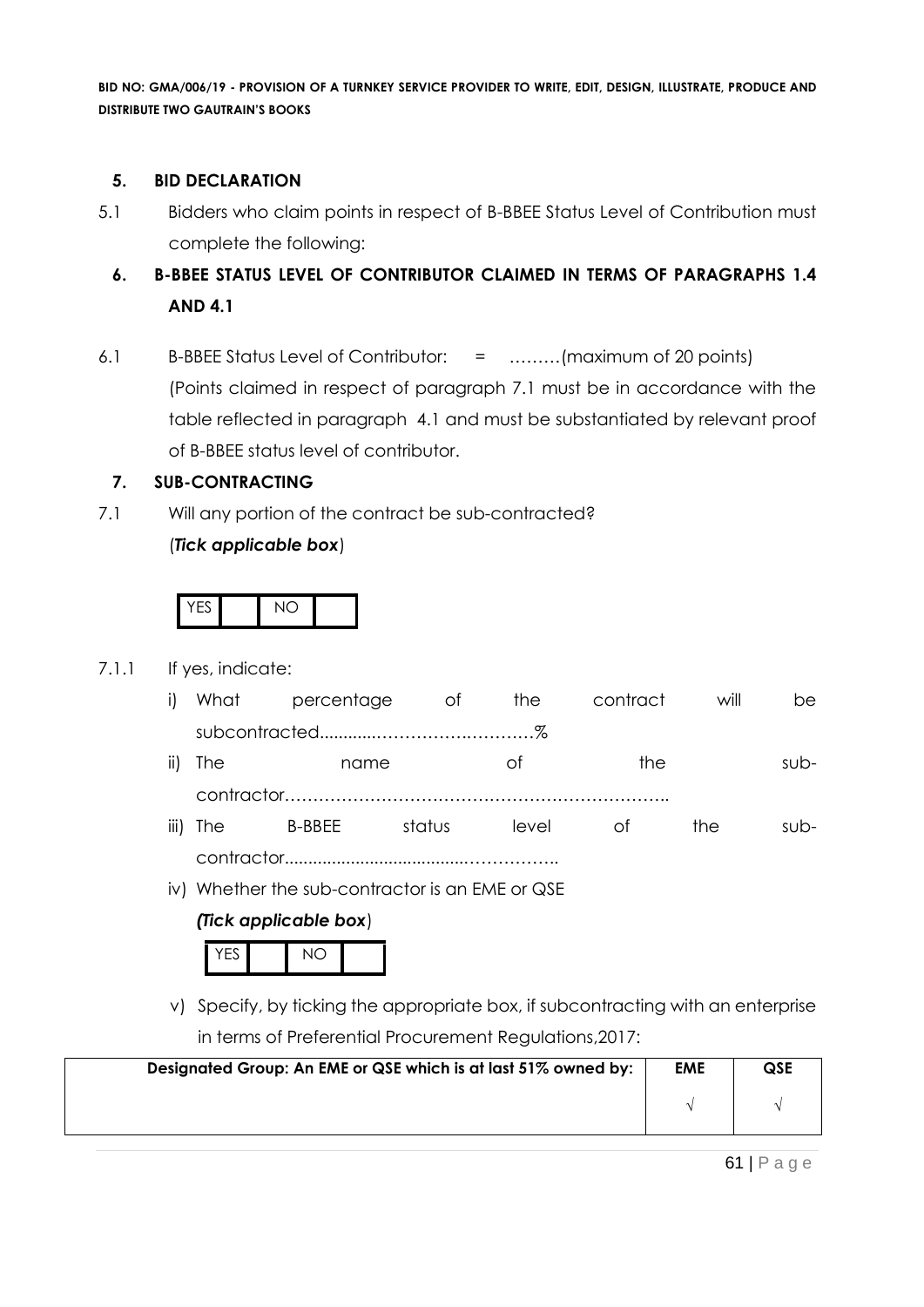| <b>Black people</b>                                               |  |
|-------------------------------------------------------------------|--|
| Black people who are youth                                        |  |
| Black people who are women                                        |  |
| <b>Black people with disabilities</b>                             |  |
| Black people living in rural or underdeveloped areas or townships |  |
| Cooperative owned by black people                                 |  |
| Black people who are military veterans                            |  |
| <b>OR</b>                                                         |  |
| Any EME                                                           |  |
| Any QSE                                                           |  |

#### 8. **DECLARATION WITH REGARD TO COMPANY/FIRM**

| 8.1 |                                               |
|-----|-----------------------------------------------|
| 8.2 |                                               |
| 8.3 |                                               |
| 8.4 | <b>TYPE OF COMPANY/ FIRM</b>                  |
|     | Partnership/Joint Venture / Consortium<br>П   |
|     | One person business/sole propriety<br>П       |
|     | Close corporation<br>П                        |
|     | Company<br>П                                  |
|     | (Pty) Limited<br>П                            |
|     | <b>[TICK APPLICABLE BOX]</b>                  |
| 8.5 | <b>DESCRIBE PRINCIPAL BUSINESS ACTIVITIES</b> |
|     |                                               |
|     |                                               |
|     |                                               |
|     |                                               |
|     |                                               |
|     |                                               |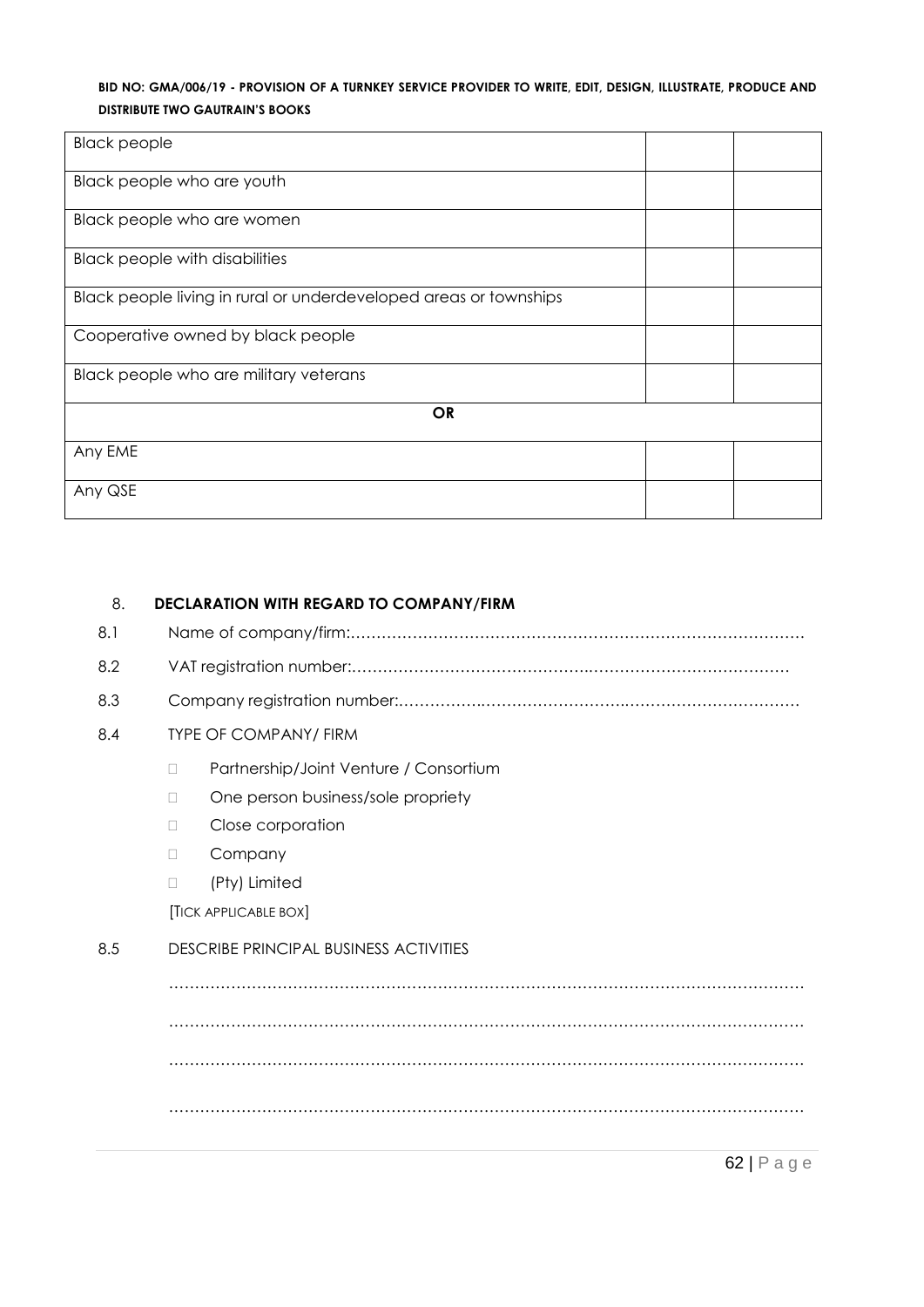#### 8.6 COMPANY CLASSIFICATION

- D Manufacturer
- **D** Supplier
- D Professional service provider
- □ Other service providers, e.g. transporter, etc.
- [*TICK APPLICABLE BOX*]
- 8.7 Total number of years the company/firm has been in business:……………………………
- 8.8 I/we, the undersigned, who is / are duly authorised to do so on behalf of the company/firm, certify that the points claimed, based on the B-BBE status level of contributor indicated in paragraphs 1.4 and 6.1 of the foregoing certificate, qualifies the company/ firm for the preference(s) shown and I / we acknowledge that:
	- i) The information furnished is true and correct;
	- ii) The preference points claimed are in accordance with the General Conditions as indicated in paragraph 1 of this form;
	- iii) In the event of a contract being awarded as a result of points claimed as shown in paragraphs 1.4 and 6.1, the contractor may be required to furnish documentary proof to the satisfaction of the purchaser that the claims are correct;
	- iv) If the B-BBEE status level of contributor has been claimed or obtained on a fraudulent basis or any of the conditions of contract have not been fulfilled, the purchaser may, in addition to any other remedy it may have –
		- (a) disqualify the person from the bidding process;
		- (b) recover costs, losses or damages it has incurred or suffered as a result of that person's conduct;
		- (c) cancel the contract and claim any damages which it has suffered as a result of having to make less favourable arrangements due to such cancellation;
		- (d) recommend that the bidder or contractor, its shareholders and directors, or only the shareholders and directors who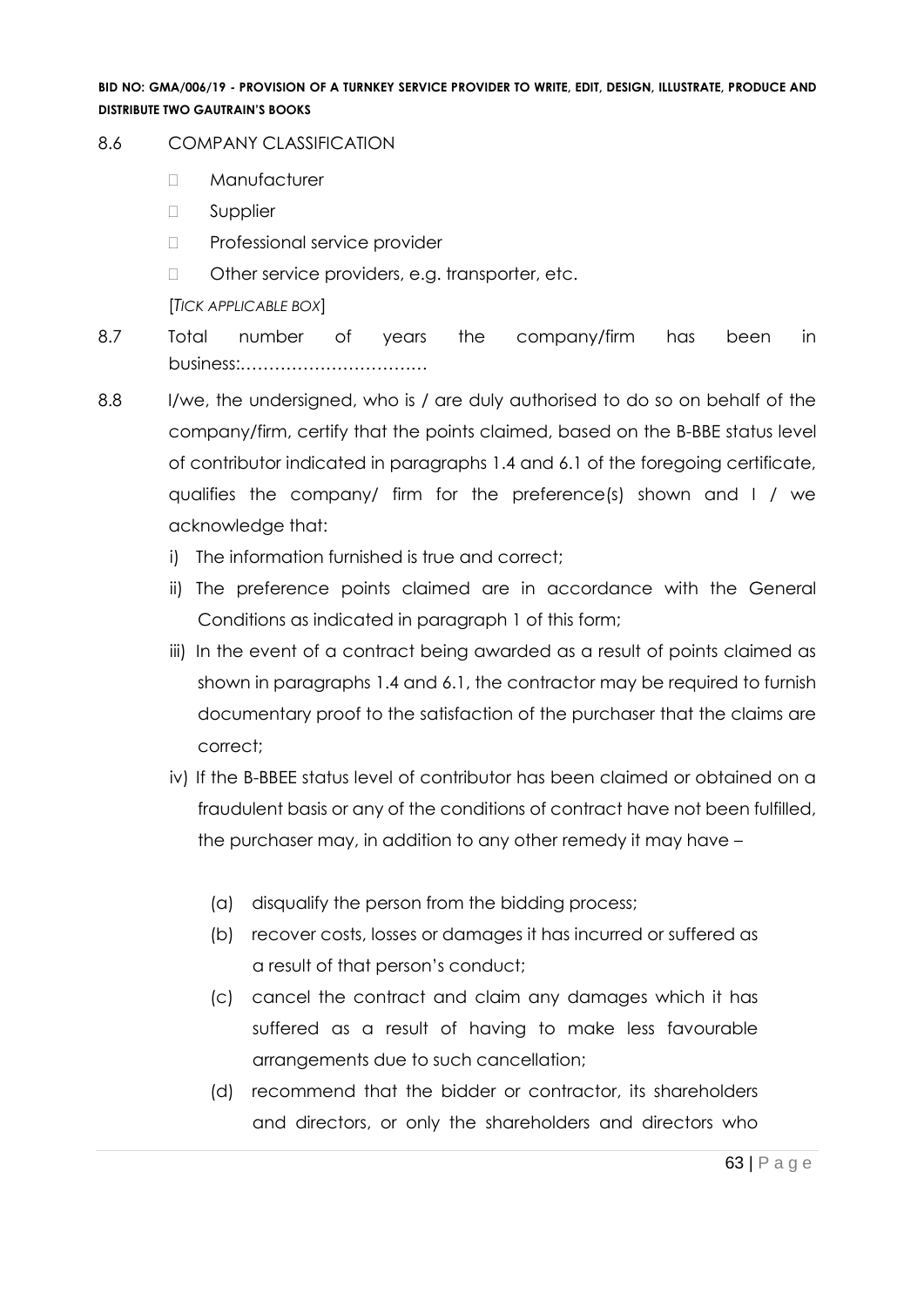acted on a fraudulent basis, be restricted by the National Treasury from obtaining business from any organ of state for a period not exceeding 10 years, after the *audi alteram partem* (hear the other side) rule has been applied; and

| <b>WITNESSES</b>                         |  |  |  |  |  |
|------------------------------------------|--|--|--|--|--|
| <b>NAME OF BIDDER</b>                    |  |  |  |  |  |
| <b>IDENTITY NUMBER</b>                   |  |  |  |  |  |
| <b>POSITION</b>                          |  |  |  |  |  |
| <b>AUTHORISED SIGNATORIES OF BIDDERS</b> |  |  |  |  |  |
| <b>WITNESS 1</b>                         |  |  |  |  |  |
| <b>WITNESS 2</b>                         |  |  |  |  |  |
| <b>DATE</b>                              |  |  |  |  |  |
| <b>ADDRESS</b>                           |  |  |  |  |  |

(e) forward the matter for criminal prosecution.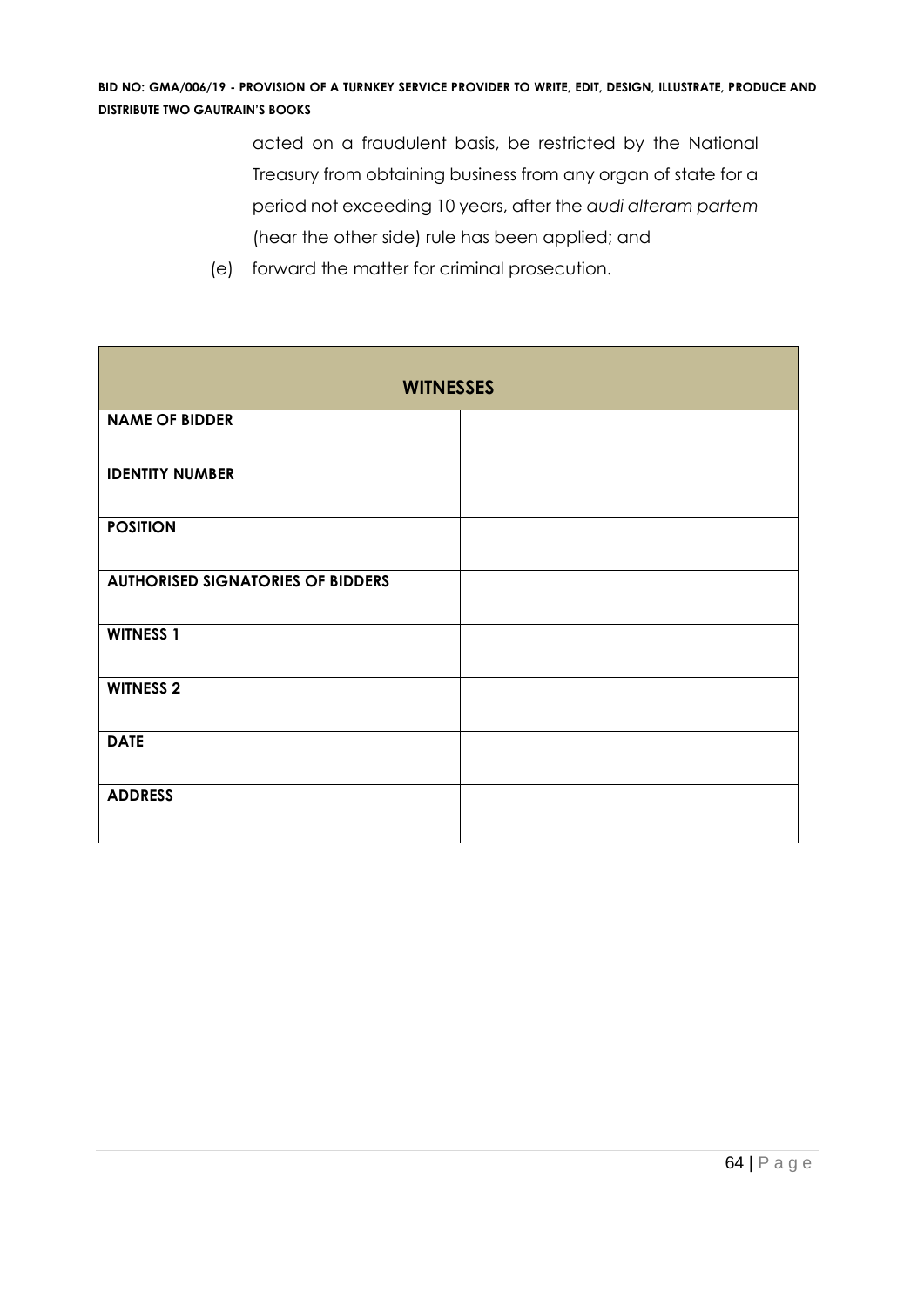# **SBD 8**

### **DECLARATION OF BIDDERS PAST SUPPLY CHAIN MANAGEMENT PRACTICES**

- 1 This declaration is used by GMA in ensuring that when goods and services are being procured, all reasonable steps are taken to combat the abuse of the supply chain management system.
- 2 The bid of any bidder may be disregarded if that bidder, or any of its directors have
	- a. abused the institution's supply chain management system;
	- b. committed fraud or any other improper conduct in relation to such system; or
	- c. failed to perform on any previous contract.

# **3 In order to give effect to the above, the following questionnaire must be completed and submitted with the bid.**

| NO.   | <b>QUESTION</b>                                                                     | <b>YES</b>   | <b>NO</b> |  |
|-------|-------------------------------------------------------------------------------------|--------------|-----------|--|
| 4.1   | Is the bidder or any of its directors listed on the National Treasury's Database of | Yes          | <b>No</b> |  |
|       | Restricted Suppliers as companies or persons prohibited from doing business with    | $\mathbf{I}$ |           |  |
|       | the public sector?                                                                  |              |           |  |
|       | (Companies or persons who are listed on this Database were informed in writing      |              |           |  |
|       | of this restriction by the Accounting Officer/Authority of the institution that     |              |           |  |
|       | imposed the restriction after the audi alteram partem rule was applied).            |              |           |  |
|       | The Database of Restricted Suppliers now resides on the National Treasury's         |              |           |  |
|       | website (www.treasury.gov.za) and can be accessed by clicking on its link at the    |              |           |  |
|       | bottom of the home page.                                                            |              |           |  |
| 4.1.1 | If so, furnish particulars:                                                         |              |           |  |
|       |                                                                                     |              |           |  |
|       |                                                                                     |              |           |  |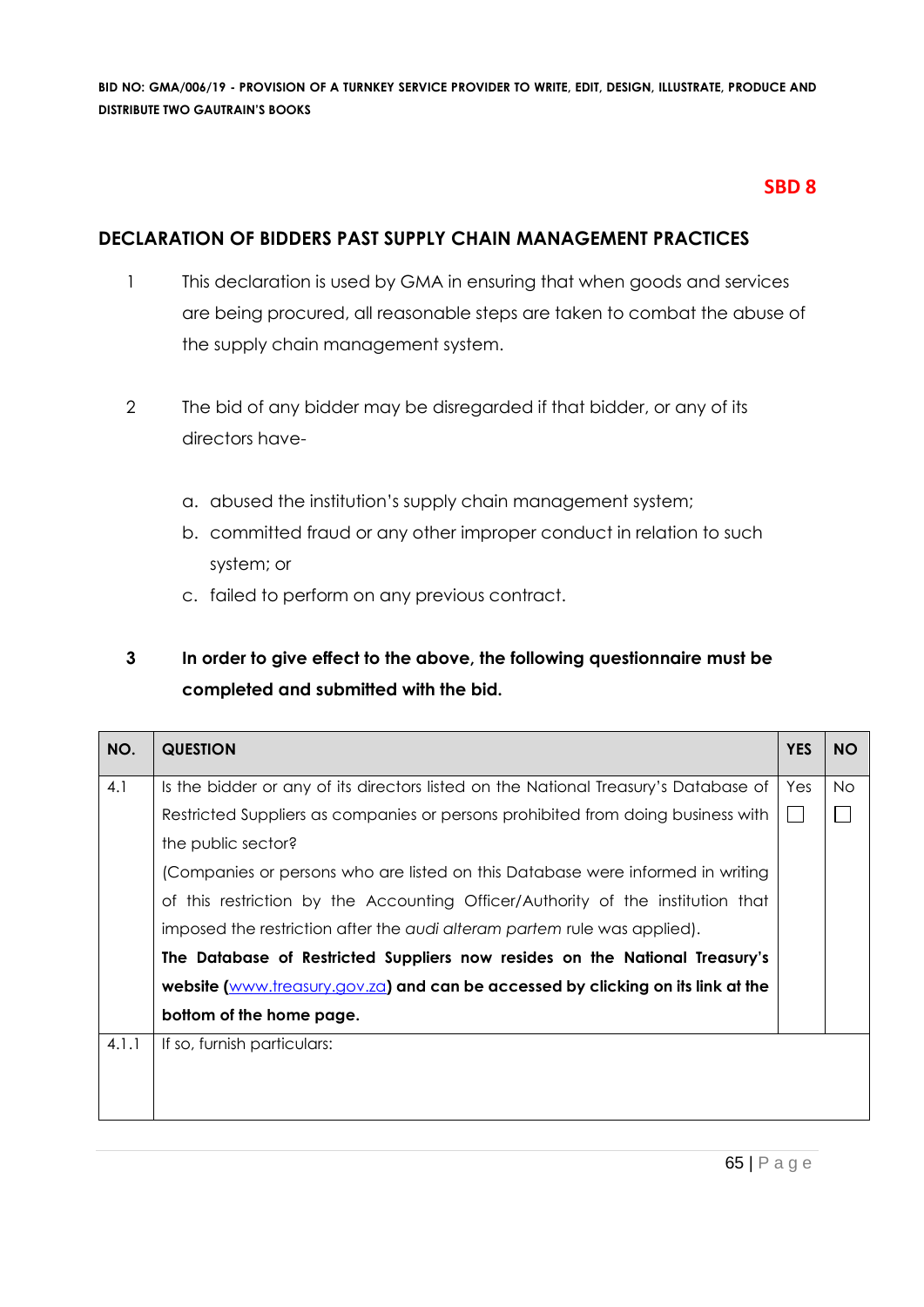| 4.2   | Is the bidder or any of its directors listed on the Register for Tender Defaulters in |  |  |  |  |  |  |
|-------|---------------------------------------------------------------------------------------|--|--|--|--|--|--|
|       | terms of section 29 of the Prevention and Combating of Corrupt Activities Act (No     |  |  |  |  |  |  |
|       | 12 of 2005)?                                                                          |  |  |  |  |  |  |
|       | The Register for Tender Defaulters can be accessed on the National Treasury's         |  |  |  |  |  |  |
|       | website (www.treasury.gov.za) by clicking on its link at the bottom of the home       |  |  |  |  |  |  |
|       | page.                                                                                 |  |  |  |  |  |  |
|       |                                                                                       |  |  |  |  |  |  |
| 4.2.1 | If so, furnish particulars:                                                           |  |  |  |  |  |  |
|       |                                                                                       |  |  |  |  |  |  |
| 4.3   | Was the bidder or any of its directors convicted by a court of law (including a       |  |  |  |  |  |  |
|       | court outside of the Republic of South Africa) for fraud or corruption during the     |  |  |  |  |  |  |
|       | past five years?                                                                      |  |  |  |  |  |  |
| 4.3.1 | If so, furnish particulars:                                                           |  |  |  |  |  |  |
|       |                                                                                       |  |  |  |  |  |  |
|       |                                                                                       |  |  |  |  |  |  |
| 4.4   | Was any contract between the bidder and any organ of state terminated                 |  |  |  |  |  |  |
|       | during the past five years on account of failure to perform on or comply with the     |  |  |  |  |  |  |
|       | contract?                                                                             |  |  |  |  |  |  |
| 4.4.1 | If so, furnish particulars:                                                           |  |  |  |  |  |  |
|       |                                                                                       |  |  |  |  |  |  |
|       |                                                                                       |  |  |  |  |  |  |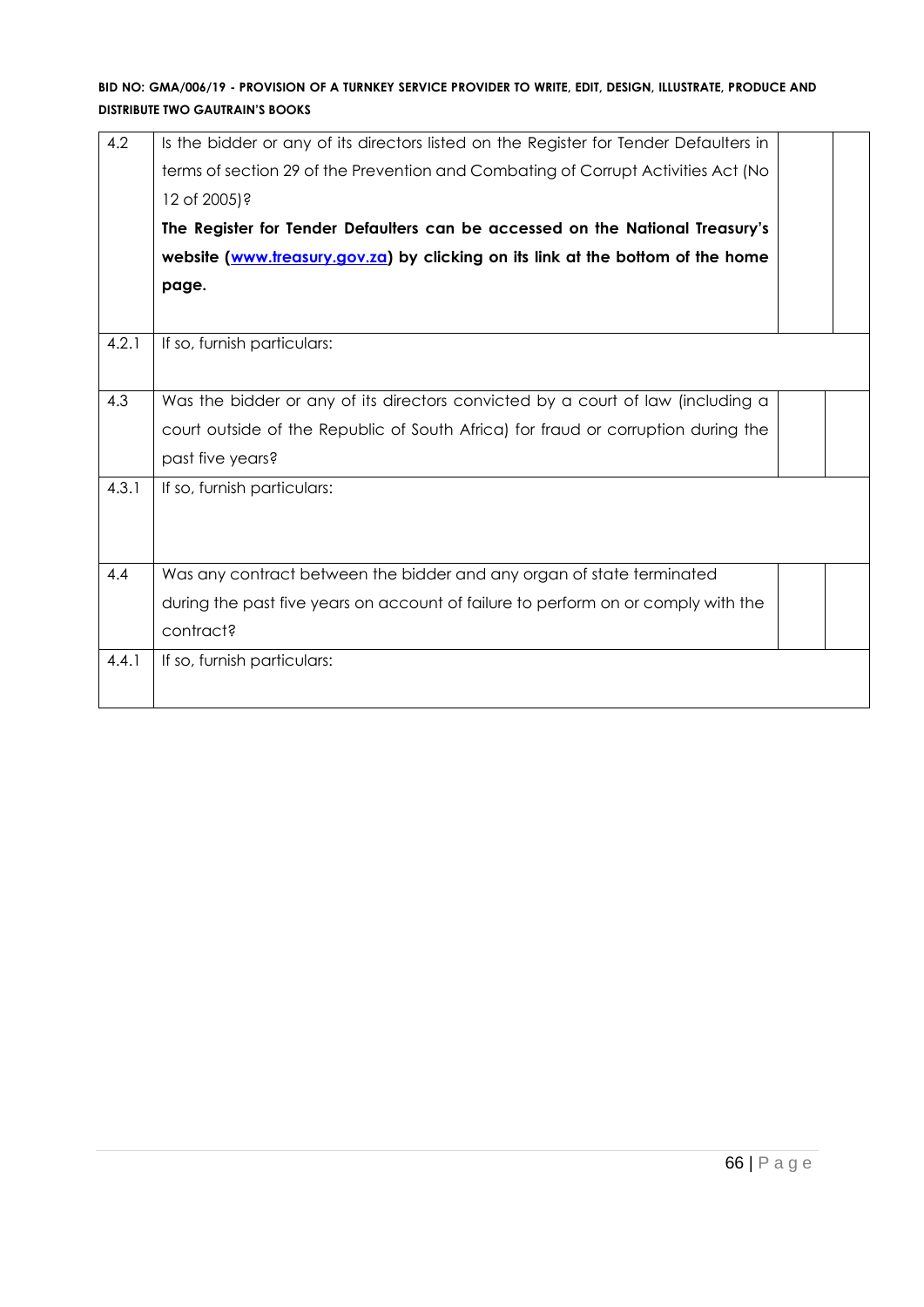| <b>CERTIFICATION</b>                                  |                                                                                      |  |  |  |  |
|-------------------------------------------------------|--------------------------------------------------------------------------------------|--|--|--|--|
|                                                       |                                                                                      |  |  |  |  |
|                                                       |                                                                                      |  |  |  |  |
| $\Box$                                                | CERTIFY THAT THE INFORMATION FURNISHED ON THIS DECLARATION FORM IS TRUE AND CORRECT. |  |  |  |  |
| $\Box$                                                | I ACCEPT THAT, IN ADDITION TO CANCELLATION OF A CONTRACT, ACTION MAY BE TAKEN        |  |  |  |  |
| AGAINST ME SHOULD THIS DECLARATION PROVE TO BE FALSE. |                                                                                      |  |  |  |  |
|                                                       |                                                                                      |  |  |  |  |
| <b>NAME OF THE BIDDER</b>                             |                                                                                      |  |  |  |  |
|                                                       |                                                                                      |  |  |  |  |
| <b>POSITION</b>                                       |                                                                                      |  |  |  |  |
|                                                       |                                                                                      |  |  |  |  |
| <b>AUTHORISED SIGNATORY</b>                           |                                                                                      |  |  |  |  |
|                                                       |                                                                                      |  |  |  |  |
| <b>DATE</b>                                           |                                                                                      |  |  |  |  |
|                                                       |                                                                                      |  |  |  |  |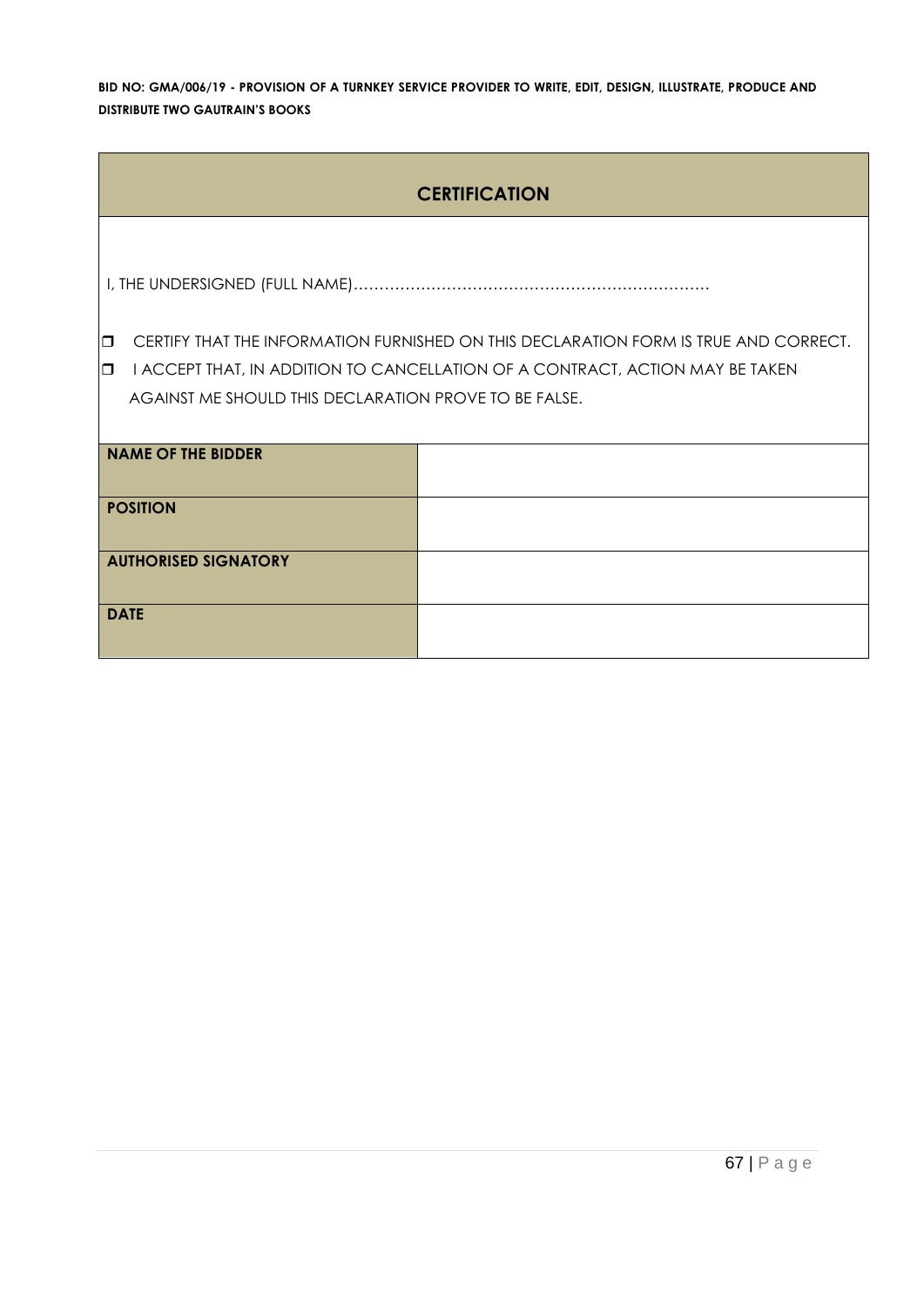# **SBD 9**

# **CERTIFICATE OF INDEPENDENT BID DETERMINATION**

- 1. This Standard Bidding Document must form part of all bids<sup>1</sup> invited.
- 2. Section 4 (1) (b) (iii) of the Competition Act No. 89 of 1998, as amended, prohibits an agreement between, or concerted practice by, firms, or a decision by an association of firms, if it is between parties in a horizontal relationship and if it involves collusive bidding (or bid rigging).² Collusive bidding is a *per se* prohibition meaning that it cannot be justified under any grounds.
- 3. Treasury Regulation 16A9 prescribes that accounting officers and accounting authorities must take all reasonable steps to prevent abuse of the supply chain management system and authorizes accounting officers and accounting authorities to:
	- a. disregard the bid of any bidder if that bidder or any of its directors have abused the institution's supply chain management system and or committed fraud or any other improper conduct in relation to such system.
	- b. cancel a contract awarded to a supplier of goods and services if the supplier committed any corrupt or fraudulent act during the bidding process or the execution of that contract.
- 4. This SBD serves as a certificate of declaration that would be used by institutions to ensure that, when bids are considered, reasonable steps are taken to prevent any form of bid-rigging.
- 5. In order to give effect to the above, the attached Certificate of Bid Determination (Annexure G) must be completed and submitted with the bid:

<sup>1</sup> Includes price quotations, advertised competitive bids, limited bids and proposals.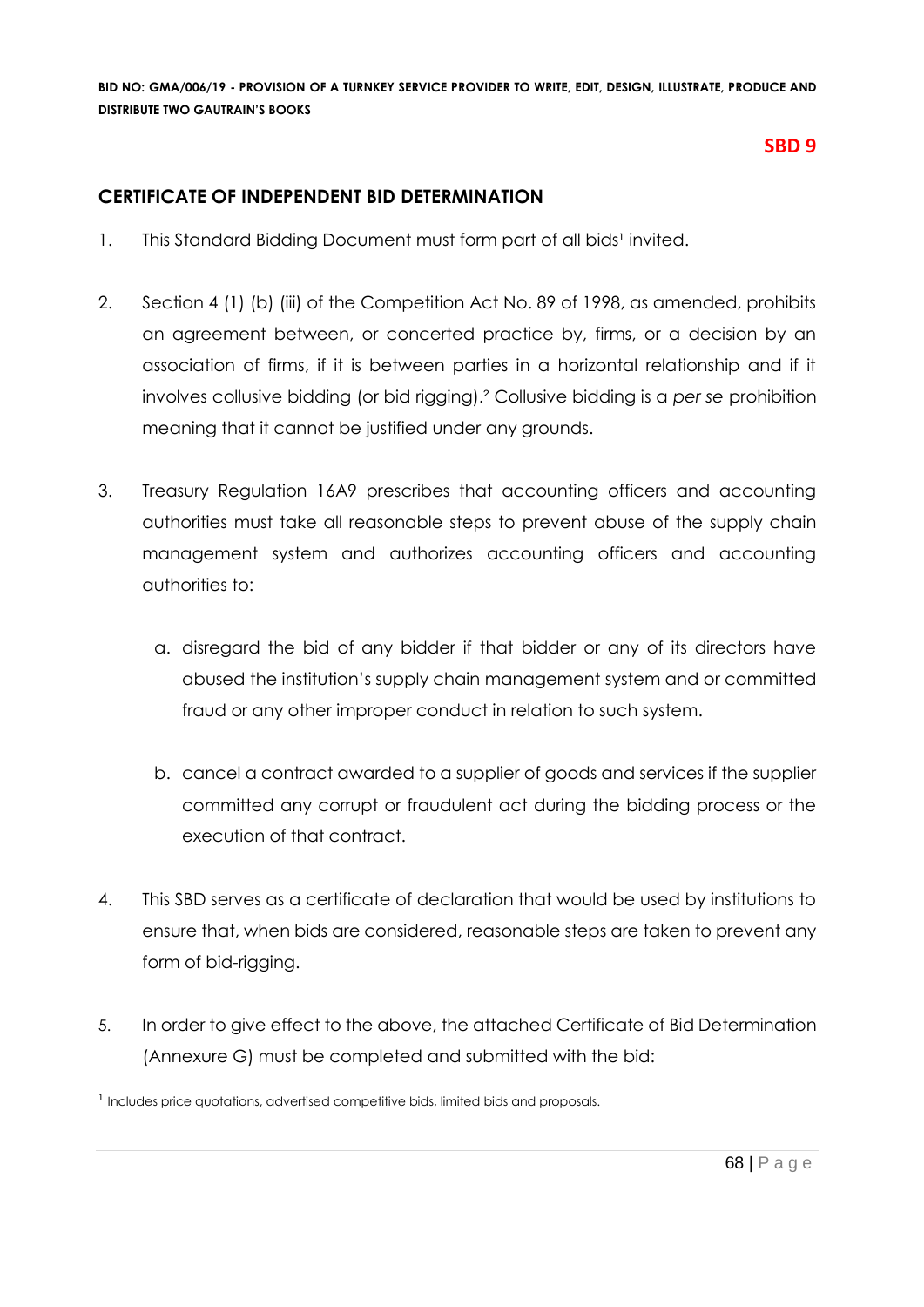² Bid rigging (or collusive bidding) occurs when businesses, that would otherwise be expected to compete, secretly conspire to raise prices or lower the quality of goods and / or services for GMA which wish to acquire goods and / or services through a bidding process. Bid rigging is, therefore, an agreement between competitors not to compete.

<sup>3</sup> Joint venture or Consortium means an association of persons for the purpose of combining their expertise, property, capital, efforts, skill and knowledge in an activity for the execution of a contract.

|  | I, the undersigned, in submitting the accompanying bid: |  |  |  |
|--|---------------------------------------------------------|--|--|--|
|  |                                                         |  |  |  |

|                                                    | (Bid Number and |  |
|----------------------------------------------------|-----------------|--|
| Description)                                       |                 |  |
| In response to the invitation for the bid made by: |                 |  |

\_\_\_\_\_\_\_\_\_\_\_\_\_\_\_\_\_\_\_\_\_\_\_\_\_\_\_\_\_\_\_\_\_\_\_\_\_\_\_\_\_\_\_\_\_\_\_\_\_\_\_\_\_\_\_\_\_\_\_\_\_\_\_\_\_\_\_\_\_ (Name of

Institution)

do hereby make the following statements that I certify to be true and complete in every respect:

| $\cdots$<br>.≅ertit∵<br>◡◡▯▯ | on | behalf             | .<br>ັບ |
|------------------------------|----|--------------------|---------|
|                              |    | $+ \sim - + \cdot$ |         |

(Name of Bidder)

- 1. I have read and I understand the contents of this Certificate;
- 2. I understand that the accompanying bid will be disqualified if this Certificate is found not to be true and complete in every respect;
- 3. I am authorised by the bidder to sign this Certificate, and to submit the accompanying bid, on behalf of the bidder;
- 4. Each person whose signature appears on the accompanying bid has been authorised by the bidder to determine the terms of, and to sign the bid, on behalf of the bidder;
- 5. For the purposes of this Certificate and the accompanying bid, I understand that the word "competitor" shall include any individual or organisation, other than the bidder, whether or not affiliated with the bidder, who: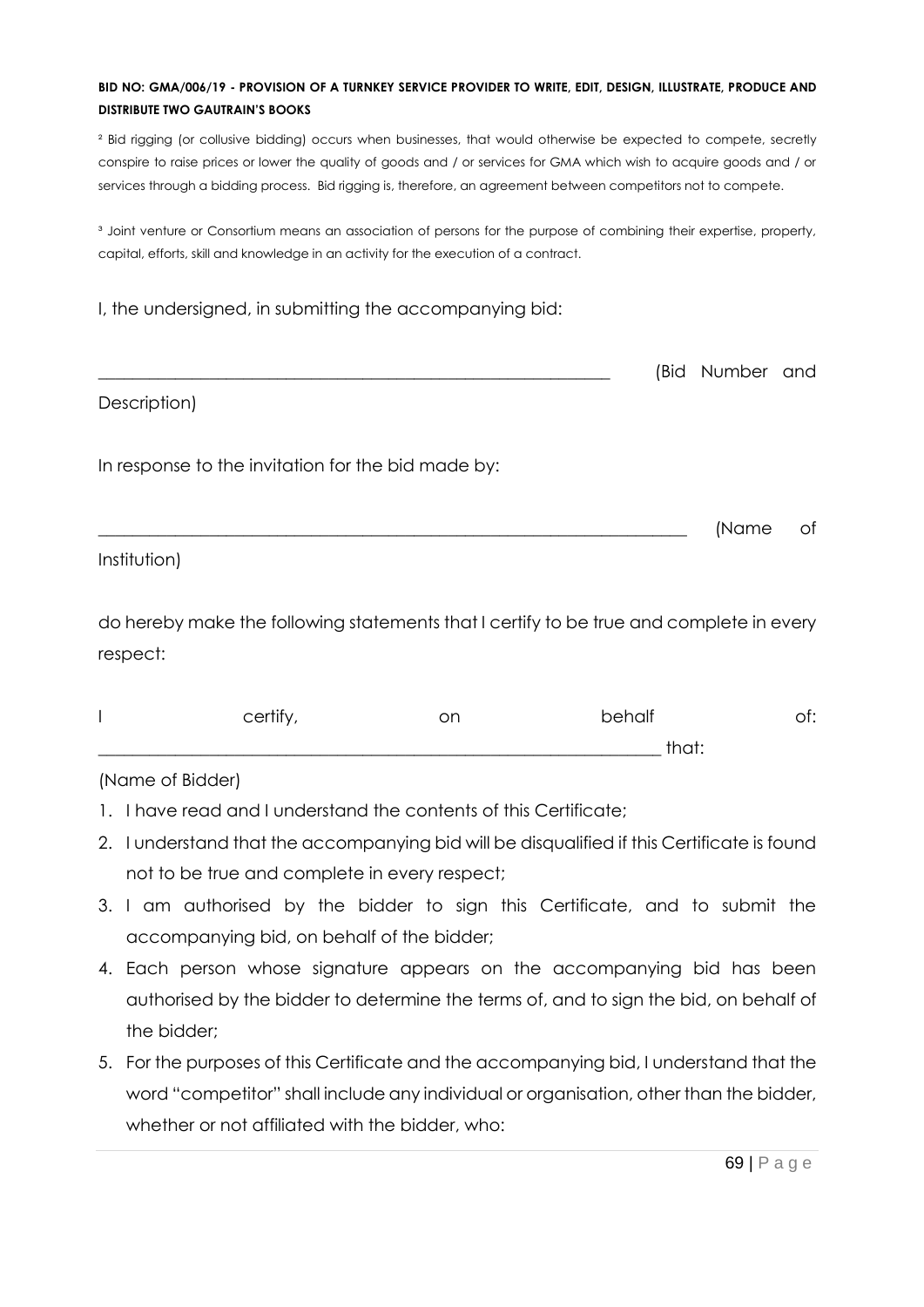- (a) has been requested to submit a bid in response to this bid invitation;
- (b) could potentially submit a bid in response to this bid invitation, based on their qualifications, abilities or experience; and
- (c) provides the same goods and services as the bidder and/or is in the same line of business as the bidder.
- 6. The bidder has arrived at the accompanying bid independently from, and without consultation, communication, agreement or arrangement with any competitor. However communication between partners in a joint venture or consortium<sup>3</sup> will not be construed as collusive bidding.
- 7. In particular, without limiting the generality of paragraphs 6 above, there has been no consultation, communication, agreement or arrangement with any competitor regarding:
	- (a) prices;
	- (b) geographical area where product or service will be rendered (market allocation);
- (c) methods, factors or formulas used to calculate prices;
- (d) the intention or decision to submit or not to submit, a bid;
- (e) the submission of a bid which does not meet the specifications and conditions of the bid; or
- (f) bidding with the intention not to win the bid.
- 8. In addition, there have been no consultations, communications, agreements or arrangements with any competitor regarding the quality, quantity, specifications and conditions or delivery particulars of the products or services to which this bid invitation relates.
- 9. The terms of the accompanying bid have not been, and will not be, disclosed by the bidder, directly or indirectly, to any competitor, prior to the date and time of the official bid opening or of the awarding of the contract.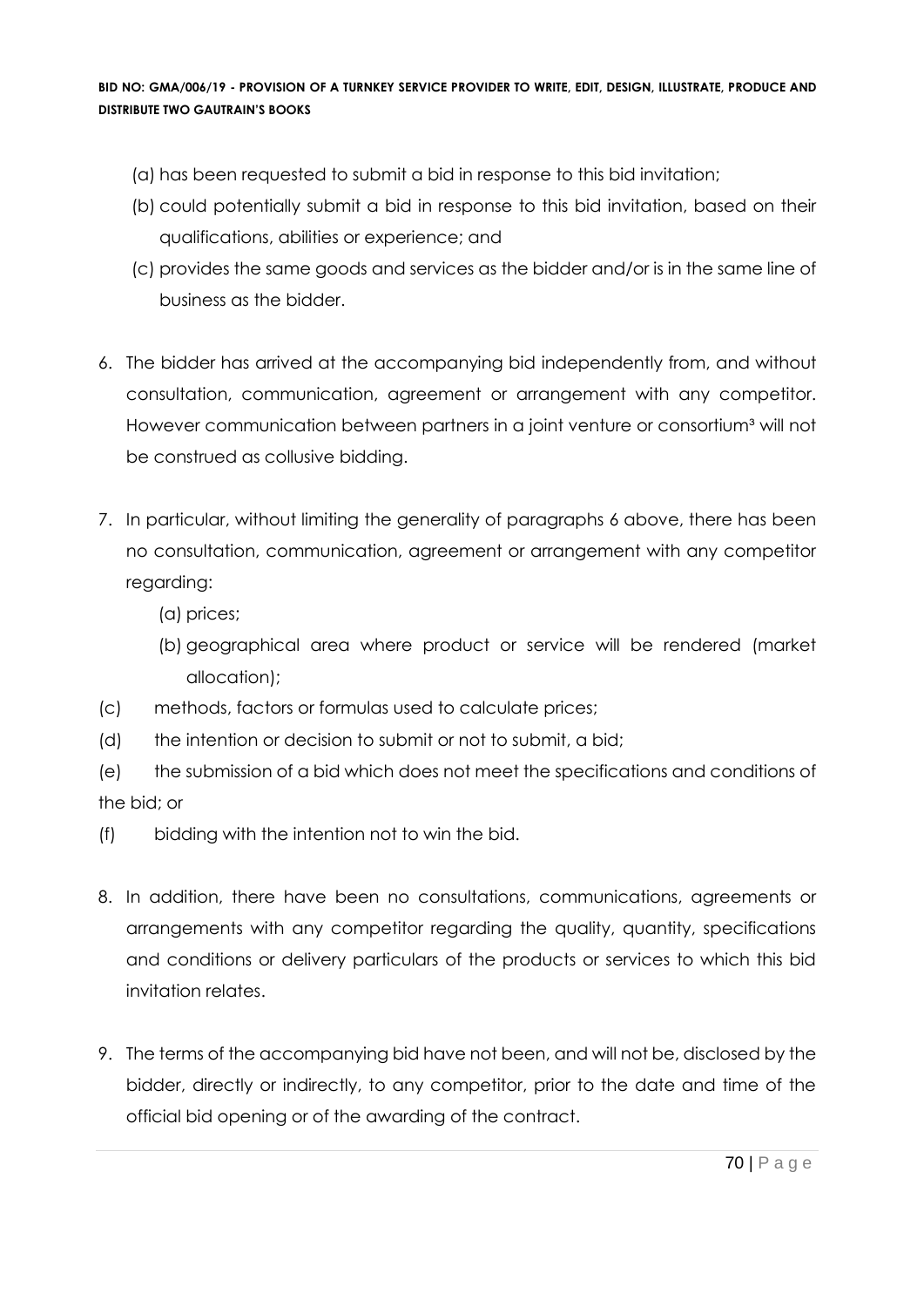10. I am aware that, in addition and without prejudice to any other remedy provided to combat any restrictive practices related to bids and contracts, bids that are suspicious will be reported to the Competition Commission for investigation and possible imposition of administrative penalties in terms of section 59 of the Competition Act No 89 of 1998 and or may be reported to the National Prosecuting Authority (NPA) for criminal investigation and or may be restricted from conducting business with the public sector for a period not exceeding ten (10) years in terms of the Prevention and Combating of Corrupt Activities Act No 12 of 2005 or any other applicable legislation.

| <b>NAME OF BIDDER</b>       |  |
|-----------------------------|--|
| <b>POSITION</b>             |  |
| <b>AUTHORISED SIGNATORY</b> |  |
| <b>DATE</b>                 |  |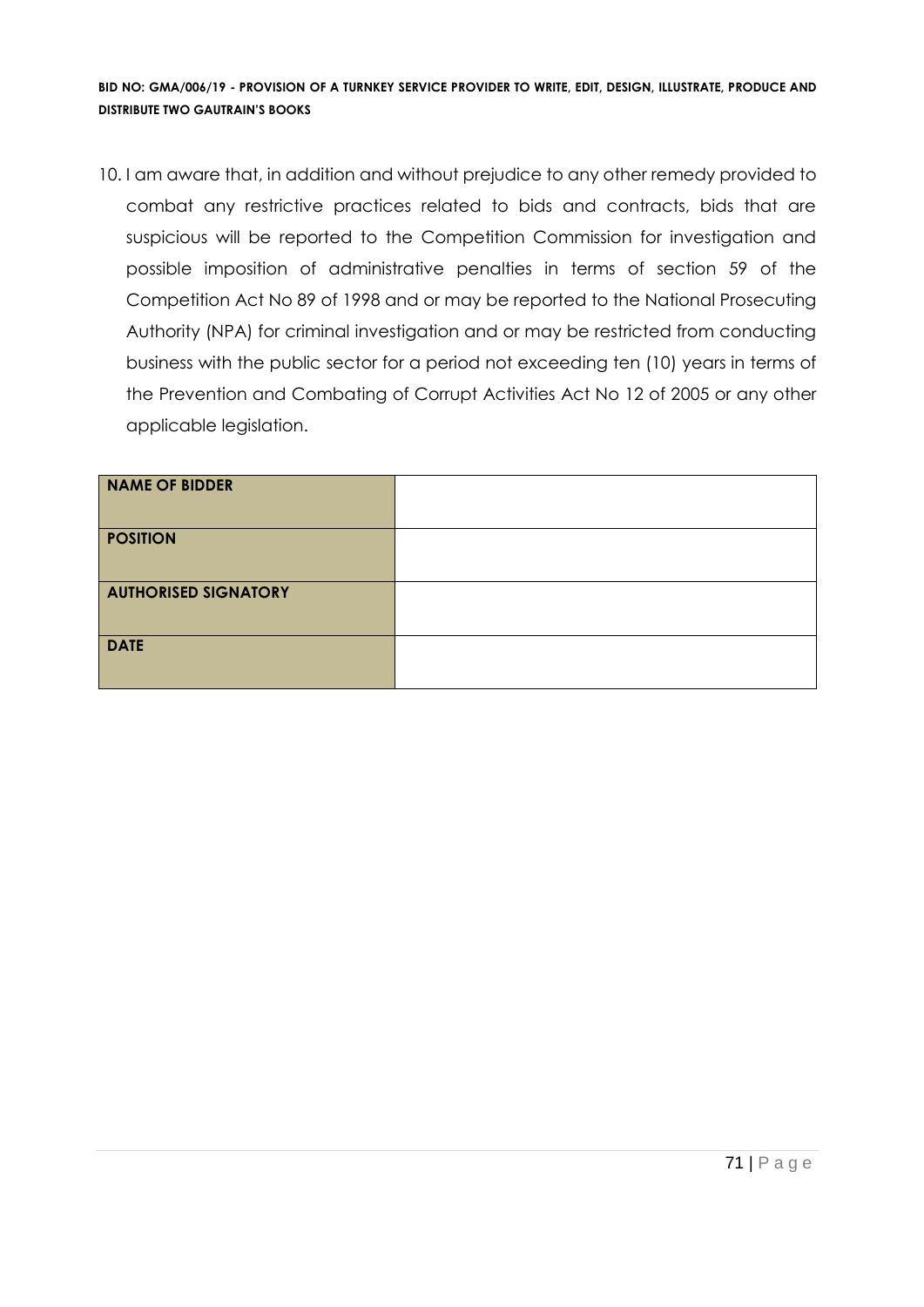# **SAFETY, HEALTH AND ENVIRONMENT**

#### **REQUEST FOR INFORMATION**

#### **1. SAFETY, HEALTH AND ENVIRONMENT**

| 1.1  | Do you have a Safety, Health and Environment<br>(SHE) policy statement?                                                                 | YES/NO<br>Please provide a copy of the policy<br>statement                                        |  |
|------|-----------------------------------------------------------------------------------------------------------------------------------------|---------------------------------------------------------------------------------------------------|--|
| 1.2  | Is your SHE programme aligned or certified to<br>comply with the OHSAS 18001 and ISO 14001<br>standards?                                | YES/NO<br>Please provide details                                                                  |  |
| 1.3  | Would you be prepared to have your SHE<br>standards audited or modified according to<br>requirements?                                   | YES/NO<br>Please give reasons if applicable                                                       |  |
| 1.5  | How do you record and classify<br>injuries<br>sustained during operations?                                                              | Please provide details                                                                            |  |
| 1.6  | How do you record and classify incidents both<br>safety and environmentally related?                                                    | Please provide details                                                                            |  |
| 1.9  | Does your company have any Health and<br>Safety agreements with any major unions?                                                       | Please provide details                                                                            |  |
| 1.10 | Is your company in good standing with a<br>Workman's Compensation Authority                                                             | Please provide a copy of the Letter<br>of Good Standing which includes<br>the registration number |  |
| 1.12 | Does your company employ a SHE/Q Manager<br>and who does he/she report to?                                                              | YES/NO<br>Please provide details of experience<br>and qualifications of this individual           |  |
| 1.13 | What ongoing training is conducted with regard<br>to SHE?                                                                               | Please provide details                                                                            |  |
| 1.14 | Does your company have an active Safety<br>Committee?                                                                                   | Please provide details                                                                            |  |
| 1.15 | How does your company communicate<br>issues/targets to the employees regarding SHE?                                                     | Please provide details                                                                            |  |
| 1.16 | medical<br>Does<br>your<br>company<br>have<br>$\alpha$<br>surveillance programme in place?                                              | YES/NO<br>Please provide details,                                                                 |  |
| 1.17 | Have the management duties in terms of the<br>OHSA been assigned by written appointment to<br>specific individuals within your company? | YES/NO<br>Please<br>provide<br>details<br>Οf<br>appointments in place.                            |  |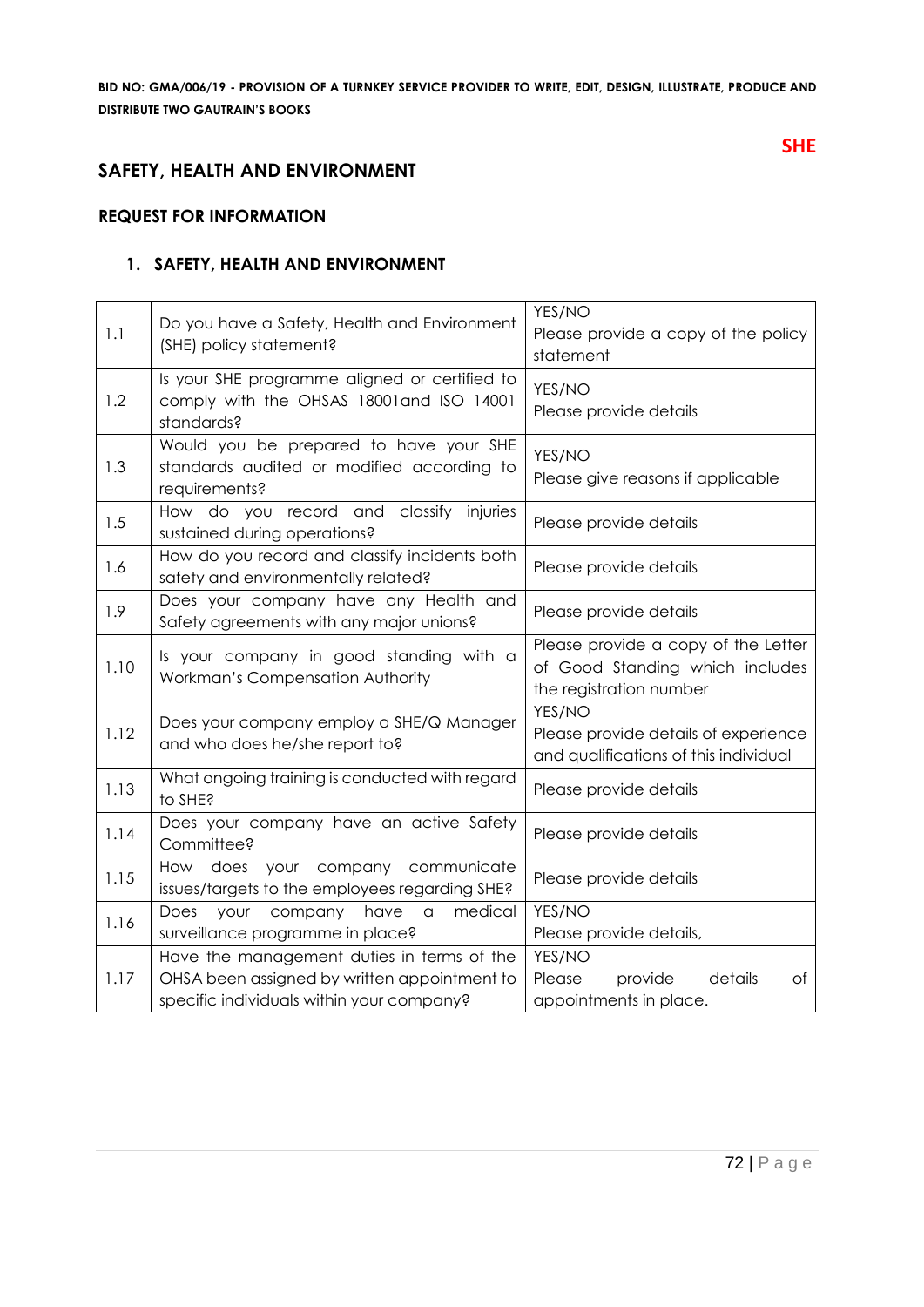| 2.1  | Do you have a quality policy statement and<br>Quality manual?                                                                             | YES/NO<br>Please provide a copy of the policy<br>statement                                                                                                         |
|------|-------------------------------------------------------------------------------------------------------------------------------------------|--------------------------------------------------------------------------------------------------------------------------------------------------------------------|
| 2.2  | Is your Quality Management aligned or certified<br>to comply with the ISO 9001:2008?                                                      | YES/NO<br>Please provide details                                                                                                                                   |
| 2.3  | Would you be prepared to have your Quality<br>Management system audited or modified<br>according to requirements?                         | YES/NO<br>Please give reasons if applicable                                                                                                                        |
| 2.5  | How do you record and classify incidents and<br>non-conformances related to quality?                                                      | Please provide details                                                                                                                                             |
| 2.6  | Does your company employ a Quality Manager<br>and who does he/she report to?                                                              | YES/NO<br>Please provide details of experience<br>and qualifications of this individual                                                                            |
| 2.7  | What ongoing training is conducted with regard<br>to Quality?                                                                             | Please provide details                                                                                                                                             |
| 2.10 | Are you prepared to allow personnel to access<br>premises to perform a<br>technical<br><b>YOUr</b><br>assessment of your capabilities?    | YES/NO                                                                                                                                                             |
| 2.11 | How many different inspection agencies have<br>visited your premises in the last 12 months                                                | Please provide details                                                                                                                                             |
| 2.12 | Do you have dedicated quality management<br>resources and transparent processes to ensure<br>quality in procured materials and equipment? | YES/NO<br>provide<br>list<br>Please<br>Оf<br>the<br>a<br>dedicated<br>resources<br>and<br>$\Omega$<br>description<br>of<br>the<br>quality<br>management processes. |

## **2. TECHNICAL AND QUALITY ASSURANCE STANDARDS**

| <b>NAME OF BIDDER</b>       |  |
|-----------------------------|--|
| <b>POSITION</b>             |  |
| <b>AUTHORISED SIGNATORY</b> |  |
| <b>DATE</b>                 |  |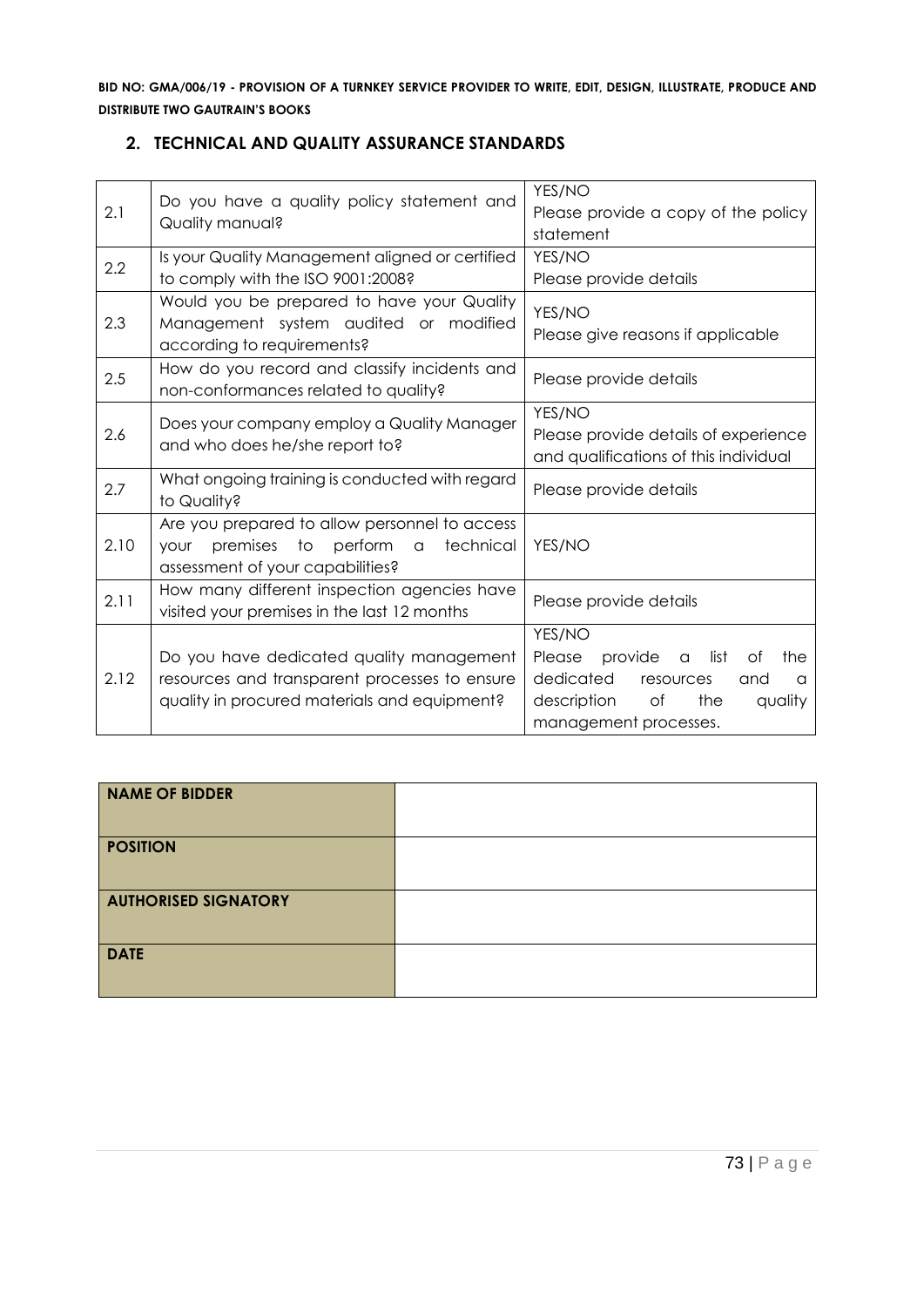# **RFP - PART D**

## **SUPPLIER CODE OF CONDUCT**

## **1. ABBREVIATIONS, TERMINOLOGIES AND DEFINITIONS**

| <b>ABBREVIATIONS</b>        | <b>DEFINITIONS</b>                                                     |
|-----------------------------|------------------------------------------------------------------------|
| <b>B-BBEE</b>               | Broad-Based Black Economic Empowerment Act No 53 of<br>2003 as amended |
| CEO                         | Chief Executive Officer                                                |
| CFO                         | <b>Chief Financial Officer</b>                                         |
| <b>GMA</b>                  | Gautrain Management Agency                                             |
| <b>MANCO</b>                | <b>GMA Management Committee</b>                                        |
| <b>PFMA</b>                 | Public Finance Management Act No. 1 of 1999 as amended                 |
| <b>PPPFA</b>                | Preferential Procurement Policy Framework Act No. 5 of 2000            |
| <b>SCM</b>                  | Supply Chain Management                                                |
| <b>TERMINOLOGIES</b>        | <b>DEFINITIONS</b>                                                     |
| <b>Brand Identity</b>       | Means the outward expression of a brand (which is the                  |
|                             | Gautrain) which includes its name, trademark,                          |
|                             | communication and visual appearance.                                   |
| Five Pillars of Procurement | Means the holding foundation of a procurement system                   |
|                             | which are - fair, equitable, transparent, competitive and cost         |
|                             | effective as mentioned in the Constitution of the Republic of          |
|                             | South Africa, Act 108 of 1996, Section 217.                            |
| <b>Purchase Order</b>       | Means a legally binding document between a GMA and a                   |
|                             | Supplier, detailing the items/services that GMA agrees to              |
|                             | purchase at a certain price point. It also outlines the delivery       |
|                             | date and terms of payment.                                             |
| Suppliers                   | GMA suppliers and service providers, and their employees,              |
|                             | agents, and subcontractors, including prospective suppliers            |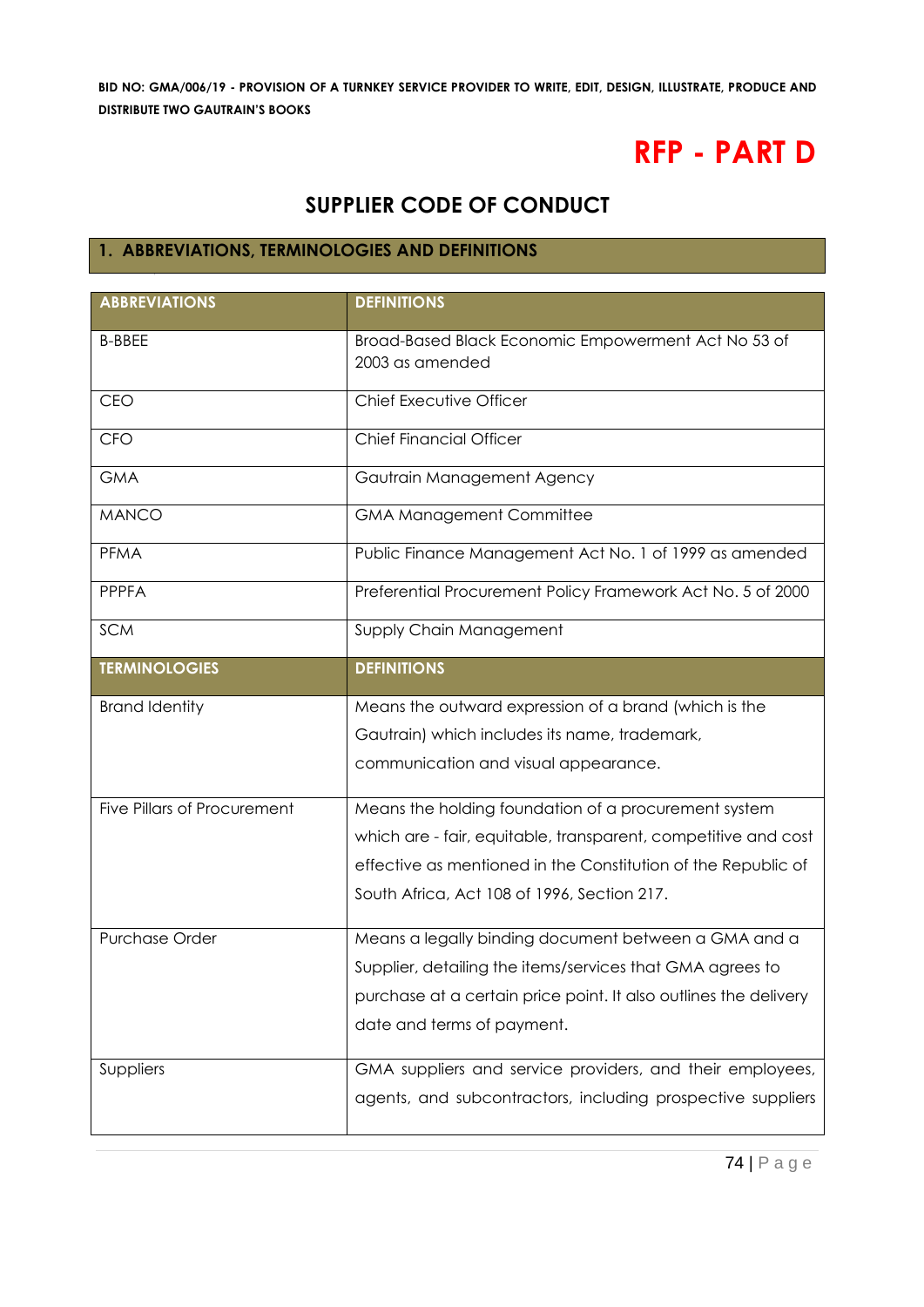|                 | and service providers, as well as their employees, agents, and |  |
|-----------------|----------------------------------------------------------------|--|
|                 | subcontractors. (Collectively referred to as "Suppliers").     |  |
| Visual Elements | Means the logo and framework or architecture which             |  |
|                 | specifies how it is used.                                      |  |

#### **2. PURPOSE OF SUPPLIER CODE OF CONDUCT**

The purpose of this code of conduct is to define behaviors and actions which GMA suppliers must commit to abide by during SCM processes, and, where applicable, the discharge of their contractual obligations towards the GMA.

## **3. APPLICABILITY/SCOPE**

This code of conduct is applicable to all GMA Suppliers.

#### **4. PREAMBLE**

Whereas the GMA is committed to SCM processes that are fair, equitable, transparent, competitive, and cost effective, and to receiving value for money from all its Suppliers; the GMA desires to outline standards to which its Suppliers are required to adhere to. The GMA further expects its Suppliers to replicate these standards further down their supply chains.

#### **5. INTRODUCTION**

The GMA aims to conducts its business in a manner that is fair, equitable, transparent, competitive and cost effective (five pillars) as underpinned by Section 217 of Constitution of the Republic of South Africa, and it core values. The five pillars are not only a prescription of standards of behavior, ethics and accountability but are a statement of GMA's commitment to a procurement system which would enable the emergence of sustainable small, medium and micro business and sustainable environment, consequently adding to the common wealth of GMA and its stakeholders.

This Code of Conduct captures the principles that the GMA expects its Suppliers to uphold. It contains globally aligned standards and guidance in each of the following areas: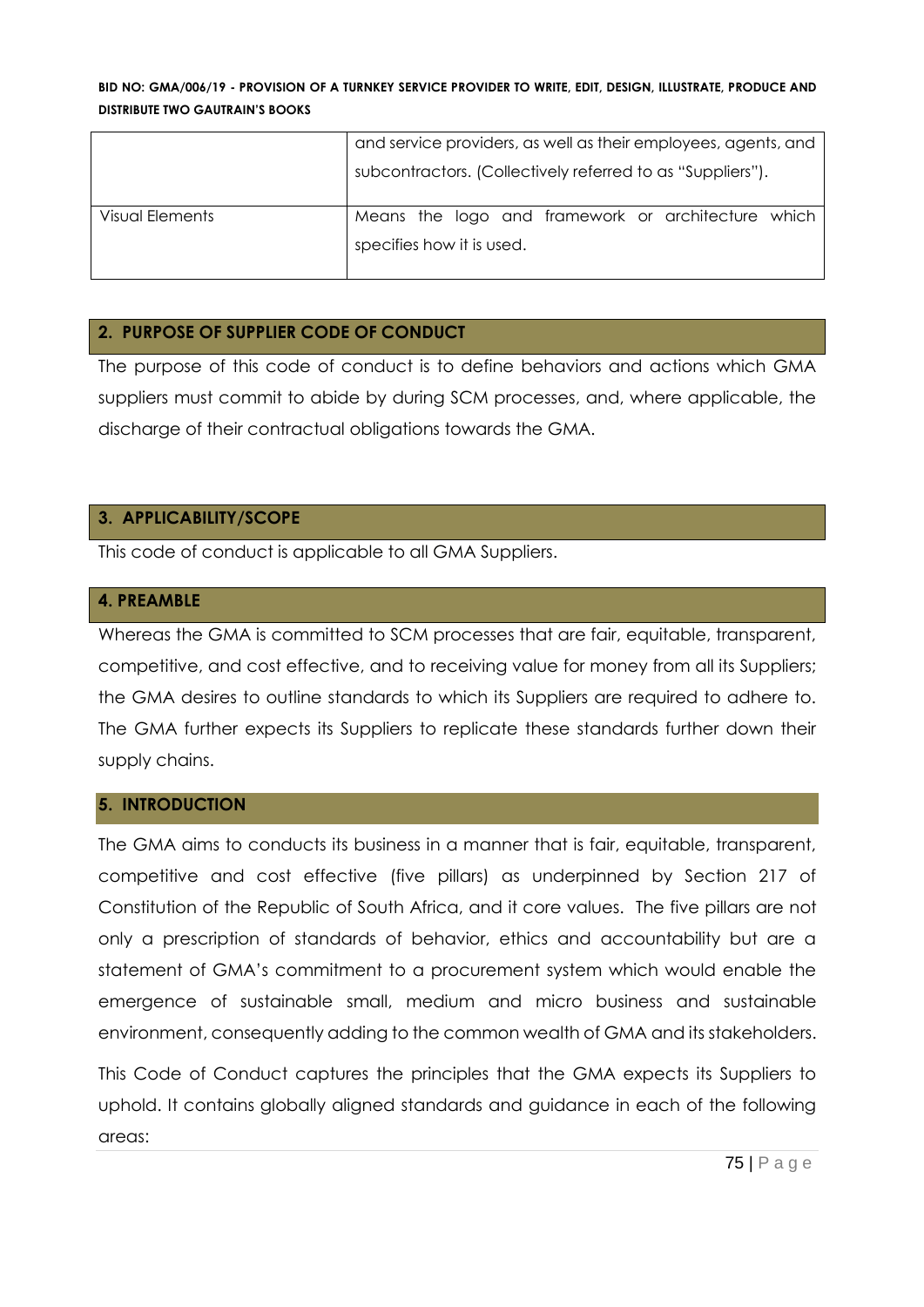- Ethics
- Labour
- Safety, Health, Environment and Quality; and
- Management Systems

## **6. ETHICS**

Suppliers are expected to conduct their business in an ethical manner and act with integrity. Where unethical practice comes to light, a Supplier commits to taking appropriate action to report and remedy it. Ethical requirements include the following aspects without limitation:

## **6.1. Business Integrity**

Suppliers are expected not to practice or tolerate any form of corruption, extortion, embezzlement, dishonesty, or unethical conduct of any kind. Consequently, Suppliers commit not offer or accept bribes or any other incentives that may nullify the Five Pillars of Procurement. A Supplier is expected not to donate, on behalf of the GMA, the GMA's employees/ agents/ board members, or offer or accept any gratification that may appear to be aimed at influencing a decision of the GMA or the GMA's current and potential business partners in the Supplier's favour. Suppliers are, furthermore, required to comply with all legal requirements applicable to them.

## **6.2. Conflict of Interest**

Suppliers must avoid potential or actual conflict of interest. Suppliers must not deal directly with any GMA employee whose spouse, domestic partner, or other family member or relative holds a significant financial interest in the Supplier. In the event of a Supplier becoming aware of the potential breach of the foregoing principle, during the course of negotiating the Supplier agreement or performing the Supplier's contractual obligations, the Supplier shall declare the conflict of interest to the GMA's management.,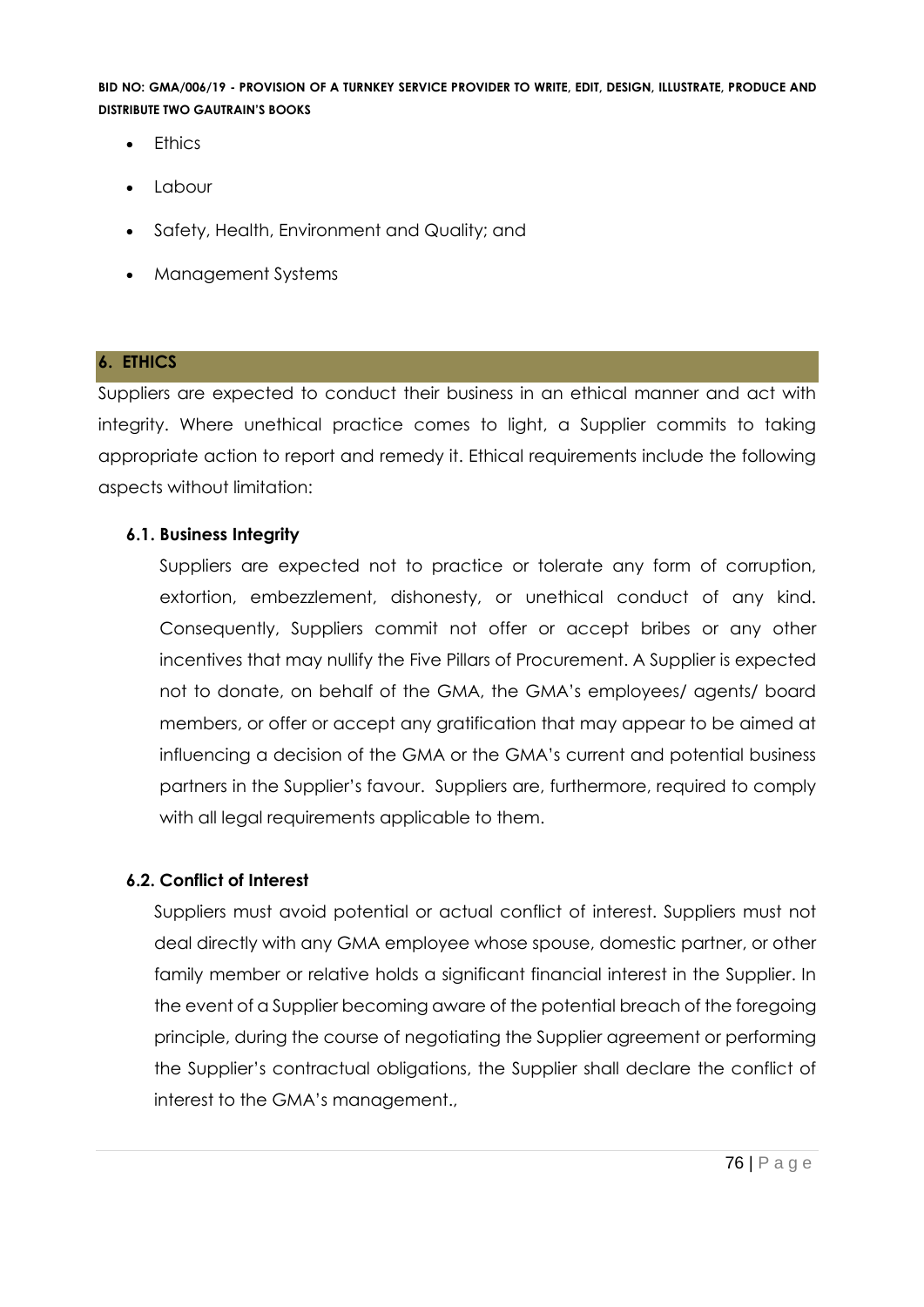## **6.3. Fair Competition**

Suppliers shall not engage in collusive bidding, price fixing, price discrimination, or other unfair trade practices not in line with fair competition and in accordance with all applicable anti-competition laws that govern the jurisdiction in which it conducts business.

## **6.4. Privacy and Intellectual Property**

Suppliers must safeguard and maintain confidential and proprietary information or trade secrets of the GMA, and use such information only for the authorised purpose. Suppliers shall, to the foregoing end, implement measures aimed at restricting access to the GMA's confidential and proprietary information to persons requiring such access for the purpose of discharging the Supplier's obligations towards the GMA.

## **6.5. Reputation Management**

Suppliers must acknowledge the importance and relevance of the Gautrain Brand Identity (the Brand) and visual identity. Suppliers shall, to the foregoing end, follow relevant GMA policies, procedures, directions and guidelines to ensure that the Brand and corporate visual elements is reflected positively and appropriately in order to maintain a good reputation of the GMA.

## **7. LABOUR AND HUMAN RIGHTS**

Suppliers are expected to give effect to the human rights of their employees and treat them with dignity and respect. This includes the following aspects without limitation:

## **7.1. Diversity and Inclusion**

The GMA encourages Suppliers to provide an inclusive and supportive working environment and to exercise diversity when it comes to their employees as well as their decisions to select subcontractors. Suppliers are expected to act lawfully in this regard.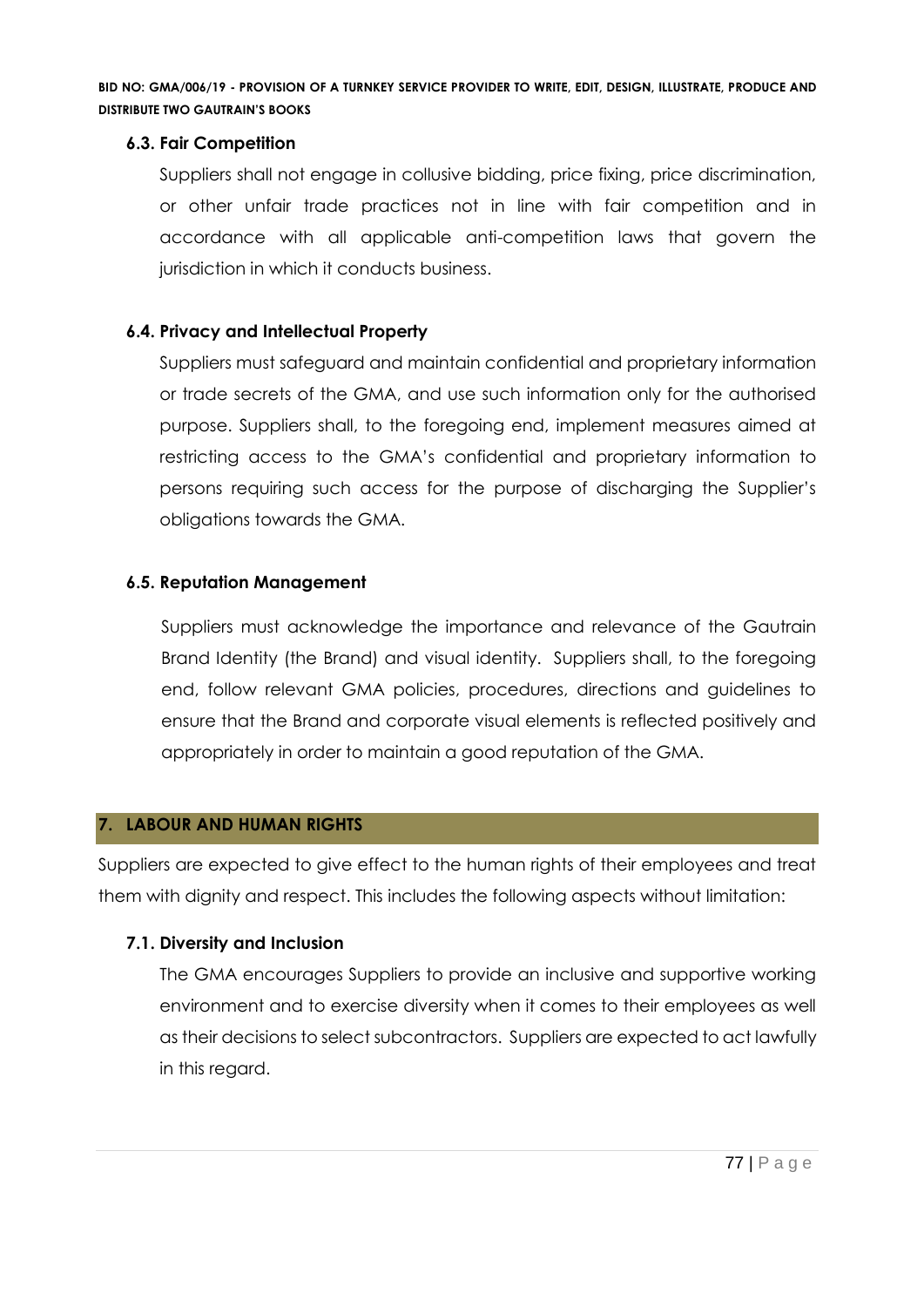## **7.2. Child Labour Avoidance**

The GMA does not subscribe to child labour. Suppliers must, therefore, comply with all minimum working age laws or regulations and not use child labour. Suppliers cannot employ anyone under the legal minimum working age for employment. The GMA only supports the development of legitimate workplace apprenticeship programs, for the educational benefit of young people, and will not do business with those who abuse such systems. Workers under the legal working age cannot perform hazardous work and may be restricted from night work, with consideration given to educational needs.

## **7.3. Freedom of Association**

Suppliers must comply with all applicable laws that pertain to freedom of association and collective bargaining and will not discriminate on the basis of affiliation or non-affiliation. Suppliers will respect employees' rights to seek representation and will not disadvantage employees who act as workers' representatives.

## **7.4. Abuse/Harassment/Disciplinary Action**

While the GMA recognizes and respects cultural differences, Suppliers are required to provide their employees a workplace free of harsh and inhumane treatment, without any sexual harassment, sexual abuse, corporal punishment or torture, mental or physical coercion or verbal abuse of employees or threat of any such treatment. Suppliers must treat all employees with respect and dignity and comply with applicable legislation on disciplinary practices.

## **7.5. Fair and Equal Treatment**

Suppliers' terms and conditions of employment, including hiring, training, working conditions, compensation, benefits, promotions, discipline, termination or retirement are based on the individual's qualifications, performance, skills and experience.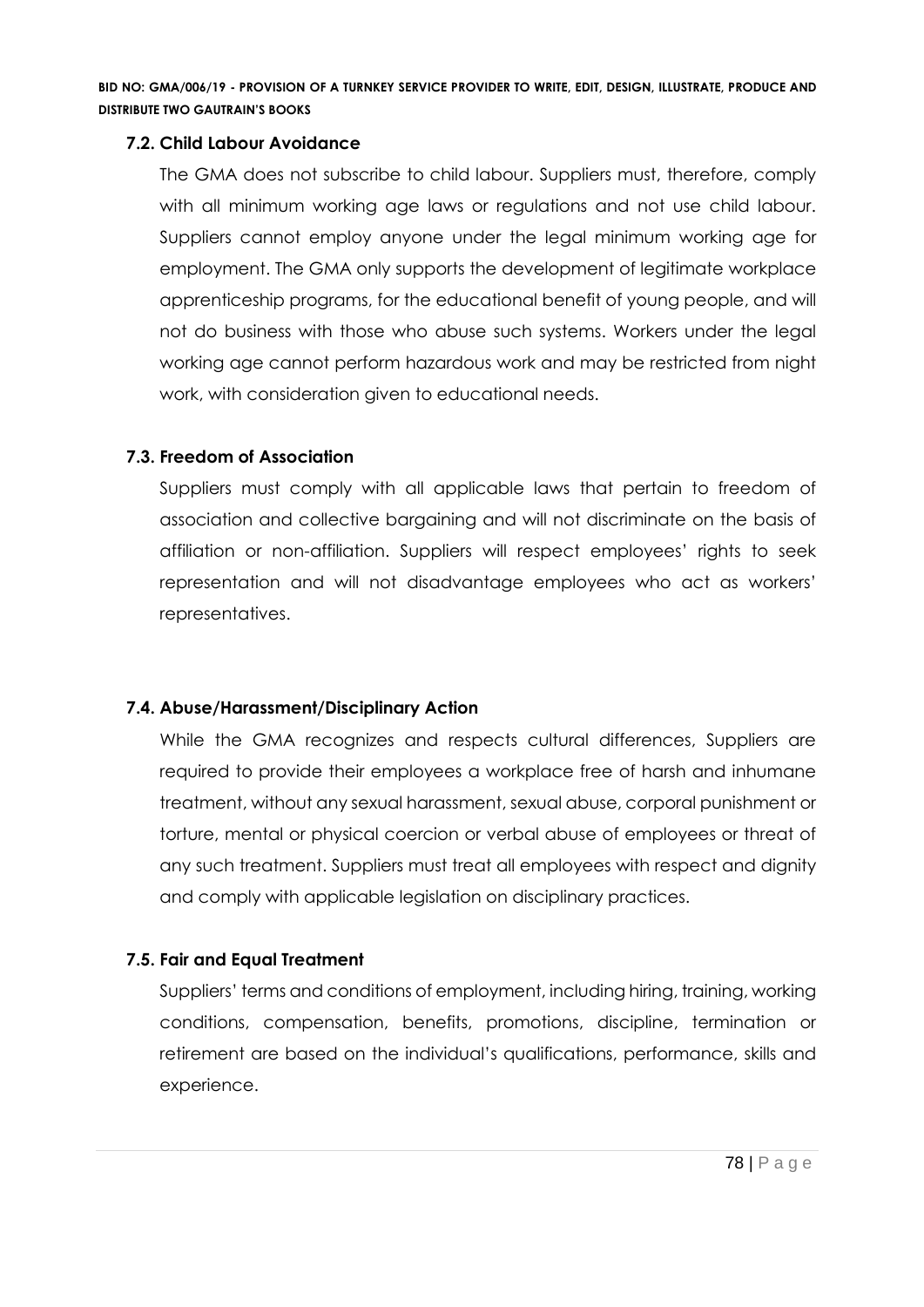## **7.6. Forced Labour**

Suppliers will employ all employees on a voluntary basis and do not use any prison, slave, bonded, forced labour or engage in any other forms of slavery or human trafficking.

## **7.7. Working Hours**

Suppliers commit to complying with all applicable laws regarding regular working hours, rest periods and overtime hours. Suppliers will not force employees to work overtime and employees will not be punished, penalised or dismissed for refusing to work overtime.

## **7.8. Compensation and Benefits**

Suppliers will fairly compensate all employees by providing wages and benefits in accordance with all applicable laws.

## **8. SAFETY, HEALTH, ENVIRONMENT AND QUALITY**

Suppliers are expected to provide a safe and healthy working environment and, if applicable, safe and healthy company living quarters, and to operate in an environmentally responsible and efficient manner. Suppliers will comply with all applicable laws and regulations pertaining to health, safety, environment and quality in the workplace. GMA recognizes its social responsibility to protect the environment and expects its Suppliers to share its commitment by responding to challenges posed by climate changes and working toward protecting the environment. Suppliers commit to continuously strive to improve performance in all these areas by integrating sound safety, health and quality management practices into all aspects of business without limitation:

## **8.1. Occupational Health and Safety**

Suppliers will protect their employees from any chemical, biological and physical hazards and physically demanding tasks in the workplace as well as from risks associated with any infrastructure used by their employees. Suppliers will provide appropriate controls, safe working procedures and preventative maintenance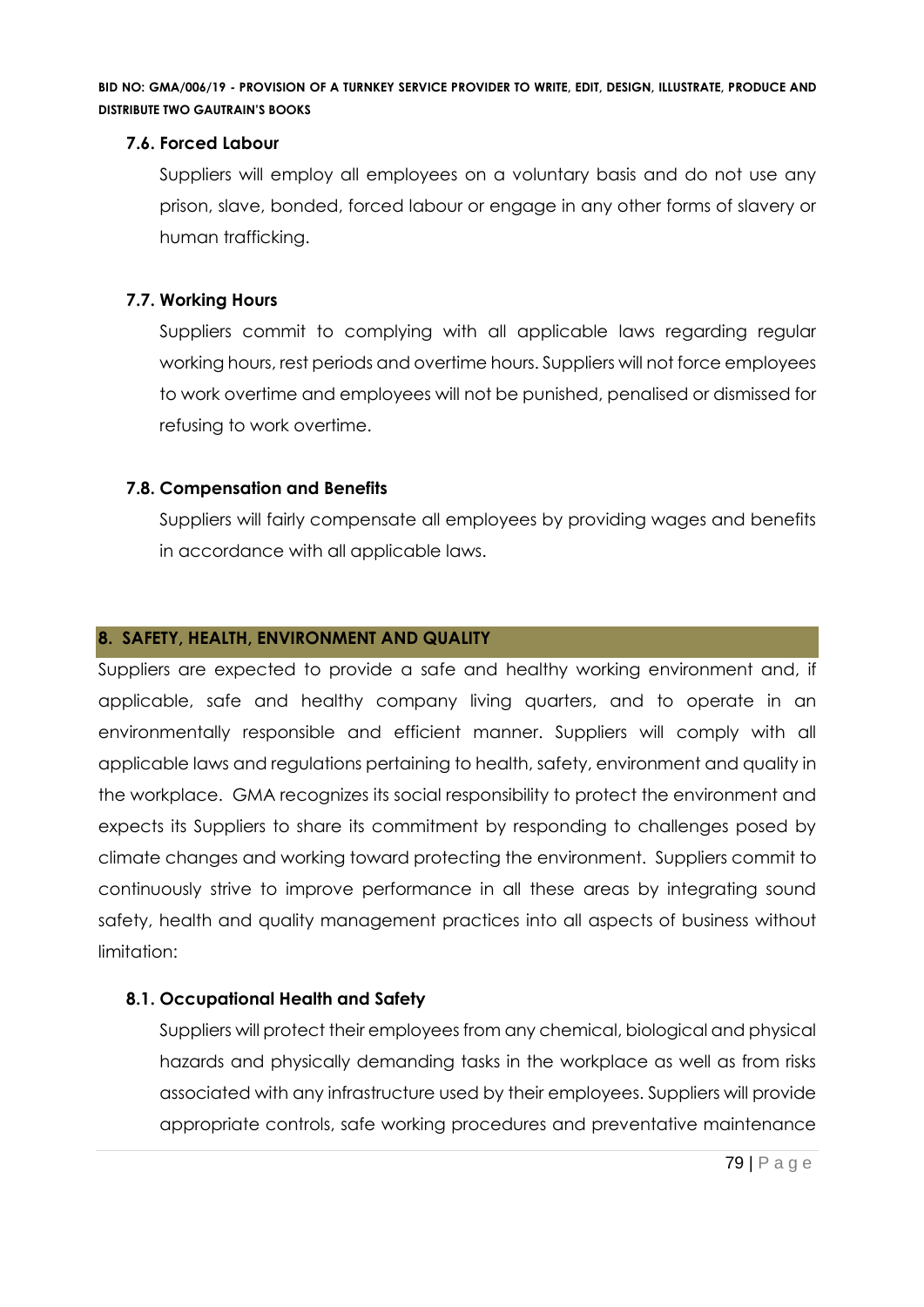and necessary technical protective measures to mitigate health and safety risks in the workplace.

## **8.2. Product Safety**

Suppliers will make available material safety data sheets containing all necessary safety-relevant information for all hazardous substances and will be provided to GMA and other parties in case of legitimate need.

## **8.3. Resource Conservation and Climate Protection/Waste and Emissions**

Suppliers will minimise or eliminate negative impact on the environment and climate at their source or by practices such as the modification of production, maintenance and facility processes, material substitution, conservation, recycling, material reutilisation, use of climate-friendly products, processes to reduce power consumption and greenhouse gas emissions. Suppliers will have systems in place to ensure safe handling, movement, storage, recycling, reuse and management of waste, air emissions and wastewater discharges. Suppliers will have systems in place to prevent or mitigate accidental spills and releases into the environment.

## **8.4. Quality Requirements**

Suppliers will meet generally recognised or contractually agreed quality requirements in order to provide goods and services that consistently meet GMA's needs, perform as warranted and are safe for their intended use.

## **9. MANAGEMENT SYSTEMS**

Suppliers are encouraged to fulfil the expectations set forth in this Supplier Code of Conduct by implementing management systems to facilitate compliance with all applicable laws and to promote continuous improvement and sustainability performance. Suppliers must communicate the principles set forth in this Supplier Code of Conduct to their employees and supply chains, and are expected to take disciplinary action against any of its employee or business partner, involved in discharging the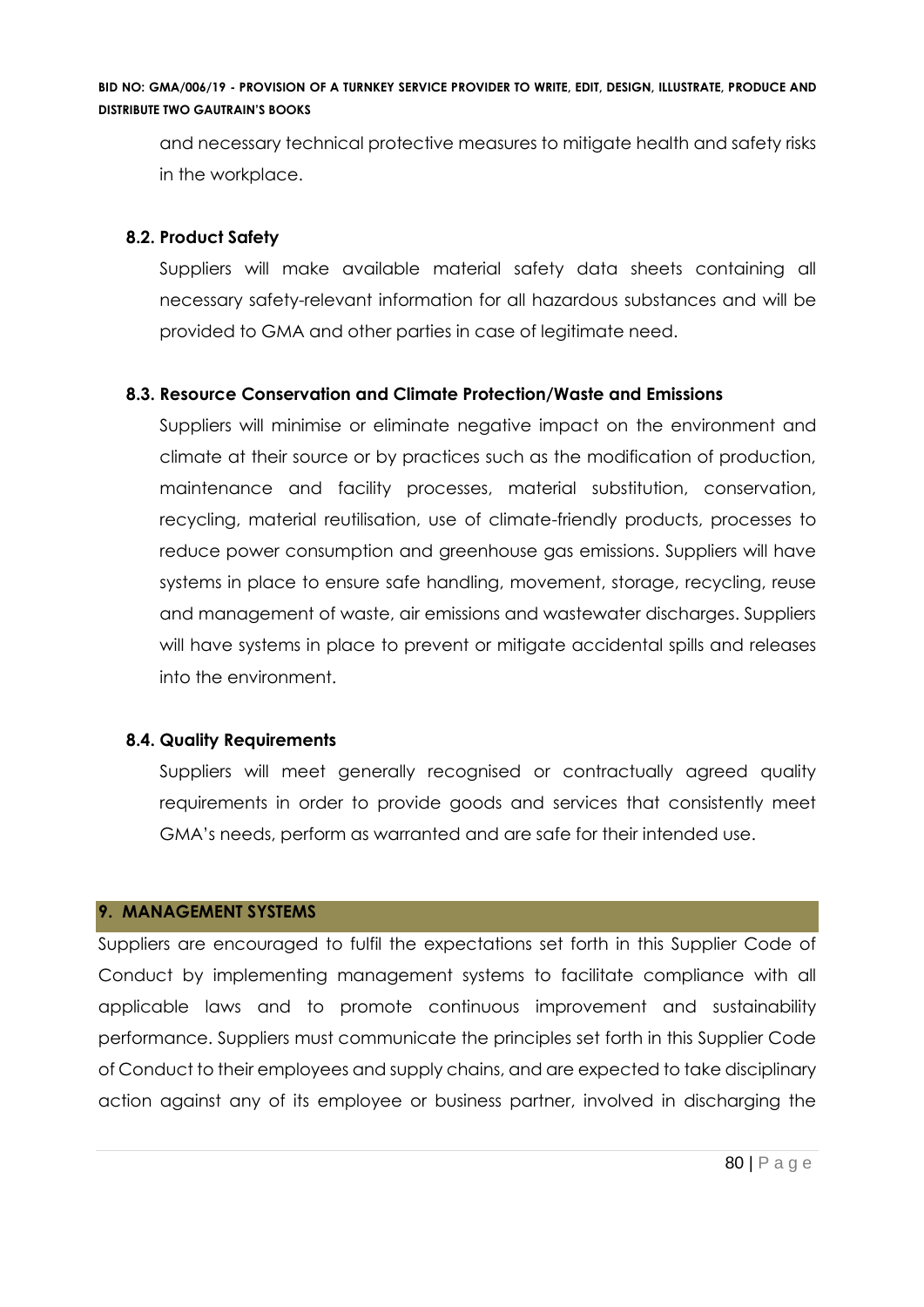Supplier's obligations towards the GMA, who acts contrary to the letter or spirit of this Code of Conduct.

Suppliers are expected to self-monitor and demonstrate their compliance with this Code of Conduct. Where non-compliance is detected, the GMA may, at its sole discretion:

- immediately remove from GMA premises, a Supplier who behaves in a manner that is inconsistent with this Code of Conduct or any GMA policy; or
- suspend any Purchase Order from the Supplier until satisfactory corrective action is implemented;
- terminate its relationship with the Supplier;
- facilitate the listing of the Supplier in the National Treasury Register of Restricted Suppliers or its equivalent; and/or
- report the Supplier to appropriate authorities or associations.

Suppliers are responsible for prompt reporting of actual or suspected fraud, corruption, theft, financial misconduct, dishonesty, or unethical conduct, relating to SCM processes in which they are involved, or the discharge of their contractual obligations towards the GMA, to the GMA's management, or the GMA's Fraud Hotline.

| <b>Responsibility</b>        | <b>Designation</b>               | Level of Responsibility /<br><b>Accountability</b>                                                                                             |
|------------------------------|----------------------------------|------------------------------------------------------------------------------------------------------------------------------------------------|
| <b>Accounting Officer</b>    | Chief Executive Officer<br>(CEO) | The Chief Executive Officer is<br>٠<br>responsible for articulating the<br>core values for the GMA.                                            |
| <b>Responsible Authority</b> | Chief Financial Officer<br>(CFO) | Responsible for communicating<br>٠<br>this code to the Suppliers and<br>providing guidance on the<br>management of exceptions to<br>this code. |

## **10. ROLES AND RESPONSIBILITIES**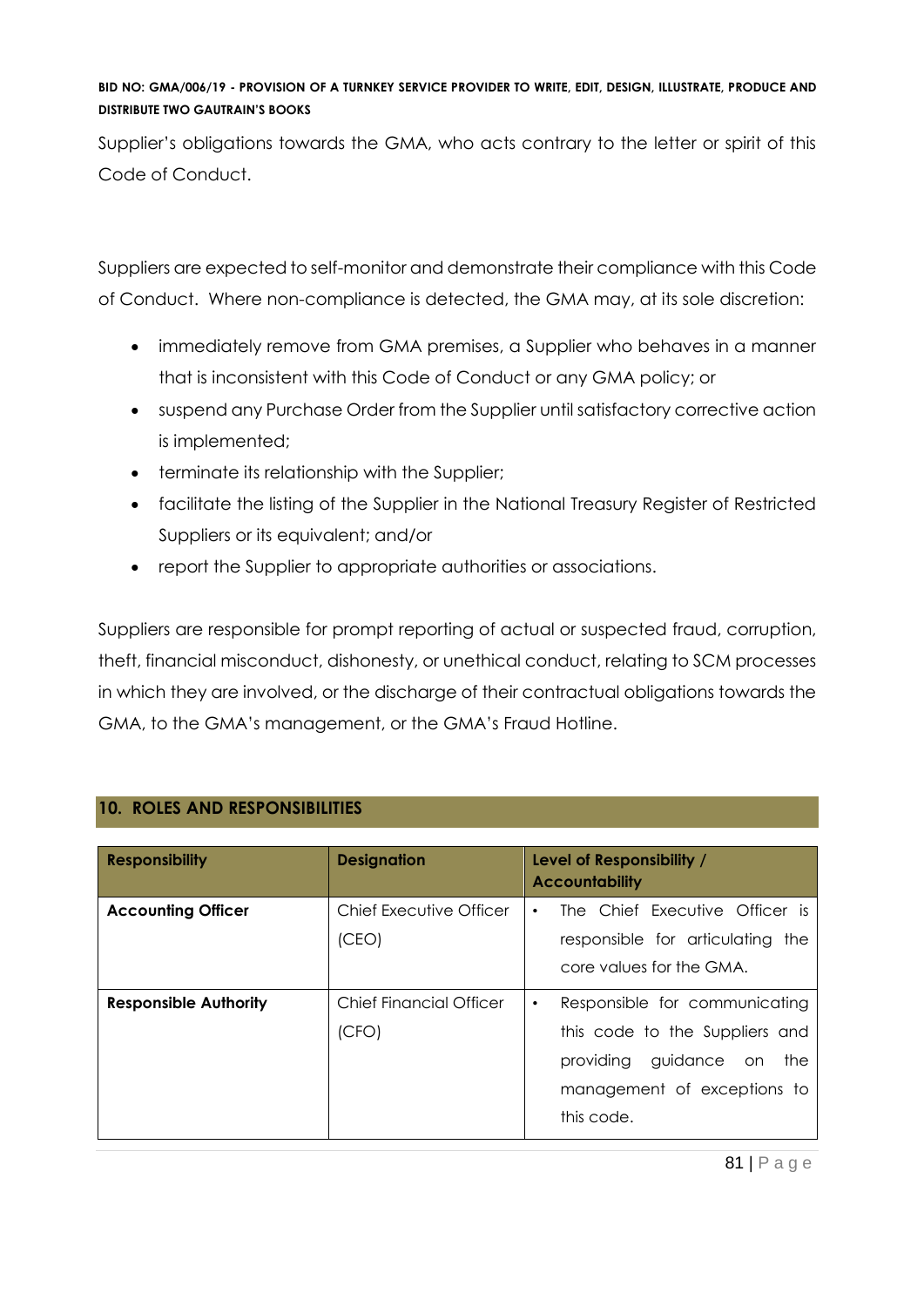|                                                        |                                         | Responsible<br>implementing<br>for<br>$\bullet$<br>suitable systems to support the<br>implementation of this code of<br>conduct.                                                                                                                                            |
|--------------------------------------------------------|-----------------------------------------|-----------------------------------------------------------------------------------------------------------------------------------------------------------------------------------------------------------------------------------------------------------------------------|
| <b>Executing Authorities</b>                           | All GMA employees<br>and Suppliers      | Responsible for upholding and<br>$\bullet$<br>putting into action this code of<br>conduct.<br>Responsible for ensuring<br>$\bullet$<br>compliance and reporting non-<br>compliance to this code of<br>conduct.                                                              |
| Administrative/Revisions/A<br>mendments Responsibility | Executive Manager:<br><b>SCM</b>        | Responsible for the annual review<br>$\bullet$<br>of the code and/or amending of<br>the code as necessary.                                                                                                                                                                  |
| <b>Enquiries</b>                                       | <b>Chief Financial Officer</b><br>(CFO) | Responsible<br>for<br>the<br>overall<br>$\bullet$<br>management<br>and<br>implementation of GMA SCM<br>policies.<br>Proposed Corrections<br>amendments<br>and/or<br>this<br>to<br>document must be forwarded to<br>the Executive Manager: SCM in<br>the Finance Department. |

## **11. RELATED DOCUMENTS**

Content of this Code of Conduct is informed by the following legal standards:

- i. The Constitution of the Republic of South Africa, act 108 of 1996, Section 217;
- ii. Occupational Health and Safety Act, 1993;
- iii. Public Finance Management Act (PFMA) of 1999;
- iv. Preferential Procurement Policy Framework Act (PPPFA) of 2000 and its related Regulations;
- v. Construction Industry Development Board Act of 2000 and its related Regulations;